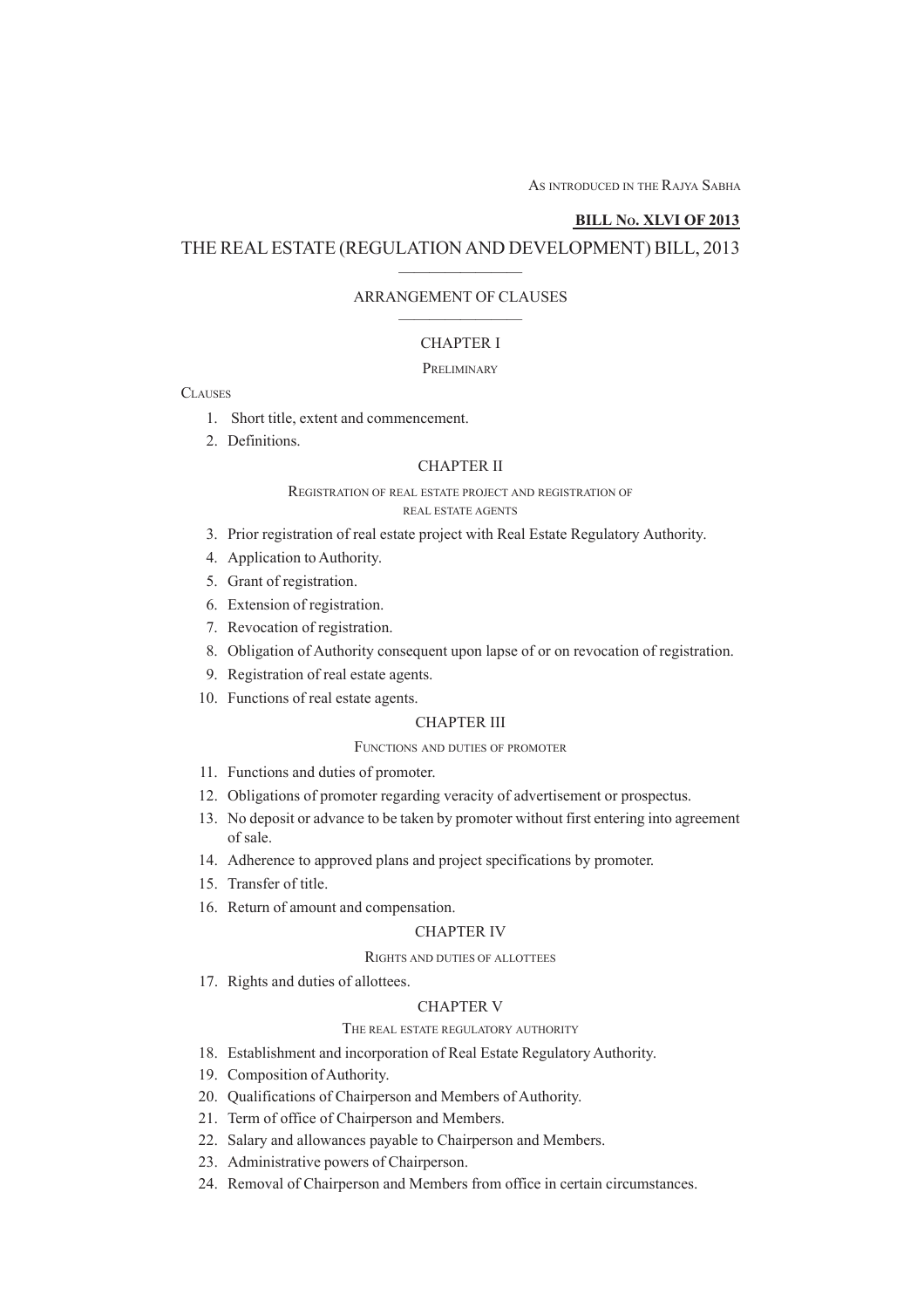**CLAUSES** 

- 25. Restrictions on Chairperson or Members on employment after cessation of office.
- 26. Officers and other employees of Authority.
- 27. Meetings of Authority.
- 28. Vacancies, etc., not to invalidate proceeding of Authority.
- 29. Functions of Authority for promotion of real estate sector.
- 30. Functions of Authority.
- 31. Powers of Authority to call for information, conduct investigations.
- 32. Powers of Authority to issue directions.
- 33. Powers of Authority.
- 34. Recovery of interest or penalty or compensation.

#### CHAPTER VI

#### CENTRAL ADVISORY COUNCIL

- 35. Establishment of Central Advisory Council.
- 36. Functions of Central Advisory Council.

### CHAPTER VII

## THE REAL ESTATE APPELLATE TRIBUNAL

- 37. Establishment of Real Estate Appellate Tribunal.
- 38. Application for settlement of disputes and appeals to Appellate Tribunal.
- 39. Composition of Appellate Tribunal.
- 40. Qualifications for appointment of Chairperson and Members.
- 41. Term of office of Chairperson and Members.
- 42. Salary and allowances payable to Chairperson and Members.
- 43. Removal of Chairperson and Member from office in certain circumstances.
- 44. Officers and other employees of Appellate Tribunal.
- 45. Vacancies.
- 46. Powers of Tribunal.
- 47. Administrative powers of Chairperson of Appellate Tribunal.
- 48. Right to legal representation.
- 49. Orders passed by Appellate Tribunal to be executable as a decree.
- 50. Appeal to High Court.

#### CHAPTER VIII

#### OFFENCES, PENALTIES AND ADJUDICATION

- 51. Punishment for non-registration under section 3.
- 52. Penalty for contravention of section 4.
- 53. Penalty for contravention of other provisions of this Act.
- 54. Penalty for non-registration and contravention under sections 9 and 10.
- 55. Penalty for wilful failure to comply with orders of Authority by promoter.
- 56. Penalty for wilful failure to comply with orders of Appellate Tribunal by promoter.
- 57. Penalty for wilful failure to comply with orders of Authority by allottee.
- 58. Penalty for wilful failure to comply with orders of Appellate Tribunal by allottee.
- 59. Offences by companies.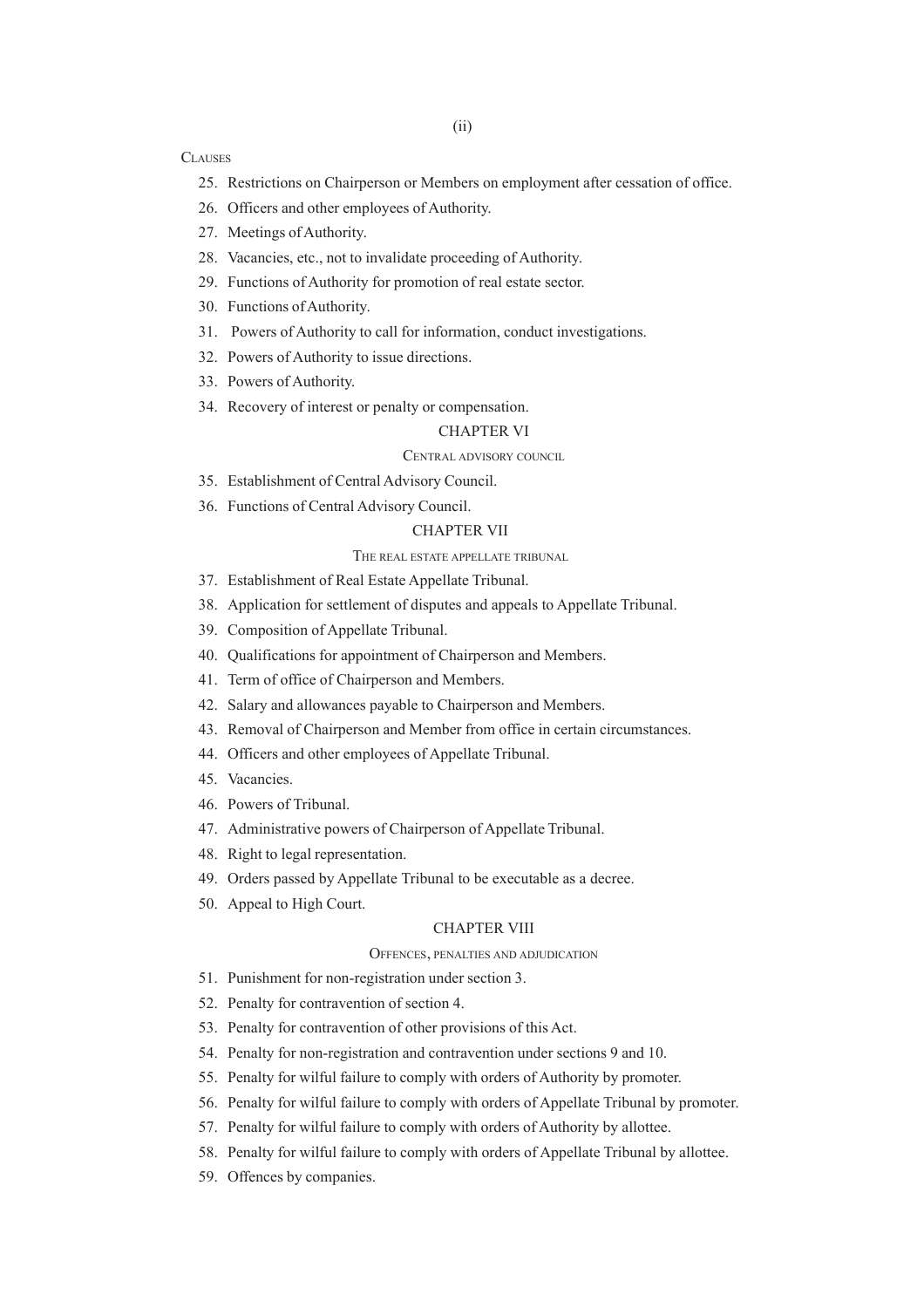## **CLAUSES**

- 60. Compounding of offences.
- 61. Power to adjudicate.
- 62. Factors to be taken into account by adjudicating officer.

# CHAPTER IX

## FINANCE, ACCOUNTS, AUDITS AND REPORTS

- 63. Grants and loans by Central Government.
- 64. Grants and loans by State Government.
- 65. Constitution of Fund.
- 66. Crediting sums realised by way of penalties to Consolidated Fund of India or State account.
- 67. Budget, accounts and audit.
- 68. Annual report.

## CHAPTER X

#### **MISCELLANEOUS**

- 69. Bar of jurisdiction.
- 70. Delegation.
- 71. Power of appropriate Government to supersede Authority.
- 72. Powers of appropriate Government to issue directions to Authority and obtain reports and returns.
- 73. Power of appropriate Government to make rules.
- 74. Power to make regulations.
- 75. Laying of rules.
- 76. Members, etc., to be public servants.
- 77. Application of other laws not barred.
- 78. Act to have overriding effect.
- 79. Protection of action taken in good faith.
- 80. Power to remove difficulties.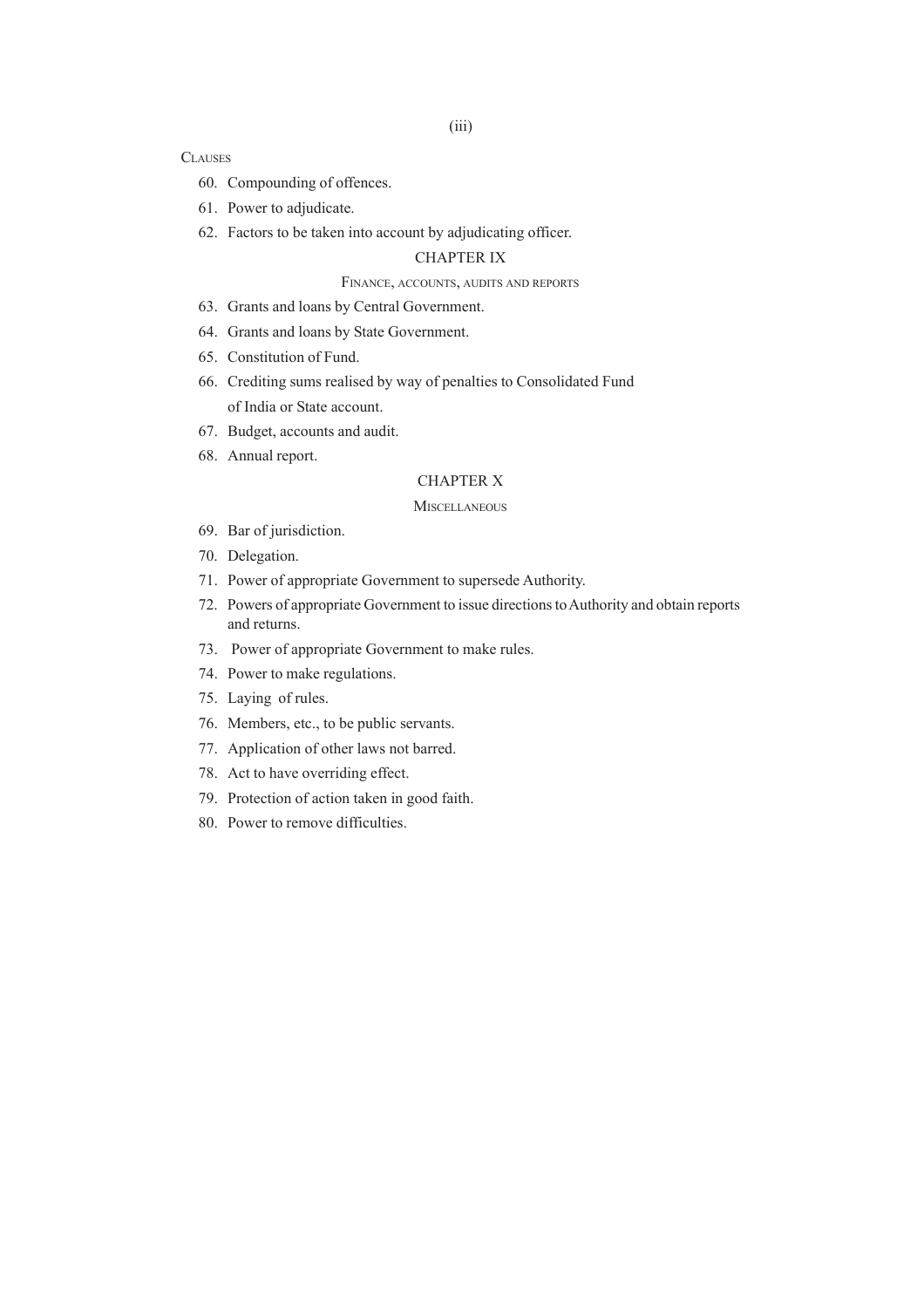AS INTRODUCED IN THE RAJYA SABHA

# **BILL NO. XLVI OF 2013**

# THE REAL ESTATE (REGULATION AND DEVELOPMENT) BILL, 2013

# A

## BILL

*to establish the Real Estate Regulatory Authority for regulation and promotion of the real estate sector and to ensure sale of plot, apartment or building, as the case may be, in an efficient and transparent manner and to protect the interest of consumers in the real estate sector and establish the Appellate Tribunal to hear appeals from the decisions, directions or orders of the Authority and for matters connected therewith or incidental thereto.*

BE it enacted by Parliament in the Sixty-fourth Year of the Republic of India as follows:—

### CHAPTER I

#### **PRELIMINARY**

**1.** (*1*) This Act may be called the Real Estate (Regulation and Development) Act, 2013.

(*2*) It extends to the whole of India except the State of Jammu and Kashmir.

5

(*3*) It shall come into force on such date as the Central Government may, by notification in the Official Gazette, appoint:

Provided that different dates may be appointed for different provisions of this Act and any reference in any such provision to the commencement of this Act shall be construed as 10 a reference to the coming into force of that provision.

Short title, extent and commencement.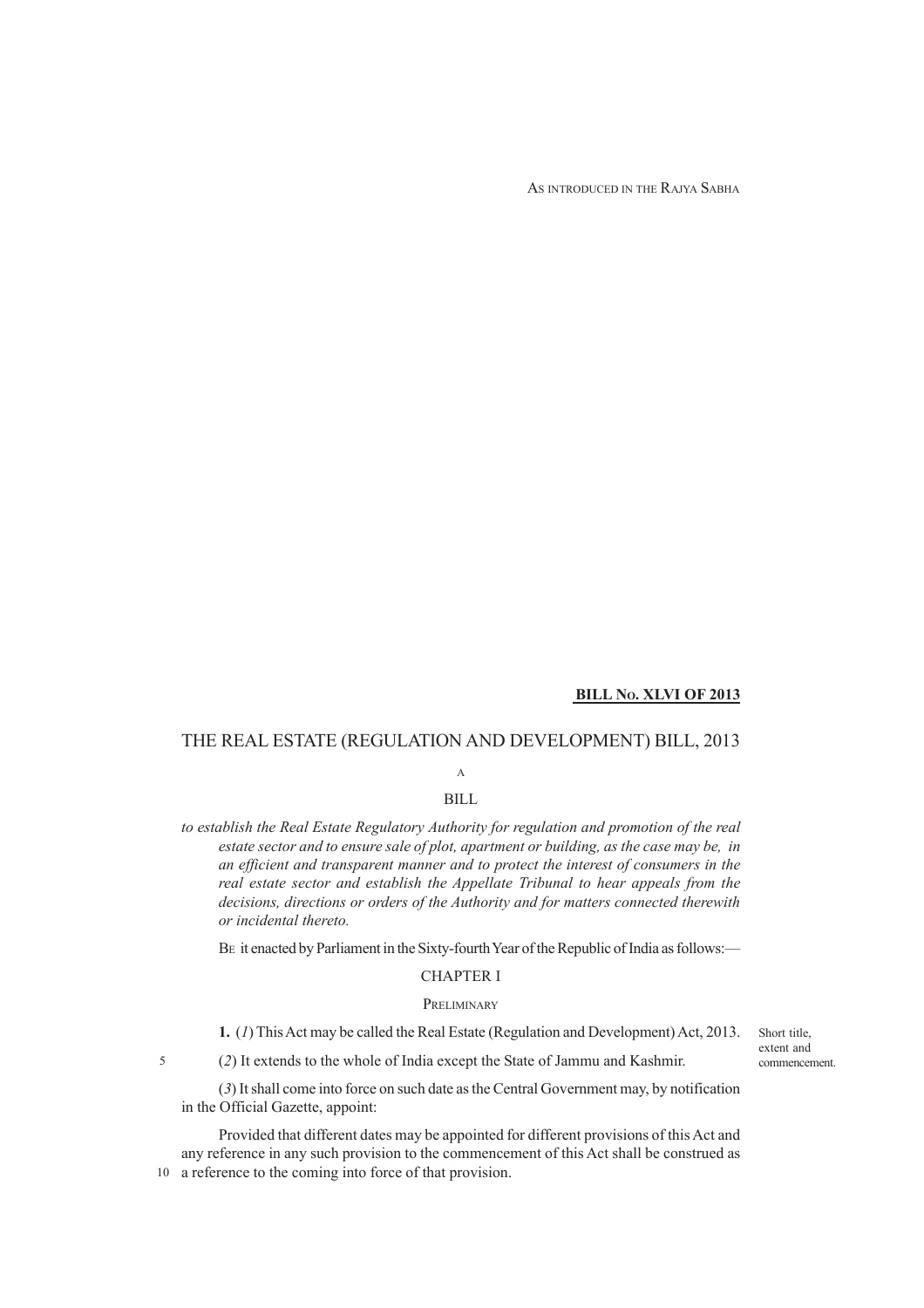Definitions.

2

**2.** In this Act, unless the context otherwise requires, —

(*a*) ''adjudicating officer'' means the adjudicating officer appointed under subsection (*1*) of section 61;

(*b*) ''advertisement'' means any document described or issued as advertisement through any form of media and includes any notice, circular or other documents offering for sale of a plot, building or apartment or inviting persons to purchase in any manner such plot, building or apartment or to make advances or deposits for such purposes; 5

(*c*) ''allottee'' in relation to a real estate project, means the person to whom a plot, apartment or buildings, as the case may be, has been allotted, sold or otherwise transferred by the promoter, and includes the person who subsequently acquires the said allotment through sale, transfer or otherwise, but does not include a person to whom such plot, apartment or building, as the case may be, is given on rent;  $1<sub>0</sub>$ 

(*d*) ''apartment'' whether called dwelling unit, flat, premises, suite, tenement, unit or by any other name, means a separate and self-contained part of any immovable property located on one or more floors or any part thereof, in a building or on a plot of land, used or intended to be used for residential purposes, or for any other type of independent use ancillary to the purpose specified and includes any covered garage, whether or not adjacent to the building in which such apartment is located which has been provided by the promoter for the use of the allottee for parking any vehicle, or as the case may be, for the residence of any domestic help employed in such apartment; 20 15

(*e*) ''Appellate Tribunal'' means the Real Estate Appellate Tribunal established under section 37;

(*f*) ''appropriate Government'' means in respect of matters relating to,—

(*i*) the Union territory without Legislature, the Central Government;

(*ii*) the Union territory of Puducherry, the Union territory Government;  $25$ 

(*iii*) the Union territory of Delhi, the Central Ministry of Urban Development;

(*iv*) the State, the State Government;

(*g*) ''architect'' means a person registered as an architect under the provisions of the Architects Act, 1972;

20 of 1972. 30

(*h*) ''Authority" means the Real Estate Regulatory Authority established under sub-section (*1*) of section 18;

(*i*) ''building'' includes any structure or erection or part of a structure or erection which is intended to be used for residential or other related purposes:

(*j*) ''carpet area'' means the net usable floor area of an apartment, excluding the 35 area covered by the walls;

(*k*) ''Chairperson'' means the Chairperson of the Real Estate Regulatory Authority appointed under section 19;

(*l*) ''commencement certificate'' means any certificate issued by the competent authority to allow or permit the promoter to begin development works on an immovable property; 40

(*m*) "common areas" mean —

(*i*) the part of the site or plot not occupied by buildings;

(*ii*) the stair cases, lifts, staircase and lift lobbies, fire escapes and common entrances and exits of buildings;

(*iii*) the common basements, parks, play areas, parking areas and common storage spaces;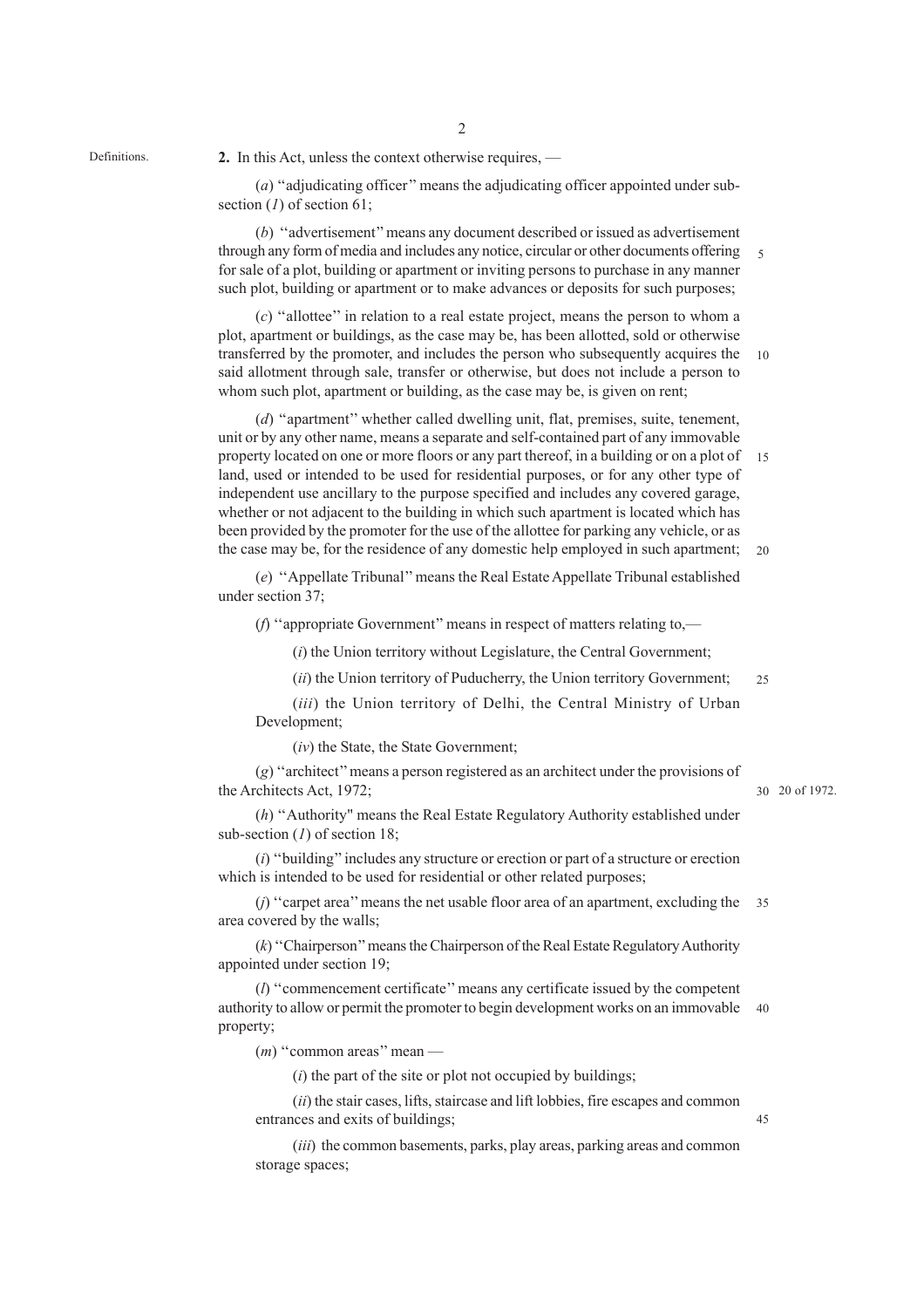(*iv*) the premises for the lodging of persons employed for the management of the property including accommodation for watch and ward staffs;

(*v*) installations of central services such as electricity, gas, water and sanitation, air-conditioning and incinerating;

(*vi*) the water tanks, sumps, motors, fans, compressors, ducts and all apparatus connected with installations for common use;

(*vii*) community and commercial facilities as may be provided;

(*viii*) all other portion of the property necessary or convenient for its maintenance, safety, etc., and in common use;

(*n*) ''company'' means a company incorporated and registered under the Companies Act, 1956 and includes,—

(*i*) a corporation established by or under any Central Act or State Act;

(*ii*) a development authority or any public authority established by the Government in this behalf under any law for the time being in force;

(*o*) ''competent authority'' means the local authority or any authority created under any law made by the appropriate Government which exercises authority over land under its jurisdiction, and has powers to give permission for development of such immovable property;

(*p*) ''completion certificate'' means the completion certificate, or such other certificate, as the case may be, issued by the competent authority permitting occupation of any building under any law for the time being in force;

(*q*) ''development'' with its grammatical variations and cognate expressions, means carrying out the development of immovable property, engineering or other operations in, on, over or under the land or the making of any material change in any immovable property or land and includes re-development;

(*r*) ''development works'' means the external development works and internal development works on immovable property;

(*s*) ''engineer'' means a person who possesses a bachelor's degree or equivalent from an institution recognised by the All India Council of Technical Education or is registered as an engineer under any law for the time being in force;

(*t*) ''estimated cost of real estate project'' means the total cost involved in developing the real estate project and includes the land cost;

(*u*) ''external development works'' includes roads and road systems, landscaping, water supply, sewerage and drainage systems, electricity supply transformer, sub-station of any other work which may have to be executed in the periphery of, or outside, a colony for its benefit, as may be specified under the rules or bye-laws of the competent authority;

(*v*) ''immovable property'' includes land, buildings, rights of ways, lights or any other benefit arising out of land and things attached to the earth or permanently fastened to anything which is attached to the earth, but not standing timber, standing crops or grass;

(*w*) ''interest'' means the rates of interest payable by the promoter or the allottee, as the case may be;

(*x*) ''internal development works'' means roads, footpaths, water supply, sewers, drains, parks, tree planting, street lighting, provision for community buildings and for treatment and disposal of sewage and silage water, social infrastructure such as

10

5

1 of 1956.

15

20

25

30

40

35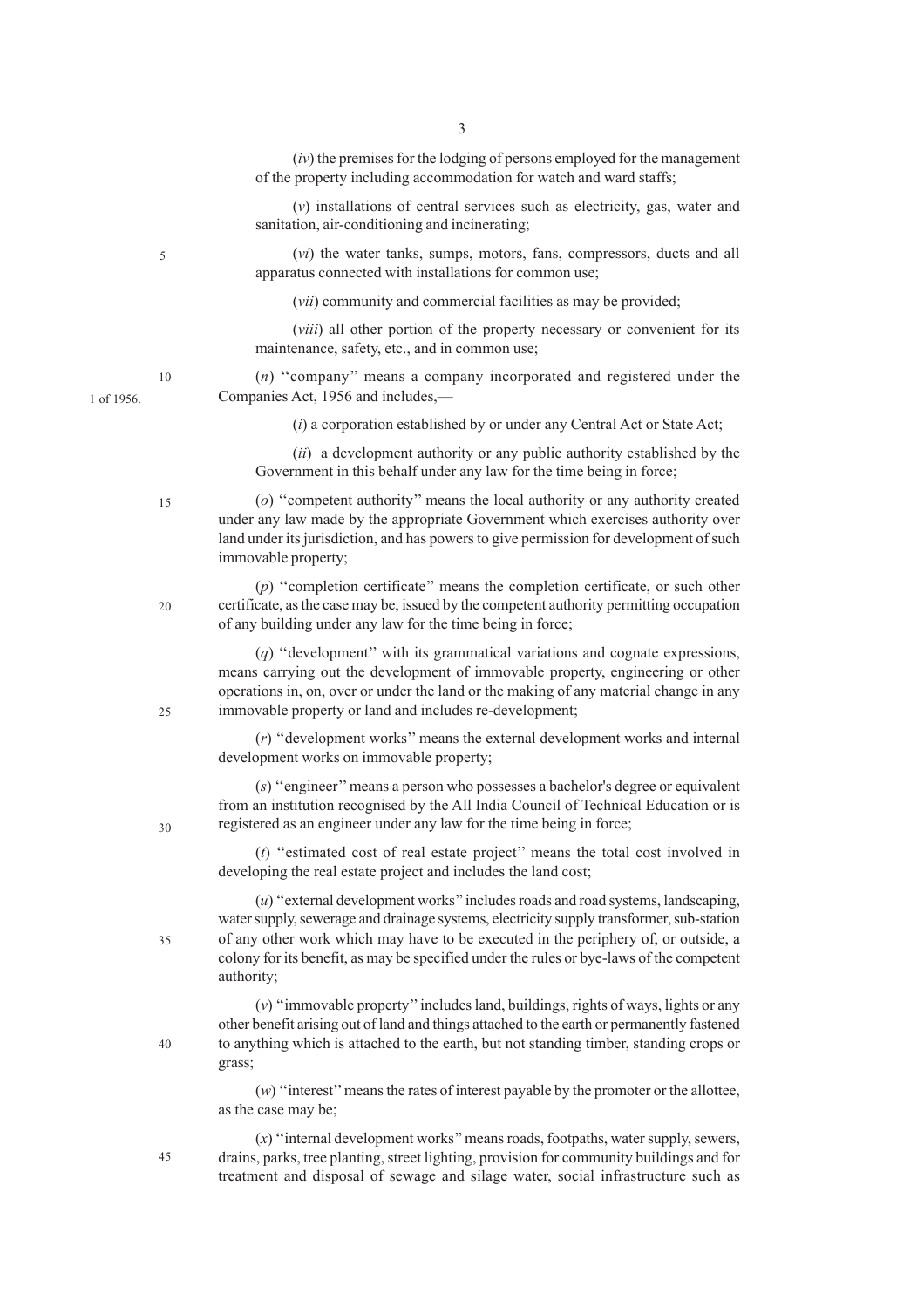educational, health and other public amenities or any other work in a colony necessary for its proper development;

(*y*) ''local authority'' means the Municipal Corporation or Municipality or Panchayats or any other Local Body constituted under any law for the time being in force for providing municipal services or basic services, as the case may be, in respect of areas under its jurisdiction;

(*z*) ''Member'' means the member of the Real Estate Regulatory Authority appointed under section 19 and includes the Chairperson;

(*za*) ''notification'' means a notification published in the Official Gazette and the expression ''notify'' shall be construed accordingly;

(*zb*) ''person'' includes,—

(*i*) an individual;

(*ii*) a Hindu undivided family;

(*iii*) a company;

(*iv*) a firm;

(*v*) a competent authority;

(*vi*) an association of persons or a body of individuals whether incorporated or not;

(*vii*) a co-operative society registered under any law relating to co-operative societies;

(*viii*) any such other entity as the appropriate Government may, by notification specify in this behalf;

(*zc*) ''planning area'' means a planning area or a development area or a local planning area or a regional development plan area, by whatever name called, or any other area specified as such by the appropriate Government or any competent authority and includes any area designated by the appropriate Government or the competent authority to be a planning area for future planned development, under the law relating to Town and Country Planning for the time being in force;  $25$ 

(*zd*) ''prescribed'' means prescribed by rules made under this Act;

(*ze*) ''project'' means the real estate project under this Act;

30

(*zf*) ''promoter'' means,—

(*i*) a person who constructs or causes to be constructed an independent building or a building consisting of apartments, or converts an existing building or a part thereof into apartments, for the purpose of selling all or some of the apartments to other persons and includes his assignees and also includes a buyer who purchases in bulk for resale; or 35

(*ii*) a person who develops a colony for the purpose of selling to other persons all or some of the plots, whether with or without structures thereon; or

(*iii*) any development authority or any other public body in respect of allottees of—

(*a*) buildings or apartments, as the case may be, constructed by such authority or body on lands owned by them or placed at their disposal by the Government; or

(*b*) plots owned by such authority or body or placed at their disposal by the Government,

for the purpose of selling all or some of the apartments or plots; or

20

15

5

10

40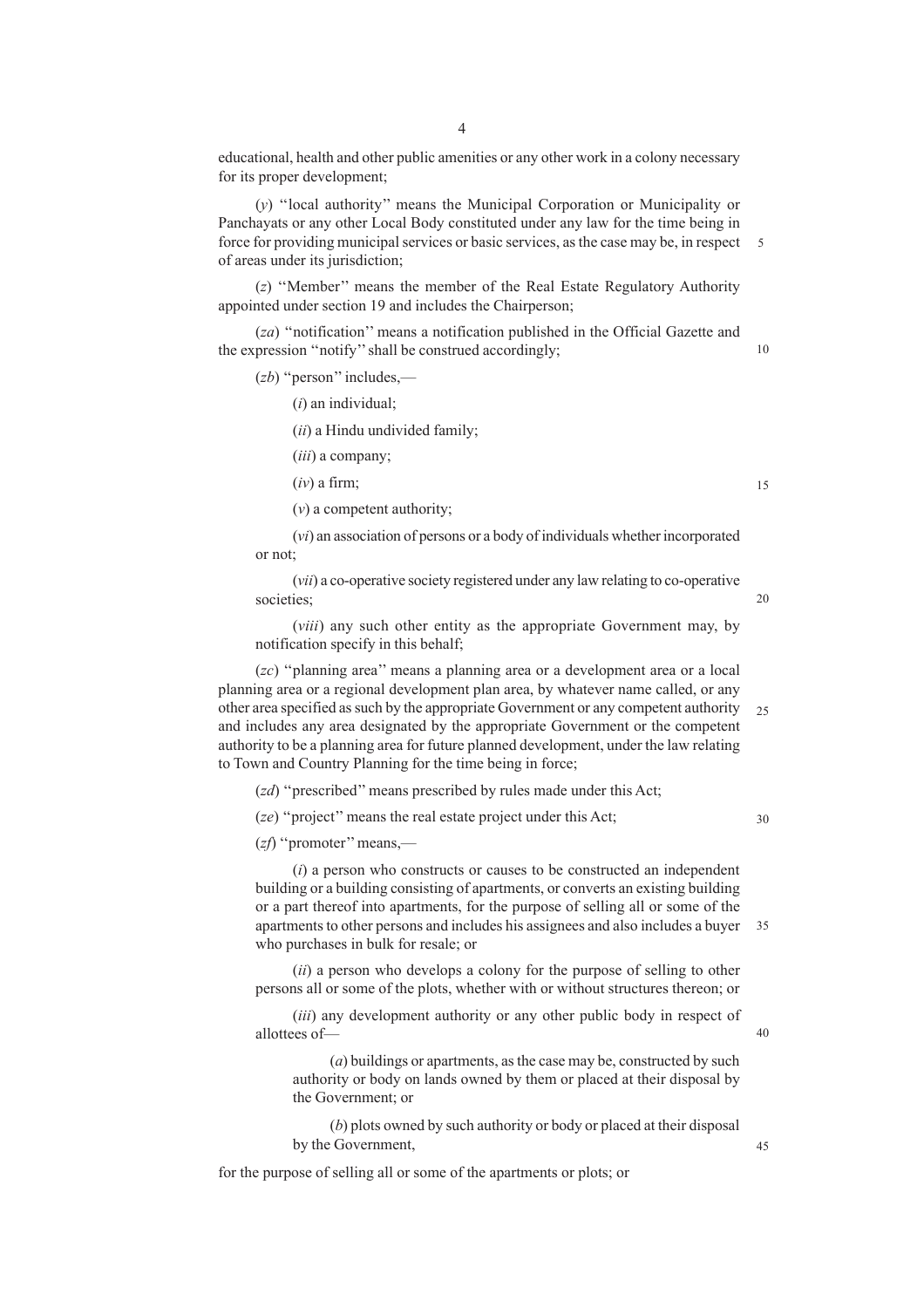Members or in respect of the allottees of such apartments or buildings; or

(*v*) any other person who acts himself as a builder, colonizer, contractor, developer, estate developer or by any other name or claims to be acting as the holder of a power of attorney from the owner of the land on which the building or apartment is constructed or colony is developed for sale; or

(*iv*) an apex State level co-operative housing finance society and a primary co-operative housing society which constructs apartments or buildings for its

(*vi*) such other person who constructs any building or apartment for sale to the general public.

10

 $15$ 

 $20$ 

5

*Explanation.*—For the purposes of this clause, where the person who constructs or converts a building into apartments or develops a colony for sale and the persons who sells apartments or plots are different persons, both of them shall be deemed to be the promoters;

(*zg*) ''prospectus'' means any document described or issued as a prospectus or any notice, circular, or other document offering for sale of any real estate project or inviting any person to make advances or deposits for such purposes;

(*zh*) ''real estate agent'' means any person, who negotiates or acts on behalf of one person in a transaction of transfer of his plot, apartment or building, as the case may be, in a real estate project, by way of sale, with another person or transfer of plot, apartment or building, as the case may be, of any other person to him and receives remuneration or fees or any other charges for his services whether as a commission or otherwise and includes a person who introduces prospective buyers and sellers to each other for negotiation for sale or purchase of plot, apartment or building, as the case may be, and includes property dealers, brokers, middlemen by whatever name called;

(*zi*) ''real estate project'' means the development of a building or a building consisting of apartments, or converting an existing building or a part thereof into apartments, or the development of a colony into plots or apartments, as the case may be, for the purpose of selling all or some of the said apartments or plots or buildings and includes the development works thereof;

(*zj*) ''regulations'' means the regulations made by the Authority under this Act.

#### CHAPTER II

REGISTRATION OF REAL ESTATE PROJECT AND REGISTRATION OF REAL ESTATE AGENTS

**3.** No promoter shall book, sell or offer for sale, or invite persons to purchase in any manner any plot, apartment or building, as the case may be, in any real estate project, or part 35 of it, in any planning area, without registering the real estate project with the Real Estate Regulatory Authority established under this Act:

Prior registration of real estate project with Real Estate Regulatory Authority.

Provided that no such registration shall be required,—

(*a*) where the area of land proposed to be developed does not exceed one thousand square meters or the number of apartments proposed to be developed does not exceed twelve, inclusive of all phases, or an area or number of apartments as notified by the Central Government on recommendations from the appropriate Government, which may be different for different States or Union territories but not more than one thousand square meters or twelve apartments, as the case may be;

(*b*) where the promoter has received all requisite approvals and the commencement certificate for the development of the real estate project prior to commencement of this Act;

(*c*) for the purpose of renovation or repair or re-development which does not involve re-allotment and marketing of the real estate project.

 $25$ 

30

45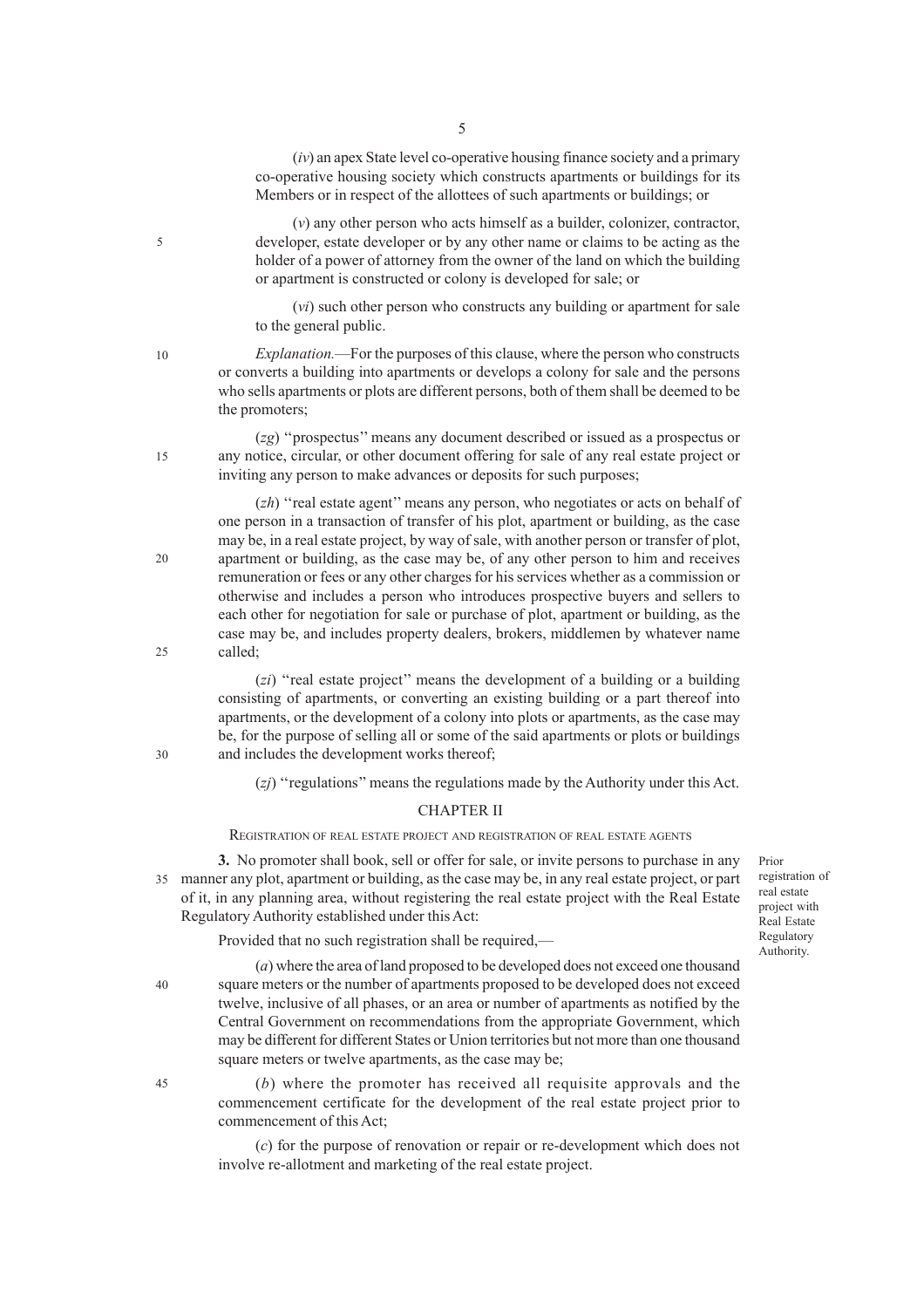*Explanation*.—For the purpose of this section, where the real estate project is to be developed in phases, every such phase shall be considered as a stand alone real estate project, and the promoter shall obtain registration under the Act for each phase separately.

**4.** (*1*) Every promoter shall make an application to the Authority for registration of the real estate project in such form, manner, within such time and accompanied by such fee as may be specified by the regulations made by the Authority. 5

Application to Authority.

> (*2*) The promoter shall enclose the following documents along with the application referred to in sub-section (*1*), namely:—

(*a*) a brief details of his enterprise including its name, registered address, type of enterprise (proprietorship, societies, partnership, companies, competent authority) and the particulars of registration; 10

(*b*) an authenticated copy of the commencement certificate from the competent authority obtained in accordance with the laws as may be applicable for the real estate project mentioned in the application, and where the project is proposed to be developed in phases, an authenticated copy of the approval and sanction from the competent authority for each of such phases; 15

(*c*) the layout plan of the proposed project or the phase thereof, and also the layout plan of the whole project as sanctioned by the competent authority;

(*d*) the plan of development works to be executed in the proposed project and the proposed facilities to be provided thereof; 20

(*e*) proforma of the agreements proposed to be signed with the allottees;

(*f*) the number and the carpet area of apartments for sale in the project;

(*g*) the names and addresses of his real estate agents, if any, for the proposed project;

(*h*) the names and addresses of the contractors, architect, structural engineer, if any, and other persons concerned with the development of the proposed project;

(*i*) a declaration, supported by an affidavit, which shall be signed by the promoter or any person authorised by the promoter, stating,—

(*A*) that he has a legal title to the land on which the development is proposed 30 along with a legally valid authentication of such title if such land is owned by another person;

(*B*) that the land is free from all encumbrances, or as the case may be, of the encumbrances on such land including any rights, title, interest or name of any party in or over such land along with details;

(*C*) the likely period of time within which he undertakes to complete the project or phase thereof;

(*D*) that seventy per cent., or such lesser per cent. as notified by the appropriate Government, of the amounts realised for the real estate project from the allottees, from time to time, shall be deposited in a separate account to be maintained in a scheduled bank within a period of fifteen days of its realisation to cover the cost of construction and shall be used only for that purpose. 40

*Explanation*.— For the purpose of this clause, the term ''scheduled bank'' means a bank included in the Second Schedule to the Reserve Bank of India Act, 1934;

(*E*) that he has furnished such other documents as may be prescribed by the rules or regulations made under this Act; and

(*j*) such other information and documents as may be prescribed.

2 of 1934. 45

 $25$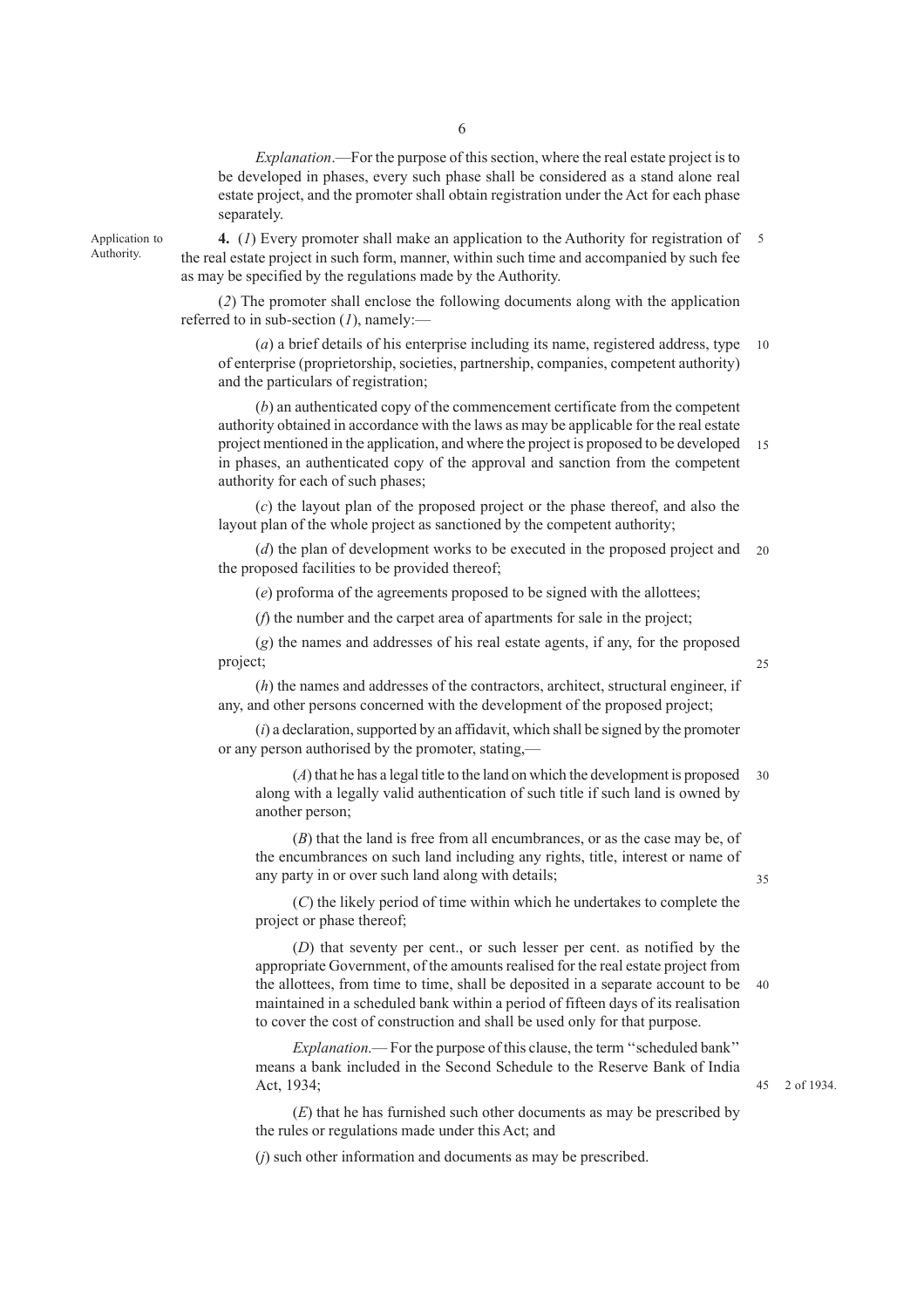**5.** (*1*) On receipt of the application under sub-section (*1*) of section 4, the Authority shall within a period of fifteen daysGrant of registration.

(*a*) grant registration subject to the provisions of this Act and the rules and regulations made thereunder, and provide a registration number, including a Login Id and password to the applicant for accessing the website of the Authority and to create his web page and to fill therein the details of the proposed project; or

(*b*) reject the application for reasons to be recorded in writing, if such application does not conform to the provisions of this Act or the rules or regulations made thereunder:

10

5

Provided that no application shall be rejected unless the applicant has been given an opportunity of being heard in the matter.

(*2*) If the Authority fails to grant the registration or reject the application, as the case may be, as provided under sub-section (*1*), the project shall be deemed to have been registered, and the Authority shall within two days of the expiry of the said fifteen days, provide a registration number and a Login Id and password to the promoter for accessing the website of the Authority and to create his web page and to fill therein the details of the proposed project. 15

(*3*) The registration granted under this section shall be valid for a period declared by the promoter under sub-clause (*C*) of clause (*i*) of sub-section (*2*) of section 4 for completion of the project or phase thereof, as the case may be. 20

**6.** The registration granted under section 5 may be extended by the Authority on an application made by the promoter under such conditions as may be prescribed and in such form and on payment of such fee as may be specified by the regulations made by the Authority:

Extension of registration.

Provided that no application for extension of registration shall be rejected unless the applicant has been given an opportunity of being heard in the matter. 25

**7.** (*1*) The Authority may, on receipt of a complaint in this behalf or on the recommendation of the competent authority, revoke the registration granted under section 5, after being satisfied that— Revocation of registration.

(*a*) the promoter makes wilful default in doing anything required of him by or under the Act or the rules or the regulations made thereunder;

(*b*) the promoter violates any of the terms or conditions of the approval given by the competent authority;

(*c*) the promoter is involved in any kind of unfair practice or irregularities.

*Explanation*.— For the purposes of this clause, the term ''unfair practice'' means a practice which, for the purpose of promoting the sale or development of any real estate project adopts any unfair method or unfair or deceptive practice including any of the following practices, namely:—

> (*A*) the practice of making any statement, whether orally or writing or by visible representation which,—

(*i*) falsely represents that the services are of a particular standard or grade;

(*ii*) represents that the promoter has approval or affiliation which such promoter does not have;

(*iii*) makes a false or misleading representation concerning the services;

30

35

40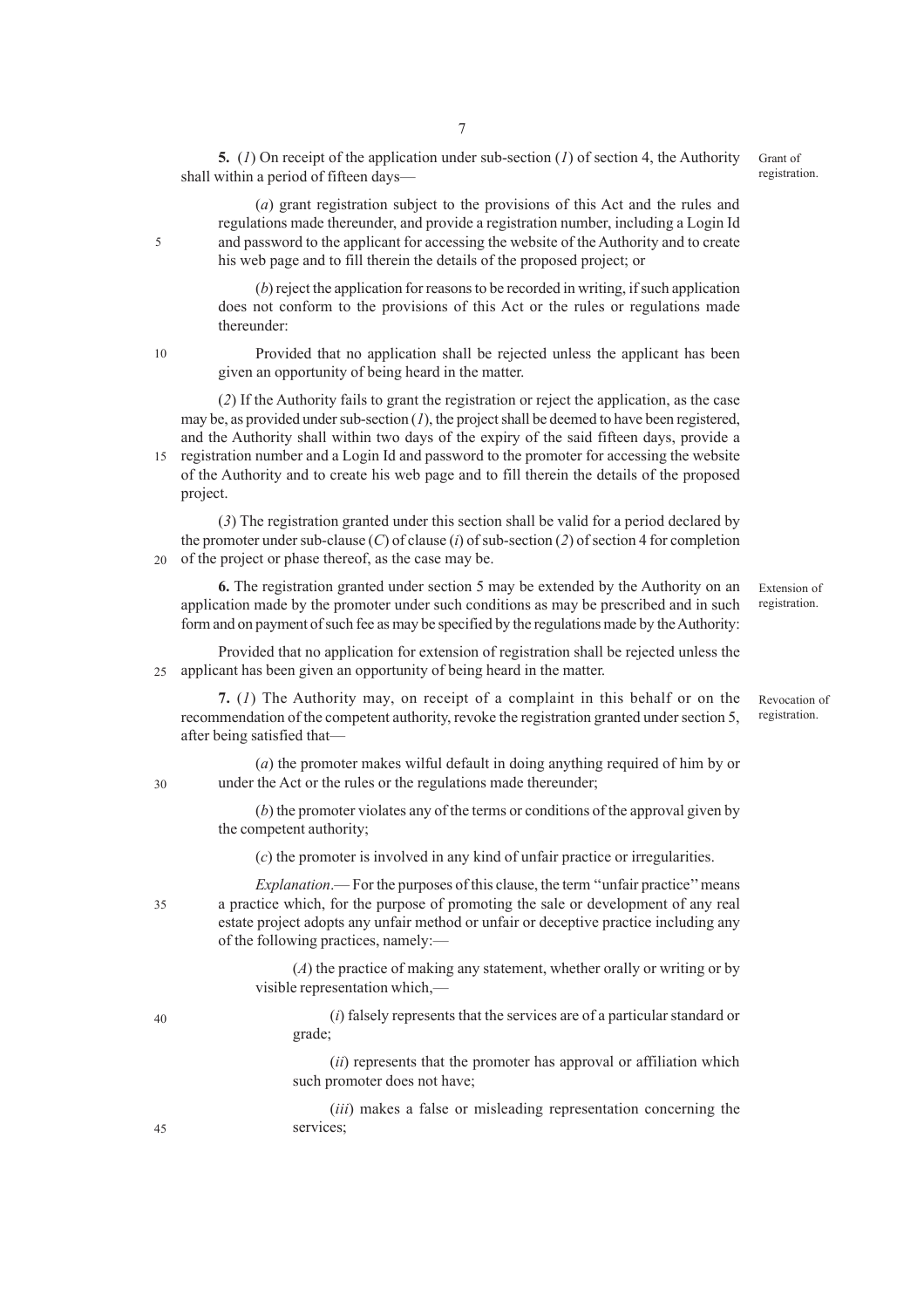(*B*) the promoter permits the publication of any advertisement or prospectus whether in any newspaper or otherwise of services that are not intended to be offered.

(*2*) The registration granted to the promoter under section 5 shall not be revoked unless the Authority has given to the promoter not less than thirty days notice, in writing, stating the grounds on which it is proposed to revoke the registration, and has considered any cause shown by the promoter within the period of that notice against the proposed revocation. 5

(*3*) The Authority may, instead of revoking the registration under sub-section (*1*), permit it to remain in force subject to such further terms and conditions as it thinks fit to impose in the interest of the allottees, and any such terms and conditions so imposed shall be binding upon the promoter. 10

(*4*) Upon the revocation of the registration, the Authority,—

(*a*) shall debar the promoter from accessing its website in relation to that project and specify his name in the list of defaulters on its website and also inform the other Real Estate Regulatory Authorities in other States and Union territories about such cancellation; 15

(*b*) may recommend to the competent authority to facilitate the balance of the development works to be carried out in accordance with the provisions of section 8;

(*c*) may, to protect the interest of prospective buyers or in the public interest, 20 issue such directions as it may deem necessary.

**8.** Upon lapse of the registration or on revocation of the registration under this Act, the Authority, may consult the appropriate Government to take such action as it may deem fit including the carrying out of the remaining development works by competent authority or by the association of allottees or in any other manner, as may be determined by the Authority: 25

Provided that no direction, decision or order of the Authority under this section shall take effect until the expiry of the period of appeal provided under the provisions of this Act.

**9.** (*1*) No real estate agent shall facilitate the sale or purchase of or act on behalf of any person to facilitate the sale or purchase of any plot, apartment or building, as the case may be, in a real estate project or part of it, being the part of the real estate project registered 30 under section 3, being sold by the promoter in any planning area, without obtaining registration under this section.

(*2*) Every real estate agent shall make an application to the Authority for registration in such form, manner, within such time and accompanied by such fee and documents as may be prescribed.

(*3*) The Authority shall, within such period, in such manner and satisfying itself of the fulfilment of such conditions, as may be prescribed-

(*a*) grant registration to the real estate agent;

(*b*) reject the application for reasons to be recorded in writing, if such application does not conform to the provisions of this Act or the rules or regulations made thereunder: 40

35

Provided that no application shall be rejected unless the applicant has been given an opportunity of being heard in the matter.

(*4*) Whereon the completion of the period specified under sub-section (*3*), if the applicant does not receive any communication about the deficiencies in his application or the rejection of his application, he shall be deemed to have been registered. 45

(*5*) Every real estate agent who is registered as per the provisions of this Act or the rules and regulations made thereunder, shall be granted a registration number by the Authority, which shall be quoted by the real estate agent in every sale facilitated by him under the Act.

Authority consequent upon lapse of or on revocation of registration.

Obligation of

Registration of real estate agents.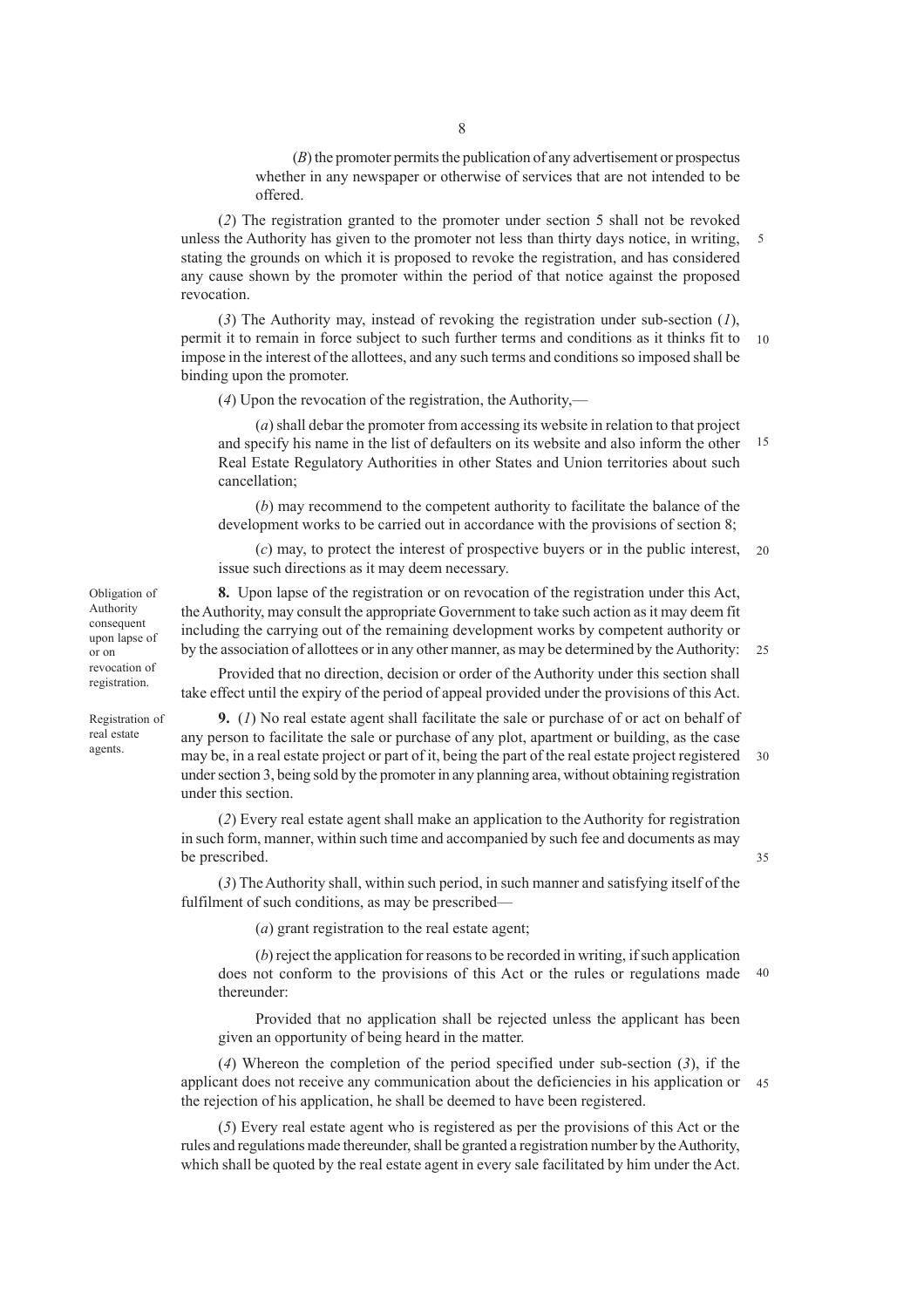(*6*) Every registration shall be valid for such period as may be prescribed, and shall be renewable for a period in such manner and on payment of such fee as may be prescribed.

(*7*) Where any real estate agent who has been granted registration under this Act commits breach of any of the conditions thereof or any other terms and conditions specified under this Act or any rules or regulations made thereunder, or where the Authority is satisfied that such registration has been secured by the real estate agent through misrepresentation or fraud, the Authority may, without prejudice to any other provisions under this Act, revoke the registration or suspend the same for such period as it thinks fit: 5

Provided that no such revocation or suspension shall be made by the Authority unless an opportunity of being heard has been given to the real estate agent. 10

**10.** Every real estate agent registered under section 9 shall—

Functions of real estate agents.

(*a*) not facilitate the sale or purchase of any plot, apartment or building, as the case may be, in a real estate project or part of it, being sold by the promoter in any planning area, which is not registered with the Authority;

15

20

 $25$ 

(*b*) maintain and preserve such books of account, records and documents as may be prescribed;

(*c*) not involve himself in any unfair trade practices, namely:—

(*i*) the practice of making any statement, whether orally or in writing or by visible representation which—

(*A*) falsely represents that the services are of a particular standard or grade;

(*B*) represents that the promoter has approval or affiliation which such promoter does not have;

(*C*) makes a false or misleading representation concerning the services;

(*ii*) permitting the publication of any advertisement whether in any newspaper or otherwise of services that are not intended to be offered;

(*d*) facilitate the possession of all documents, as the allottee is entitled to, at the time of booking of any plot, apartment or building, as the case may be;

30

40

(*e*) discharge such other functions as may be prescribed.

## CHAPTER III

#### FUNCTIONS AND DUTIES OF PROMOTER

**11.** (*1*) The promoter shall, upon receiving his Login Id and password under clause (*a*) of sub-section (*l*) of section 5 or under sub-section (*2*) of section 5, as the case may be, create his web page on the website of the Authority and enter all details of the proposed 35 project as provided under sub-section (*2*) of section 4, in all the fields as provided, including —

Functions and duties of promoter.

(*a*) details of the registration granted by the Authority;

(*b*) quarterly up-to-date list of number and types of apartments or plots, as the case may be, booked;

(*c*) quarterly up-to-date status of the project; and

(*d*) such other information and documents as may be specified by the regulations made by the Authority.

(*2*) The advertisement or prospectus issued or published by the promoter shall mention prominently the website address of the Authority, wherein all details of the registered project 45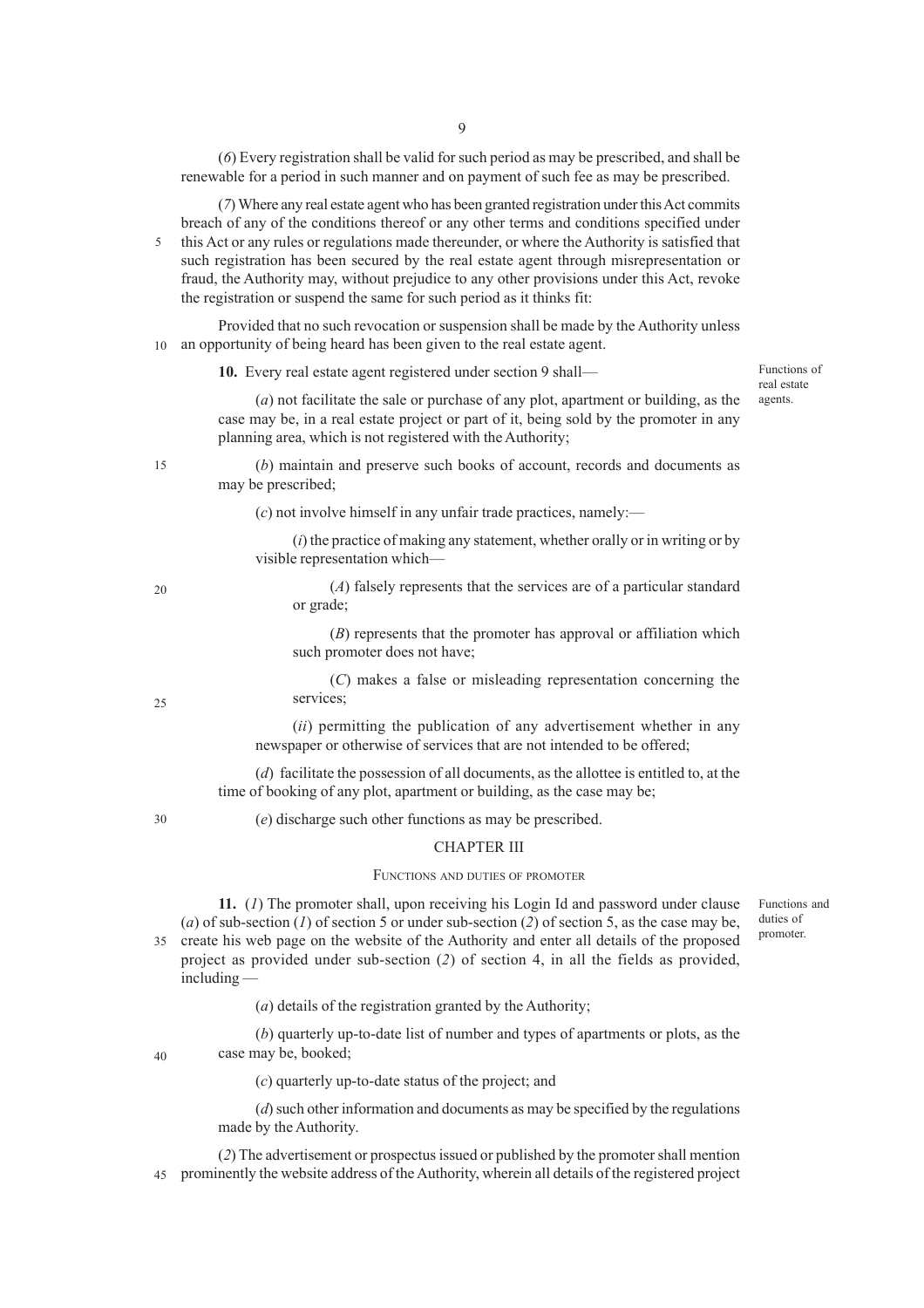have been entered and include the registration number obtained from the Authority and such other matters incidental thereto.

10

(*3*) The promoter, upon entering into an agreement of sale with the allottee shall be responsible to make available to the allottee, the following information, namely:—

(*a*) site and layout plans along with specifications, approved by the competent 5 authority, by display at the site or such other place as may be specified by the regulations made by the Authority;

(*b*) the stage-wise time schedule of completion of the project, including the provisions for water, sanitation and electricity.

(*4*) The promoter shall—

10

20

30

(*a*) be responsible to obtain a completion certificate from the relevant competent authority as per local laws or other laws for the time being in force and to make it available to the allottees individually or to the association of allottees, as the case may be;

(*b*) be responsible for providing and maintaining the essential services, as may be specified in the service level agreements, on reasonable charges, till the taking over of the maintenance of the project by the association of the allottees; 15

(*c*) take steps for the formation of an association or society or co-operative society, as the case may be, of the allottees, or a federation of the same, under the laws applicable.

(*5*) The promoter may cancel the allotment only in terms of the agreement of sale:

Provided that the allottee may approach the Authority for relief, if he is aggrieved by such cancellation and such cancellation is not in accordance with the terms of the agreement of sale, unilateral and without any sufficient cause.

(*6*) The promoter shall prepare and maintain all such other details as may be specified, 25 from time to time, by regulations made by the Authority.

**12.** Where any person makes an advance or a deposit on the basis of the information contained in the advertisement or prospectus and sustains any loss or damage by reason of any incorrect, false statement included therein, he shall be compensated by the promoter in the manner as provided under this Act:

Provided that if the person affected by such incorrect, false statement contained in the advertisement or prospectus, intends to withdraw from the proposed project, he shall be returned his entire investment along with interest at such rate as may be prescribed.

No deposit or advance to be taken by promoter without first entering into agreement of sale.

Adherence to approved plans and project specifications by promoter.

**13.** (*1*) A promoter shall not accept a sum more than ten per cent. of the cost of the apartment, plot, or building, as the case may be, as an advance payment or an application fee, from a person without first entering into a written agreement for sale with such person. 35

(*2*) The agreement referred to in sub-section (*1*) shall be in such form as may be prescribed and specify the particulars of development of the project including the construction of building and apartments, along with specifications and external development works, the dates and the manner by which payments towards the cost of the apartment, plot, or building, as the case may be, are to be made by the allottees and the likely date on which the possession of the apartment, plot, or building is to be handed over and such other particulars, as may be prescribed. 40

**14.** (*1*) The proposed project shall be developed and completed by the promoter in accordance with the plans and structural designs and specifications as approved by the 45competent authorities.

(*2*) In case any structural defect in such development is brought to the notice of the promoter within a period of two years by the allottee from the date of handing over possession,

Obligations of promoter regarding veracity of advertisement or prospectus.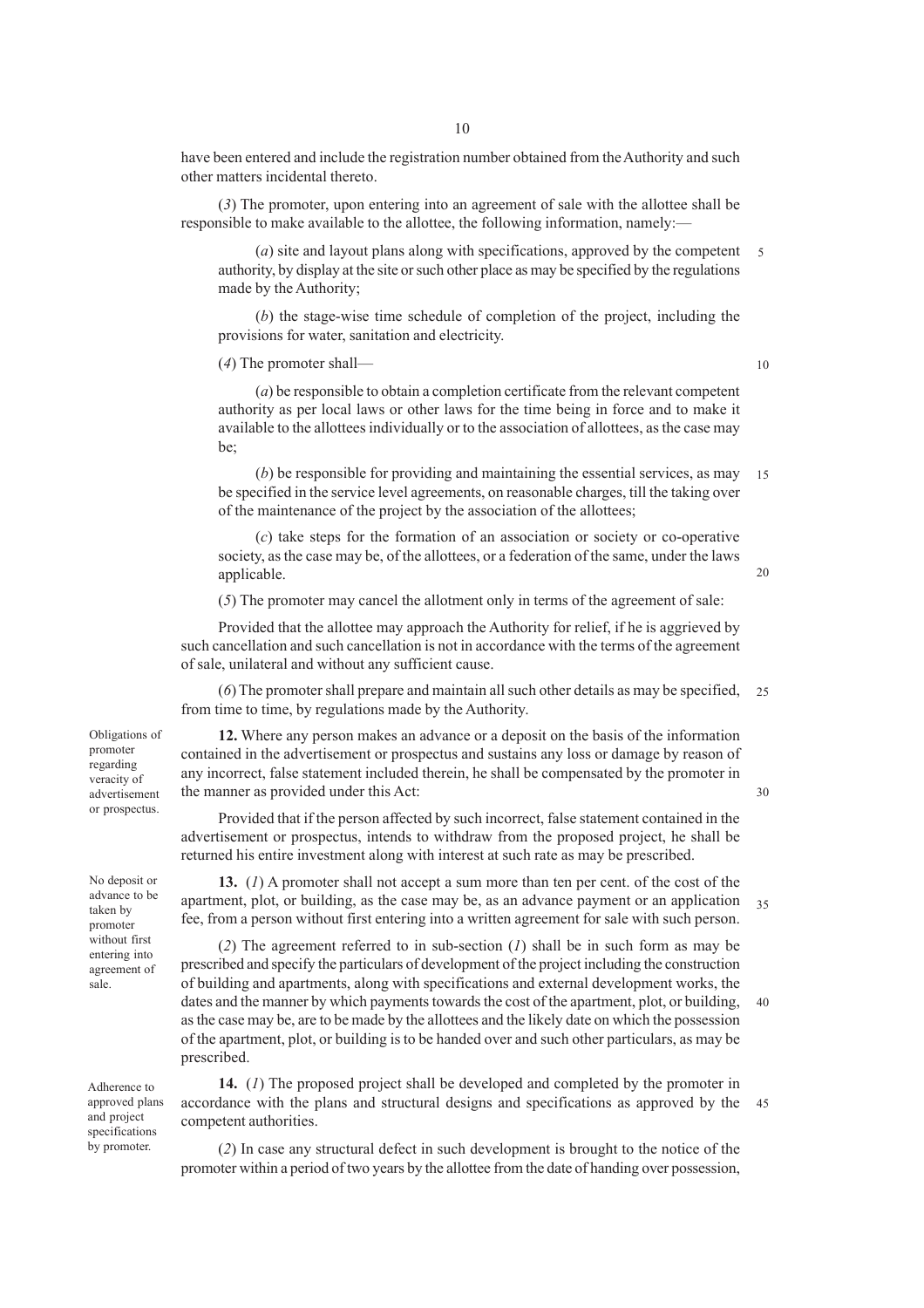it shall be the duty of the promoter to rectify such defects without further charge, within reasonable time, and in the event of promoter's failure to rectify such defects within such time, the aggrieved allottees shall be entitled to receive appropriate compensation in the manner as provided under this Act.

**15.** (*1*) The promoter shall take all necessary steps to execute a registered conveyance deed in favour of the allottee along with the undivided proportionate title in the common areas including the handing over of the possession of the plot, apartment or building, as the case may be, in a real estate project, and the other title documents pertaining thereto.

(*2*) After obtaining the completion certificate and handing over physical possession to 10 the allottees in terms of sub-section  $(1)$ , it shall be the responsibility of the promoter to hand over the necessary documents and plans, including common areas, to the association of the allottees or the competent authority, as the case may be, as per the local laws.

**16.** (*1*) If the promoter fails to complete or is unable to give possession of an apartment, plot or building,—

Return of amount and compensation.

Transfer of title.

 (*a*) in accordance with the terms of the agreement or, as the case may be, duly completed by the date specified therein or any further date agreed to by the parties; or

 (*b*) due to discontinuance of his business as a developer on account of suspension or revocation of his registration under this Act or for any other reason,

 he shall be liable on demand to the allottees, without prejudice to any other remedy available, to return the amount received by him in respect of that apartment, plot, building, as the case may be, with interest at such rate as may be prescribed in this behalf including compensation in the manner as provided under this Act. 20

(*2*) If the promoter fails to discharge any other obligations imposed on him under this Act or the rules or regulations made thereunder, he shall be liable to pay such compensation to the allottees, in the manner as provided under this Act. 25

#### CHAPTER IV

#### RIGHTS AND DUTIES OF ALLOTTEES

**17.** (*1*) The allottee shall be entitled to obtain the information relating to site and layout plans along with the specifications, approved by the competent authority and such other information as provided in this Act or the rules and the regulations made thereunder or the agreement signed with the promoter. 30

(*2*) The allottee shall be entitled to know stage-wise time schedule of completion of the project, including the provisions for water, sanitation and electricity.

(*3*) The allottee shall be entitled to claim the possession of apartment, plot or building, as the case may be, as per the declaration given by the promoter under sub-clause (*C*) of clause (*i*) of sub-section (*2*) of section 4. 35

(*4*) The allottee shall be entitled to claim the refund of amount paid, from the promoter, if the promoter fails to comply or is unable to give possession of the apartment, plot or building, as the case may be, in accordance with the terms of agreement or due to discontinuance of his business as a developer on account of suspension or revocation of his registration under the provisions of this Act or the rules or the regulations made thereunder. 40

(*5*) The allottee shall be entitled to have the necessary documents and plans, including that of common areas, after handing over the physical possession of the apartment or plot or building, as the case may be, to the allottee by the promoter.

(*6*) Every allottee, who has entered into an agreement of sale to take an apartment, plot or building, as the case may be, under section 13, shall be responsible to make necessary payments in the manner and within the time as specified in the said agreement and shall pay at the proper time and place, the proportionate share of the registration charges, municipal 45

Rights and duties of allottees.

5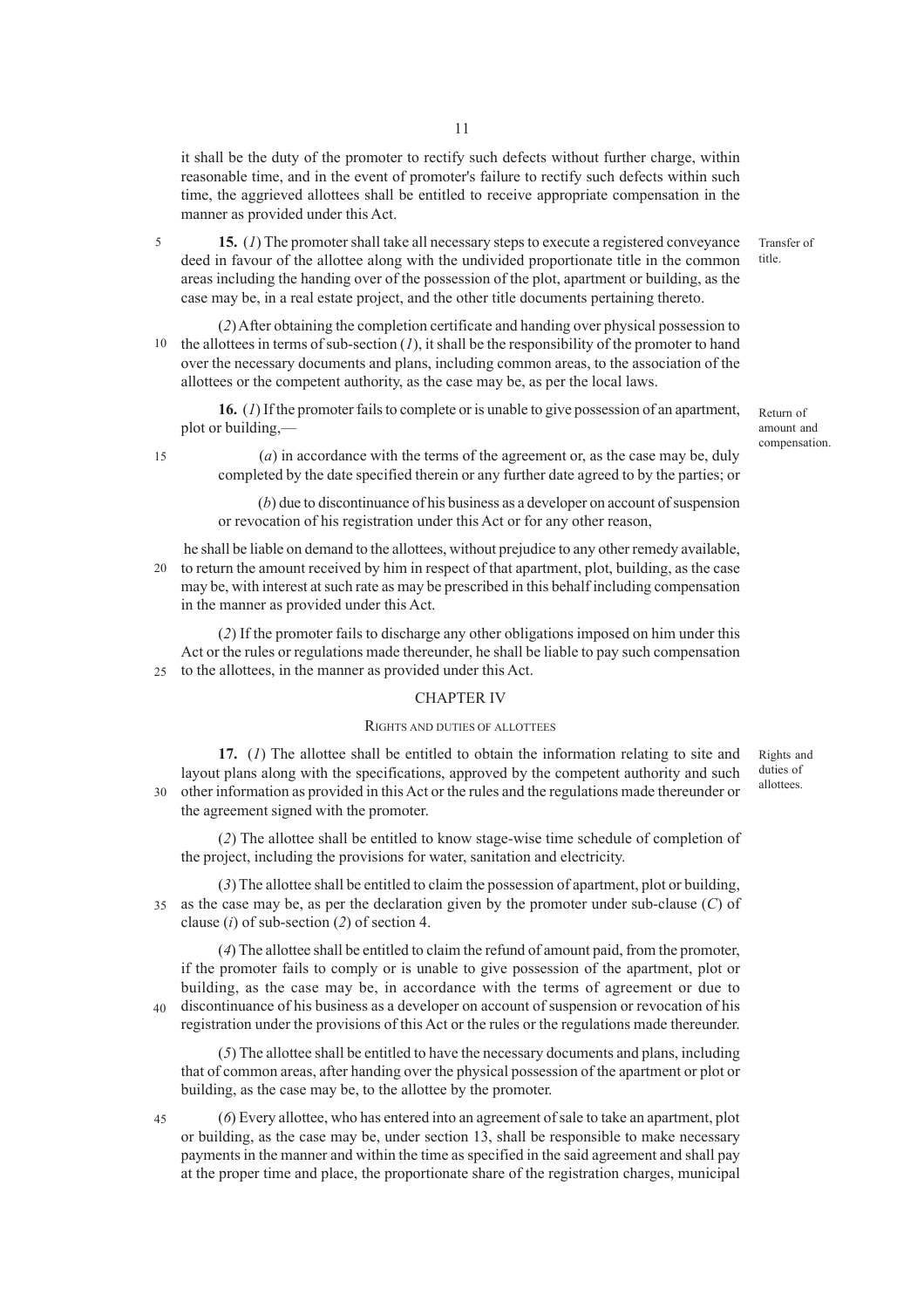taxes, water and electricity charges, maintenance charges, ground rent, and other charges, if any, in accordance with such agreement.

(*7*) The allottee shall be liable to pay interest, at such rate as may be prescribed, for any delay in payment towards any amount or charges to be paid under sub-section (*6*).

(*8*) The obligations of the allottee under sub-section (*6*) and the liability towards interest under sub-section (*7*) may be reduced when mutually agreed to between the promoter and such allottee. 5

(*9*) Every allottee after taking possession of the apartment, plot or building, as the case may be, shall participate towards the formation of an association or society or co-operative society of the allottees, or a federation of the same.

#### CHAPTER V

#### THE REAL ESTATE REGULATORY AUTHORITY

Establishment and incorporation of Real Estate Regulatory Authority.

**18.** (*1*) **The appropriate Government shall, within a period of one year from the date of coming into force of this Act, by notification, establish an Authority to be known as the Real Estate Regulatory Authority to exercise the powers conferred on it and to** 15 **perform the functions assigned to it under this Act:**

**Provided that the appropriate Government of two or more States or Union territories may, if it deems fit, establish one single Authority:**

## **Provided further that the appropriate Government may, if it deems fit, establish more than one Authority in a State or Union territory, as the case may be.**

20

10

(*2*) The Authority shall be a body corporate by the name aforesaid having perpetual succession and a common seal, with the power, subject to the provisions of this Act, to acquire, hold and dispose of property, both movable and immovable, and to contract, and shall, by the said name, sue or be sued.

**19.** The Authority shall consist of a Chairperson and not less than two whole-time Members to be appointed by the appropriate Government.  $25$ 

**20.** The Chairperson and other Members of the Authority shall be appointed by the appropriate Government on the recommendations of a Selection Committee consisting of such persons and in such manner as may be prescribed, from amongst persons having adequate knowledge of and professional experience of at least twenty years in case of the Chairperson and fifteen years in the case of the Members in urban development, housing, real estate development, infrastructure, economics, planning, law, commerce, accountancy, industry, management, social service, public affairs or administration: 30

Provided that a person who is, or has been, in the service of the State Government shall not be appointed as a Chairperson unless such person has held the post of Additional Secretary to the Central Government or any equivalent post in the Central Government or State Government: 35

Provided further that a person who is, or has been, in the service of the State Government shall not be appointed as a Member unless such person has held the post of Secretary to the State Government or any equivalent post in the State Government or Central Government.

**21.** (*1*) The Chairperson and Members shall hold office for a term not exceeding five years from the date on which they enter upon their office, or until they attain the age of sixty-five years, whichever is earlier.

(*2*) Before appointing any person as a Chairperson or Member, the appropriate Government shall satisfy itself that the person does not have any such financial or other interest as is likely to affect prejudicially his functions as such Member. 45

Composition of Authority.

Qualifications of Chairperson and Members of Authority.

Term of office of Chairperson and Members.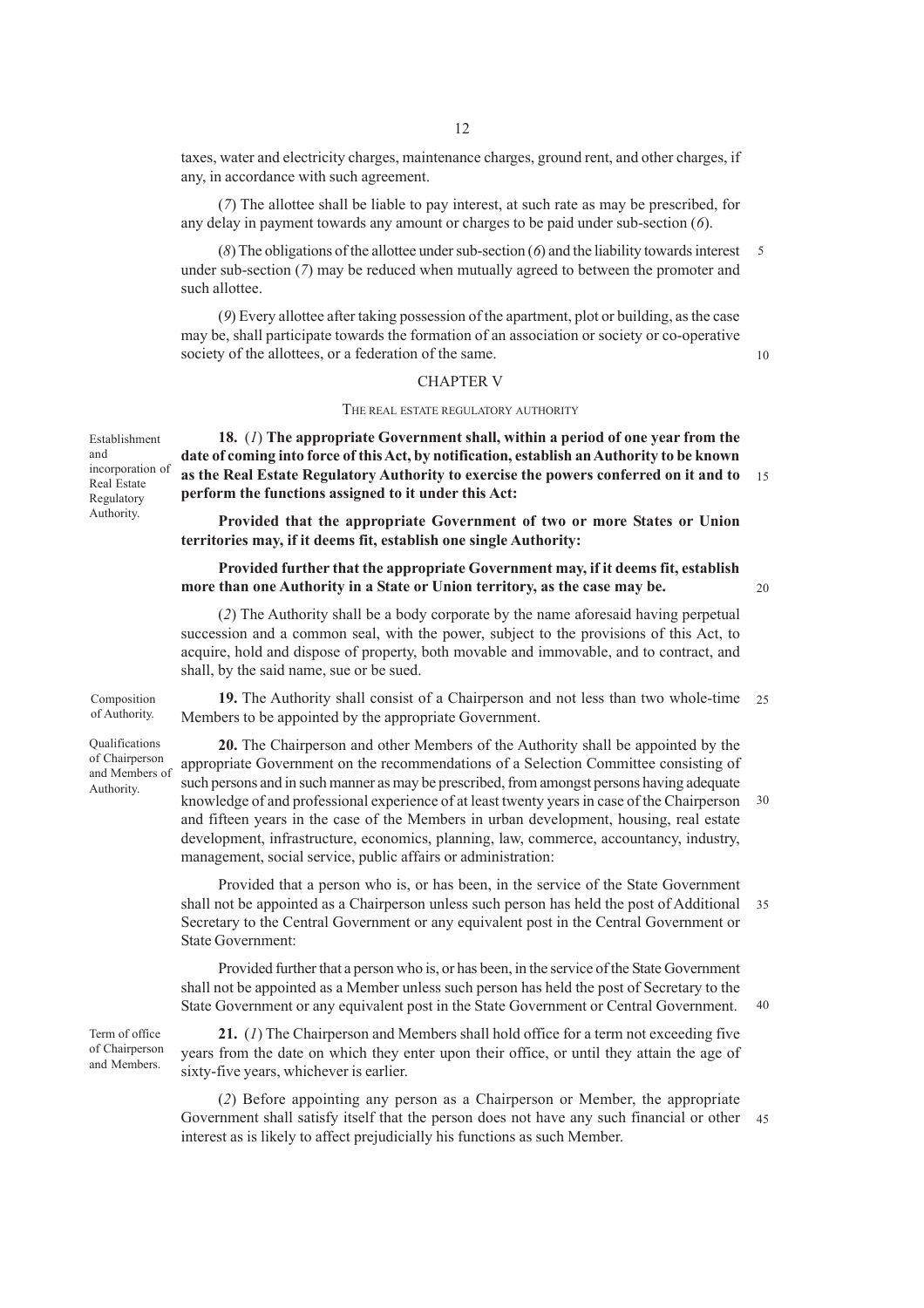**22.** (*1*) **The salary and allowances payable to, and the other terms and conditions of service of, the Chairperson and other Members shall be such as may be prescribed and shall not be varied to their disadvantage during their tenure.**

(*2*) Notwithstanding anything contained in sub-sections (*1*) and (*2*) of section 21, the Chairperson or a Member, as the case may be, may,— 5

> (*a*) relinquish his office by giving in writing, to the appropriate Government, notice of not less than three months; or

> (*b*) be removed from his office in accordance with the provisions of section 24 of this Act.

(*3*) Any vacancy caused to the office of the Chairperson or any other Member shall be filled-up within a period of six months from the date on which such vacancy occurs. 10

**23.** The Chairperson shall have powers of general superintendence and directions in the conduct of the affairs of the Authority and he shall, in addition to presiding over the meetings of the Authority, exercise and discharge such administrative powers and functions 15 of the Authority as may be prescribed.

**24.** (*1*) The appropriate Government may, by order, remove from office, the Chairperson or other Members, if the Chairperson or such other Member, as the case may be,—

(*a*) has been adjudged as an insolvent; or

(*b*) has been convicted of an offence, involving moral turpitude; or

20

(*c*) has become physically or mentally incapable of acting as a Member; or

(*d*) has acquired such financial or other interest as is likely to affect prejudicially his functions; or

(*e*) has so abused his position as to render his continuance in office prejudicial to the public interest.

(*2*) No such Chairperson or Member shall be removed from his office under clause (*d*) or clause (*e*) of sub-section (*1*) unless he has been given a reasonable opportunity of being heard in the matter. 25

**25.** (*1*) The Chairperson or a Member, ceasing to hold office as such, shall not—

(*a*) accept any employment in, or connected with, the management or administration of, any person or organisation which has been associated with any work under the Act, from the date on which he ceases to hold office:

Provided that nothing contained in this clause shall apply to any employment under the appropriate Government or a local authority or in any statutory authority or any corporation established by or under any Central, State or provincial Act or a Government Company, as defined in section 617 of the Companies Act, 1956;

(*b*) act, for or on behalf of any person or organisation in connection with any specific proceeding or transaction or negotiation or a case to which the Authority is a party and with respect to which the Chairperson or such Member had, before cessation of office, acted for, or provided advice to, the Authority;

(*c*) give advice to any person using information which was obtained in his capacity as the Chairperson or a Member and being unavailable to or not being able to be made available to the public;

(*d*) enter into a contract of service with, or accept an appointment to a board of directors of, or accept an offer of employment with, an entity with which he had direct and significant official dealings during his term of office as such.

 (*2*) The Chairperson and Members shall not communicate or reveal to any person any matter which has been brought under his consideration or known to him while acting as such.

Restrictions on Chairperson or Members on employment after cessation of office.

Administrative powers of Chairperson.

Removal of Chairperson and Members from office in certain circumstances.

Salary and allowances payable to Chairperson and Members.

1 of 1956. 35

40

45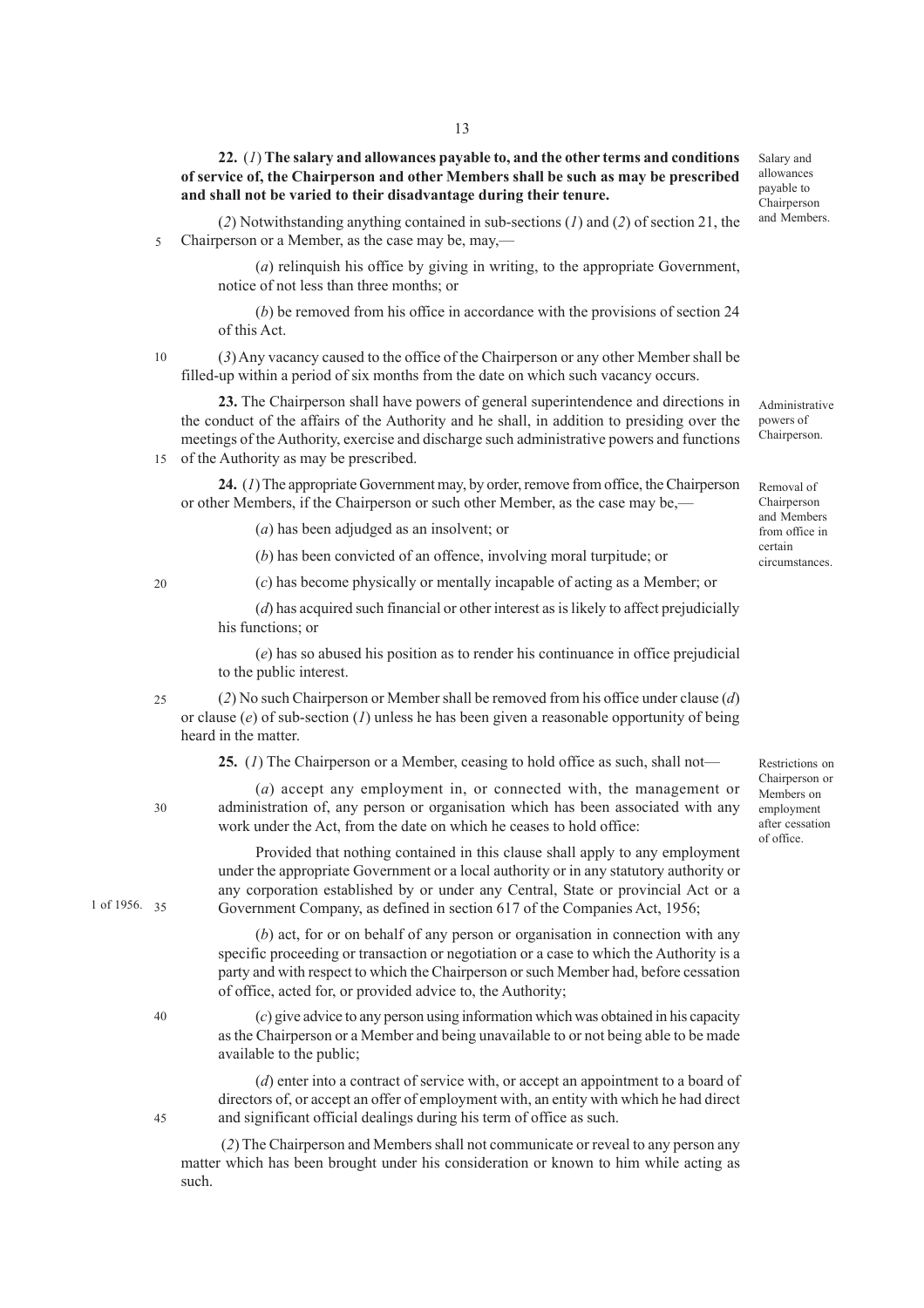Officers and other employees of Authority.

**26.** (*1*) The appropriate Government may, in consultation with the Authority, appoint such officers and employees as it considers necessary for the efficient discharge of their functions under this Act who would discharge their functions under the general superintendence of the Chairperson.

(*2*) **The salary and allowances payable to, and the other terms and conditions of service of, the officers and of the employees of the Authority appointed under subsection (***1***) shall be such as may be prescribed.** 5

Meetings of Authority.

**27.** (*1*) The Authority shall meet at such places and times, and shall follow such rules of procedure in regard to the transaction of business at its meetings (including quorum at such meetings), as may be specified by the regulations made by the Authority.

10

(*2*) The Chairperson if for any reason, is unable to attend a meeting of the Authority, any other Member chosen by the Members present amongst themselves at the meeting, shall preside at the meeting.

(*3*) All questions which come up before any meeting of the Authority shall be decided by a majority of votes by the Members present and voting, and in the event of an equality of votes, the Chairperson or in his absence, the person presiding, shall have a second or casting vote. 15

**28.** No act or proceeding of the Authority shall be invalid merely by reason of— (*a*) any vacancy in, or any defect in the constitution of, the Authority; or

(*b*) any defect in the appointment of a person acting as a Member of the 20

(*c*) any irregularity in the procedure of the Authority not affecting the merits of

Vacancies, etc., not to invalidate proceeding of Authority.

Authority; or

the case.

Functions of Authority for promotion of real estate sector.

appropriate Government or the competent authority, as the case may be, on,— (*a*) protection of interest of the allottees and promoter;

(*b*) measures to improve the processes and procedures for clearance and sanction of plans and development of projects;

**29.** The Authority shall in order to facilitate the growth and promotion of a healthy, transparent, efficient and competitive real estate sector make recommendations to the

(*c*) measures to encourage construction of environmentally sustainable and affordable housing, promote standardisation, including grading and use of appropriate construction materials, fixtures, fittings and construction techniques; 30

(*d*) measures to facilitate amicable conciliation of disputes between the promoters and the allottees through dispute settlement forums set up by the consumer or promoter associations;

(*e*) any other issue that the Authority may think necessary for the promotion of the real estate sector.

**30.** The functions of the Authority shall, *inter alia,* include—

(*a*) to render advice to the appropriate Government in matters relating to the development of real estate sector;

40

35

25

(*b*) to publish and maintain a website of records of all real estate projects for which registration has been given, with such details as may be prescribed, including information provided in the application for which registration has been granted;

(*c*) to maintain a database, on its website, and enter the names of promoters as defaulters including the project details, registration for which has been revoked or have been penalised under the Act, with reasons therefor, for access to the general public; 45

Functions of Authority.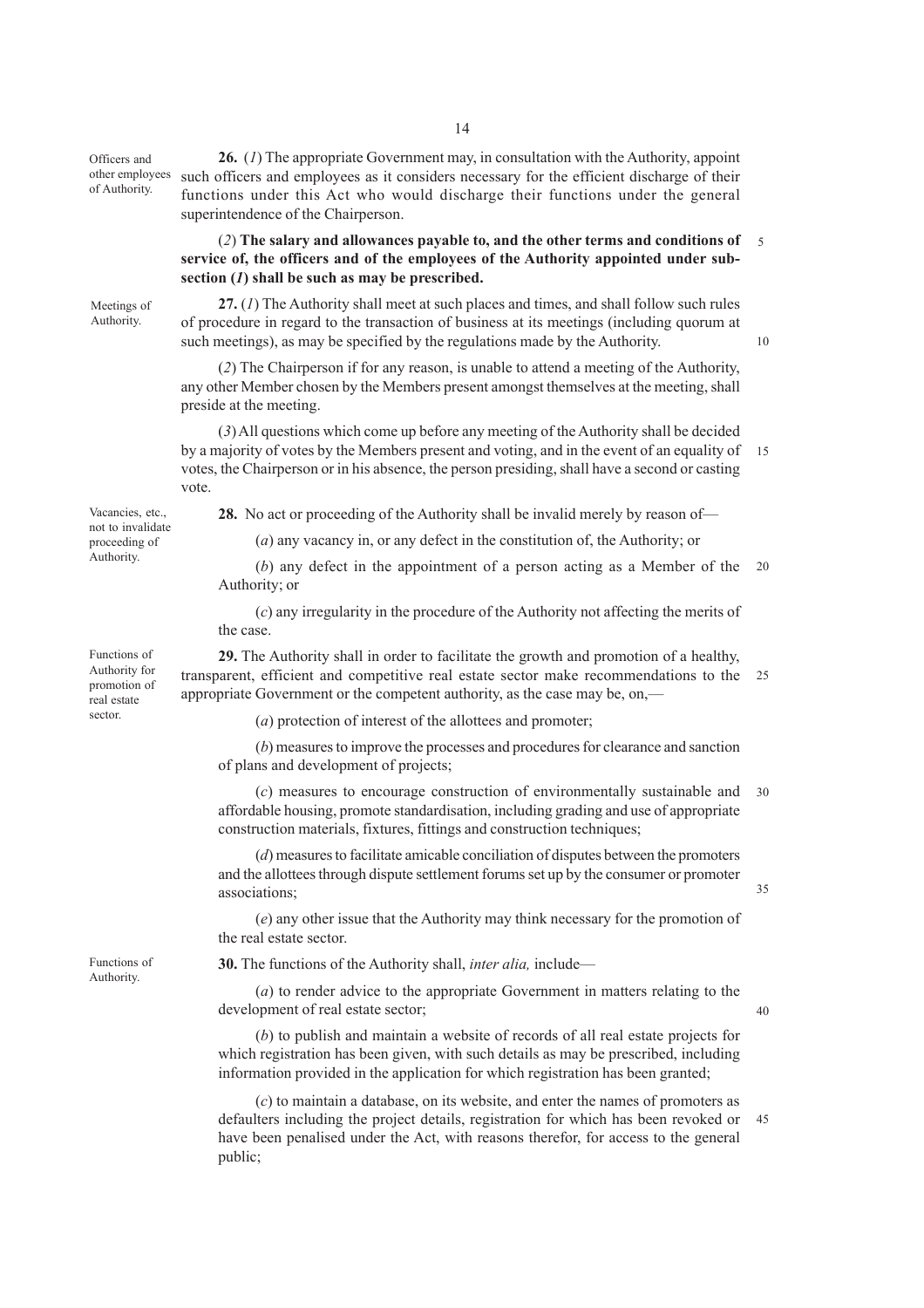(*d*) to maintain a database, on its website, and enter the names of real estate agents who have applied and registered under this Act, with such details as may be prescribed, including those whose registration has been rejected or revoked;

(*e*) to fix through regulations for each areas under its jurisdiction the standard fees, to be levied on the allottees by the promoter or the association of allottees, as the case may be;

(*f*) to ensure compliance of the obligations cast upon the promoters, the allottees and the real estate agents under this Act and the rules and regulations made thereunder;

10

5

(*g*) to ensure compliance of its regulations or orders or directions made in exercise of its powers under this Act;

(*h*) to perform such other functions as may be entrusted to the Authority by the appropriate Government as may be necessary to carry out the provisions of this Act.

**31.** (*1*) Where the Authority considers it expedient to do so, on a complaint relating to 15 the Act or the rules or regulations made thereunder, it may, by order in writing and recording reasons therefor call upon any promoter or allottee or real estate agent, as the case may be, at any time to furnish in writing such information or explanation relating to its affairs as the Authority may require and appoint one or more persons to make an inquiry in relation to the affairs of any promoter or allottee or the real estate agents, as the case may be.

Powers of Authority to call for information, conduct investigations.

(*2*) Notwithstanding anything contained in any other law for the time being in force, while exercising the powers under sub-section  $(I)$ , the Authority shall have the same powers as are vested in a civil court under the Code of Civil Procedure, 1908 while trying a suit, in respect of the following matters, namely:— 20

(*i*) the discovery and production of books of account and other documents, at such place and at such time as may be specified by the Authority;

(*ii*) summoning and enforcing the attendance of persons and examining them on oath;

(*iii*) issuing commissions for the examination of witnesses or documents;

(*iv*) any other matter which may be prescribed.

30

25

**32.** The Authority may, for the purpose of discharging its functions under the provisions of this Act or the rules or the regulations made thereunder, issue such directions from time to time, to the promoters and allottees or real estate agents, as the case may be, as it may consider necessary and such directions shall be binding on all concerned.

**33.** (*1*) The Authority shall have powers to impose penalty or interest, in regard to any contravention of obligations cast upon the promoters, the allottees and the real estate agents, 35 under this Act or the rules and the regulations made thereunder.

(*2*) The Authority shall be guided by the principles of natural justice and, subject to the other provisions of this Act and the rules made thereunder, the Authority shall have powers to regulate its own procedure.

(*3*) Where an issue is raised relating to agreement, action, omission, practice or procedure that— 40

> (*a*) has an appreciable prevention, restriction or distortion of competition in connection with the development of a real estate project; or

(*b*) has effect of market power of monopoly situation being abused for affecting interest of allottees adversely,

then the Authority, may, *suo motu,* make reference in respect of such issue to the Competition Commission of India.

Powers of Authority.

5 of 1908.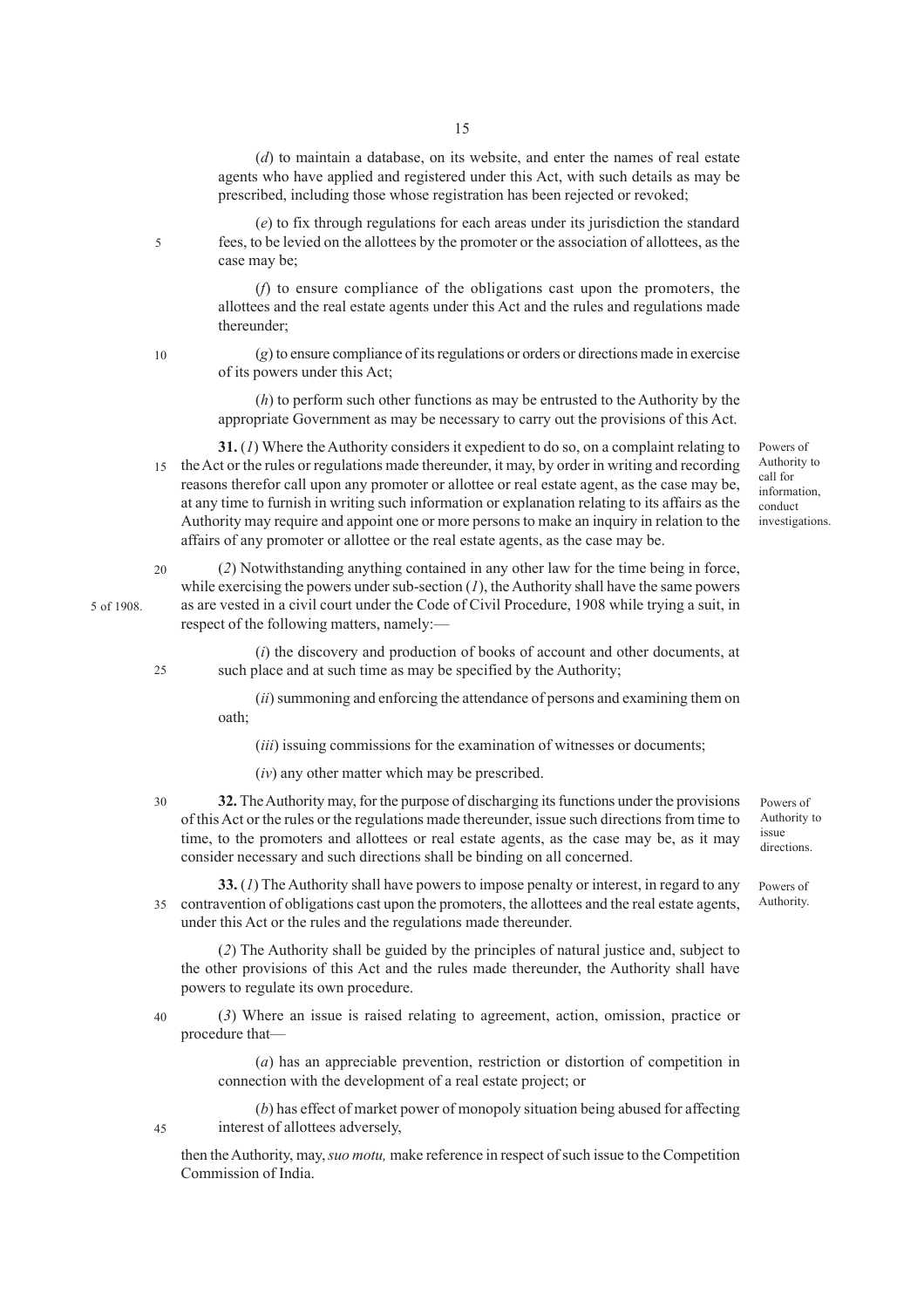Recovery of interest or penalty or compensation.

Establishment of Central Advisory Council.

**34.** If a promoter or an allottee or a real estate agent, as the case may be, fails to pay any interest or penalty or compensation imposed on him under this Act, it shall be recoverable from such promoter or allottee or real estate agent, in such manner as may be prescribed.

16

## CHAPTER VI

#### CENTRAL ADVISORY COUNCIL

5

**35.** (*1*) **The Central Government may, by notification, establish with effect from such date as it may specify in such notification, a Council to be known as the Central Advisory Council.**

(*2*) The Minister to the Government of India in charge of the Ministry of the Central Government dealing with Housing shall be the *ex officio* Chairperson of the Central Advisory Council. 10

(*3*) The Central Advisory Council shall consist of representatives of the Ministry of Finance, Ministry of Industry and Commerce, Ministry of Urban Development, Ministry of Consumer Affairs, Ministry of Corporate Affairs, Ministry of Law and Justice, Planning Commission, National Housing Bank, Housing and Urban Development Corporation, five representatives of State Governments to be selected by rotation, five representatives of the Real Estate Regulatory Authorities to be selected by rotation, and any other Central Government department as notified. 15

(*4*) The Central Advisory Council shall also consist of not more than ten members to represent the interests of real estate industry, consumers, construction labourers, nongovernmental organisations and academic and research bodies in the real estate sector. 20

**36.** (*1*) The functions of the Central Advisory Council shall be to advise and recommend the Central Government—

(*a*) on all matters concerning the implementation of the Act;

(*b*) on major questions of policy;

(*c*) towards protection of consumer interest;

(*d*) to foster the growth and development of the real estate sector;

(*e*) on any other matter as may be assigned to it by the Central Government.

(*2*) The Central Government may specify the rules to give effect to the recommendations of the Central Advisory Council on matters as provided under sub-section (*1*).

## CHAPTER VII

#### THE REAL ESTATE APPELLATE TRIBUNAL

Establishment of Real Estate Appellate Tribunal.

# **37.** (*1*) **The appropriate Government shall, within a period of one year from the date of coming into force of this Act, by notification, establish an Appellate Tribunal to be known as the ---- (State/Union territory) Real Estate Appellate Tribunal:**

## **Provided that the appropriate Government of two or more States or Union territories may, if it deems fit, establish one single Appellate Tribunal.**

(*2*) Any person aggrieved by any direction or decision or order made by the Authority or by an adjudicating officer under this Act may prefer an appeal before the Appellate Tribunal which shall have jurisdiction over the matter.

Application for settlement of disputes and appeals to Appellate Tribunal.

**38.** (*1*) The appropriate Government or the competent authority or any person aggrieved by any direction or order or decision of the Authority or the adjudicating officer may prefer an appeal to the Appellate Tribunal.

(*2*) Every appeal made under sub-section (*1*) shall be preferred within a period of sixty days from the date on which a copy of the direction or order or decision made by the 45

Council.

Functions of Central Advisory

30

35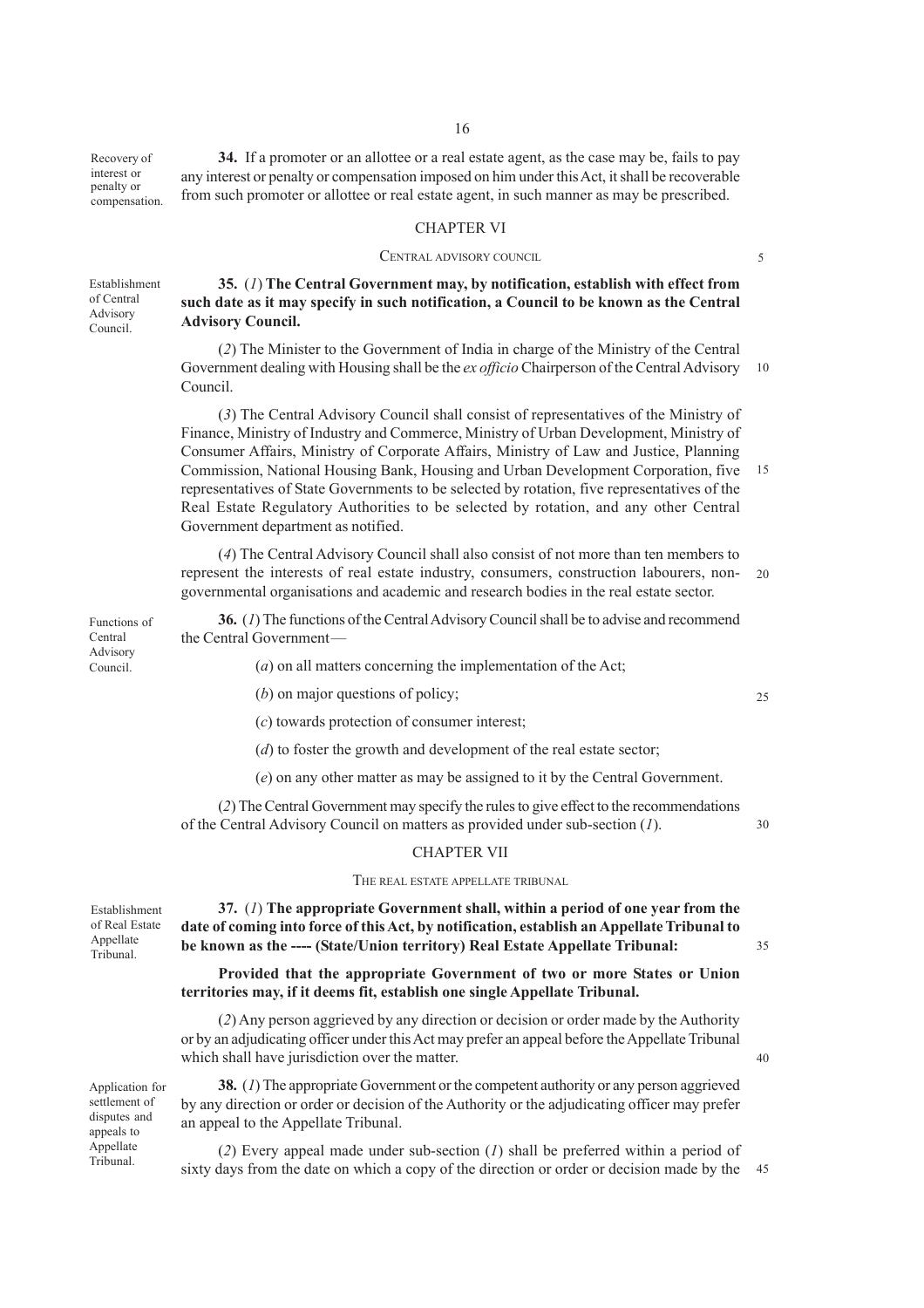Authority is received by the appropriate Government or the competent authority or the aggrieved person and it shall be in such form, and accompanied by such fee, as may be prescribed:

Provided that the Appellate Tribunal may entertain any appeal after the expiry of sixty days if it is satisfied that there was sufficient cause for not filing it within that period. 5

(*3*) On receipt of an appeal under sub-section (*1*), the Appellate Tribunal may after giving the parties an opportunity of being heard, pass such orders as it thinks fit.

(*4*) The Appellate Tribunal shall send a copy of every order made by it to the parties and to the Authority or the adjudicating officer, as the case may be.

10

(*5*) The appeal preferred under sub-section (*1*), shall be dealt with by it as expeditiously as possible and endeavour shall be made by it to dispose of the appeal within a period of ninety days from the date of receipt of appeal:

Provided that where any such appeal could not be disposed of within the said period of ninety days, the Appellate Tribunal shall record its reasons in writing for not disposing of the appeal within that period. 15

(*6*) The Appellate Tribunal may, for the purpose of examining the legality or propriety or correctness of any order or decision of the Authority or the adjudicating officer, on its own motion or otherwise, call for the records relevant to disposing of such appeal and make such orders as it thinks fit.

**39.** The Appellate Tribunal shall consist of a Chairperson and two other Members of which one shall be a Judicial Member and other shall be a Technical or Administrative Member, to be appointed by the appropriate Government. 20

Composition of Appellate Tribunal.

Qualifications

appointment of Chairperson and Members.

for

*Explanation*.—For the purposes of this Chapter,—

(*i*) ''Judicial Member'' means a Member of the Appellate Tribunal appointed as such under clause (*b*) of sub-section (*1*) of section 40;

(*ii*) ''Technical or Administrative Member'' means a Member of the Appellate Tribunal appointed as such under clause (*c*) of sub-section (*1*) of section 40.

**40.** (*1*) A person shall not be qualified for appointment as the Chairperson or a Member of the Appellate Tribunal unless he,—

30

25

(*a*) in the case of Chairperson, is or has been, a Judge of the High Court; and

(*b*) in the case of a Judicial Member he has held a judicial office in the territory of India for at least seven years or has been a member of the Indian Legal Service and has held the post in Grade I of that service or any equivalent post for at least three years, or has been an advocate for at least fifteen years with experience in dealing with real estate matters; and

(*c*) in the case of a Technical or Administrative Member, he is a person who is well-versed in the field of urban development, housing, real estate development, infrastructure, economics, planning, law, commerce, accountancy, industry, management, public affairs or administration and possesses experience of at least fifteen years in the field or who has held the post in the Central Government or a State Government equivalent to the post of Joint Secretary to the Government of India or an equivalent post in the Central Government or an equivalent post in the State Government.

(*2*) The Chairperson of the Appellate Tribunal shall be appointed by the appropriate Government in consultation with the Chief Justice of High Court or his nominee. 45

(*3*) The Judicial Members and Technical or Administrative Members of the Appellate Tribunal shall be appointed by the appropriate Government on the recommendations of a Selection Committee consisting of such persons and in such manner as may be prescribed.

35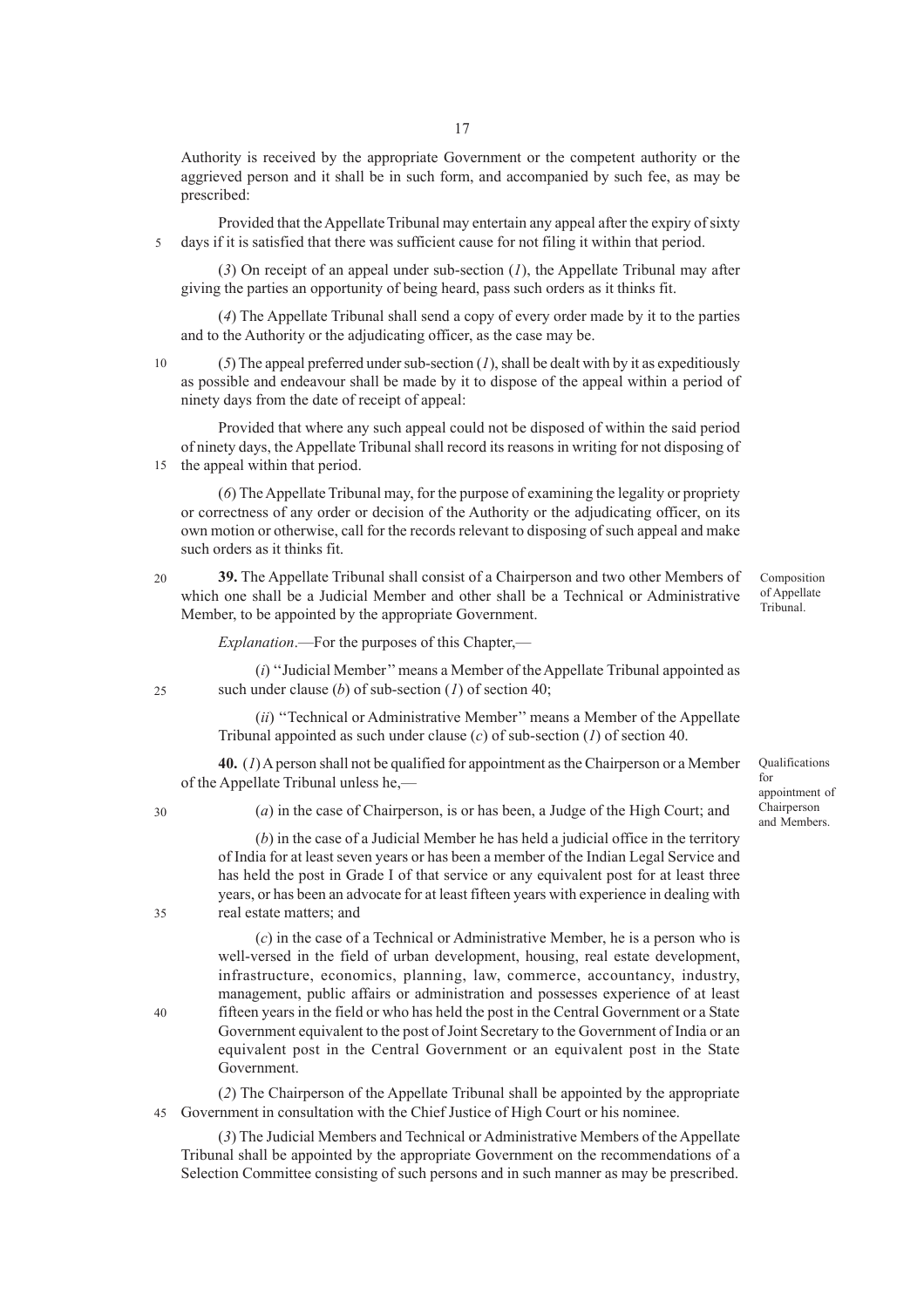Term of office of Chairperson and Members.

Salary and allowances payable to Chairperson and Members.

**41.** (*1*) The Chairperson of the Appellate Tribunal or a Member of the Appellate Tribunal shall hold office, as such for a term not exceeding five years from the date on which he enters upon his office, but shall not be eligible for re-appointment:

Provided that in case a person, who is or has been a Judge of a High Court, has been appointed as Chairperson of the Tribunal, he shall not hold office after he has attained the age of sixty-seven years: 5

Provided further that no Judicial Member or Technical or Administrative Member shall hold office after he has attained the age of sixty-five years.

(*2*) Before appointing any person as Chairperson or Member, the appropriate Government shall satisfy itself that the person does not have any such financial or other interest, as is likely to affect prejudicially his functions as such Member. 10

**42.** (*1*) **The salary and allowances payable to, and the other terms and conditions of service of, the Chairperson and other Members shall be such as may be prescribed and shall not be varied to their disadvantage during their tenure.**

(*2*) Notwithstanding anything contained in sub-sections (*1*) and (*2*) of section 41, the Chairperson or a Member, as the case may be, may:— 15

(*a*) relinquish his office by giving in writing to the appropriate Government a notice of not less than three months;

(*b*) be removed from his office in accordance with the provisions of section 43.

(*3*) A vacancy caused to the office of the Chairperson or any other Member, as the case 20 may be, shall be filled-up within a period of six months from the date on which such vacancy occurs.

**43.** (*1*) The appropriate Government may, in consultation with the Chief Justice of the High Court, remove from office of the Chairperson or any Judicial Member of the Appellate Tribunal, who —

25

and Member from office in certain circumstances.

Removal of Chairperson

(*a*) has been adjudged as an insolvent; or

(*b*) has been convicted of an offence which, in the opinion of the appropriate Government involves moral turpitude; or

(*c*) has become physically or mentally incapable; or

(*d*) has acquired such financial or other interest as is likely to affect prejudicially his functions; or 30

(*e*) has so abused his position as to render his continuance in office prejudicial to the public interest.

(*2*) The Chairperson or Judicial Member shall not be removed from his office except by an order made by the appropriate Government after an inquiry made by the Judge of the High Court in which such Chairperson or Judicial Member has been informed of the charges against him and given a reasonable opportunity of being heard in respect of those charges. 35

(*3*) The appropriate Government may suspend from the office of the Chairperson or Judicial Member in respect of whom a reference of conducting an inquiry has been made to the Judge of the High Court under sub-section (*2*), until the appropriate Government passes an order on receipt of the report of inquiry made by the Judge of the High Court on such reference. 40

(*4*) The appropriate Government may, by rules, regulate the procedure for inquiry referred to in sub-section (*2*).

(*5*) The Technical or Administrative Member may be removed from his office by an order of the appropriate Government on the grounds specified in sub-section (*1*) and in accordance with the procedure notified by the appropriate Government: 45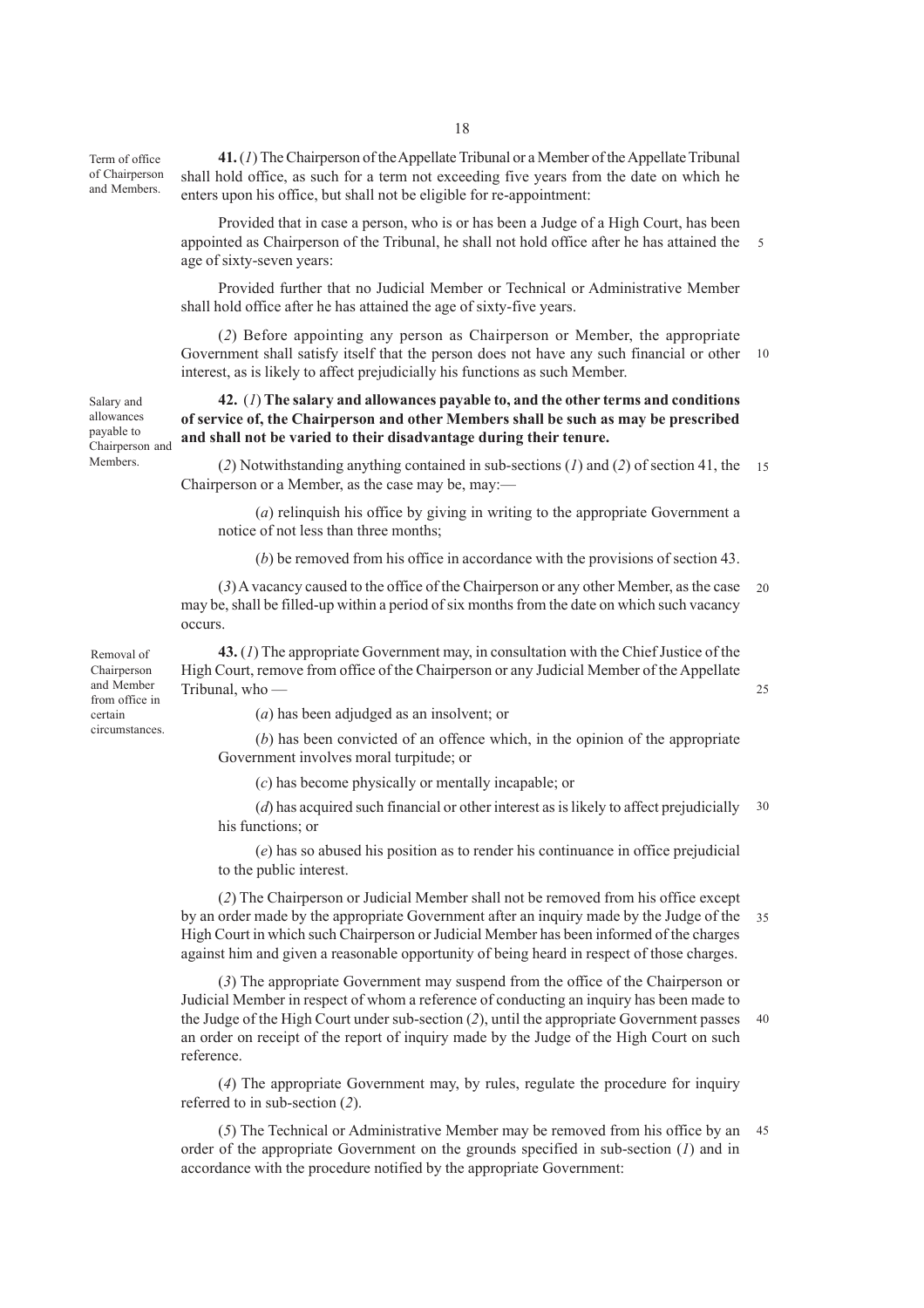Provided that the Technical or Administrative Member shall not be removed unless he has been given an opportunity of being heard in the matter.

**44.** (*1*) The appropriate Government shall provide the Appellate Tribunal with such officers and employees as it may deem fit.

(*2*) The officers and employees of the Appellate Tribunal shall discharge their functions under the general superintendence of its Chairperson.

(*3*) **The salary and allowances payable to, and the other terms and conditions of service of, the officers and employees of the Appellate Tribunal shall be such as may be prescribed.**

- **45.** If, for reason other than temporary absence, any vacancy occurs in the office of the Chairperson or a Member of the Appellate Tribunal, the appropriate Government shall appoint another person in accordance with the provisions of this Act to fill the vacancy and the proceedings may be continued before the Appellate Tribunal from the stage at which the vacancy is filled. Vacancies. 10
- **46.** (*1*) The Appellate Tribunal shall not be bound by the procedure laid down by the Code of Civil Procedure, 1908 but shall be guided by the principles of natural justice. 5 of 1908. Tribunal. 15

employees of Appellate Tribunal.

Officers and other

Powers of

Administrative powers of Chairperson of Appellate Tribunal. Right to legal representation.

(*2*) Subject to the provisions of this Act, the Appellate Tribunal shall have power to regulate its own procedure.

(*3*) The Appellate Tribunal shall also not be bound by the rules of evidence contained in the Indian Evidence Act, 1872. 1 of 1872. 20

|                              |    | (3) The Appellate Tribunal shall also not be bound by the rules of evidence contained<br>1 of 1872. 20 in the Indian Evidence Act, 1872.                                                                                                                                                                                                                               |
|------------------------------|----|------------------------------------------------------------------------------------------------------------------------------------------------------------------------------------------------------------------------------------------------------------------------------------------------------------------------------------------------------------------------|
| 5 of 1908.                   |    | (4) The Appellate Tribunal shall have, for the purpose of discharging its functions<br>under this Act, the same powers as are vested in a civil court under the Code of Civil Procedure,<br>1908 in respect of the following matters, namely:—                                                                                                                         |
|                              | 25 | $(a)$ summoning and enforcing the attendance of any person and examining him<br>on oath;                                                                                                                                                                                                                                                                               |
|                              |    | (b) requiring the discovery and production of documents;                                                                                                                                                                                                                                                                                                               |
|                              |    | $(c)$ receiving evidence on affidavits;                                                                                                                                                                                                                                                                                                                                |
|                              |    | $(d)$ issuing commissions for the examination of witnesses or documents;                                                                                                                                                                                                                                                                                               |
|                              |    | $(e)$ reviewing its decisions;                                                                                                                                                                                                                                                                                                                                         |
|                              | 30 | ( $f$ ) dismissing an application for default or directing it <i>ex parte</i> ; and                                                                                                                                                                                                                                                                                    |
|                              |    | $(g)$ any other matter which may be prescribed.                                                                                                                                                                                                                                                                                                                        |
| 45 of 1860.<br>2 of 1974. 35 |    | (5) All proceedings before the Appellate Tribunal shall be deemed to be judicial<br>proceedings within the meaning of sections 193, 219 and 228 for the purposes of section 196<br>of the Indian Penal Code, and the Appellate Tribunal shall be deemed to be civil court for the<br>purposes of section 195 and Chapter XXVI of the Code of Criminal Procedure, 1973. |
|                              |    | 47. The Chairperson shall have powers of general superintendence and direction in<br>the conduct of the affairs of Appellate Tribunal and he shall, in addition to presiding over the<br>meetings of the Appellate Tribunal, exercise and discharge such administrative powers and<br>functions of the Appellate Tribunal as may be prescribed.                        |
|                              | 40 | 48. The applicant or appellant may either appear in person or authorise one or more<br>chartered accountants or company secretaries or cost accountants or legal practitioners or<br>any of its officers to present his or its case before the Appellate Tribunal.                                                                                                     |
|                              |    | <i>Explanation</i> .—For the purposes of this section,—                                                                                                                                                                                                                                                                                                                |
|                              |    |                                                                                                                                                                                                                                                                                                                                                                        |

38 of 1949. 45

(*a*) "chartered accountant" means a chartered accountant as defined in clause (*b*) of sub-section (*1*) of section 2 of the Chartered Accountants Act, 1949 and who has obtained a certificate of practice under sub-section (*1*) of section 6 of that Act;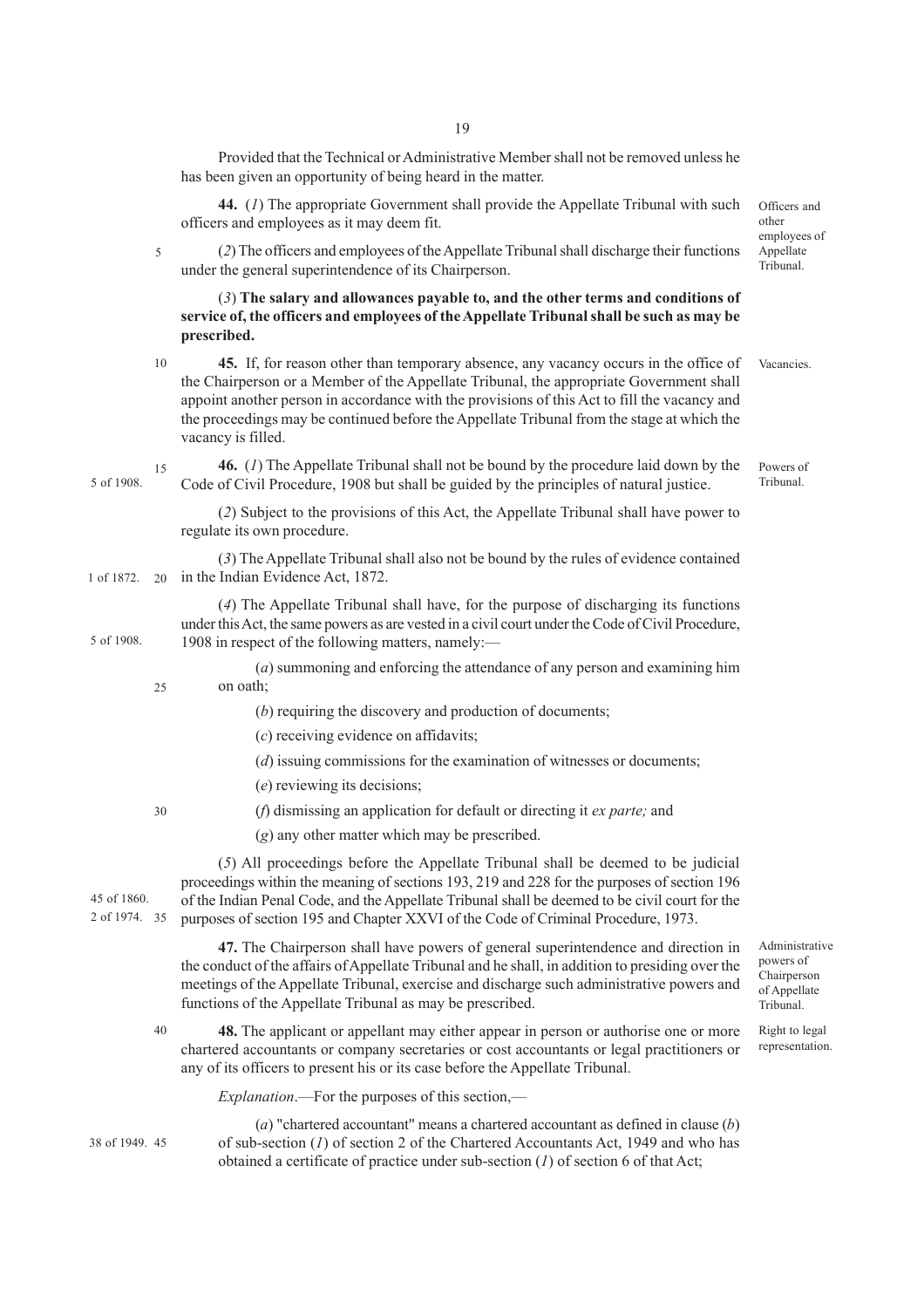(*b*) ''company secretary'' means a company secretary as defined in clause (*c*) of sub-section (*1*) of section 2 of the Company Secretaries Act, 1980 and who has obtained a certificate of practice under sub-section (*1*) of section 6 of that Act; 56 of 1980.

(*c*) ''cost accountant'' means a cost accountant as defined in clause (*b*) of sub-section (*1*) of section 2 of the Cost and Works Accountants Act, 1959 and who has obtained a certificate of practice under sub-section (*1*) of section 6 of that Act; 23 of 1959. 5

(*d*) ''legal practitioner'' means an advocate, *vakil* or an attorney of any High Court, and includes a pleader in practice.

**49.** (*1*) Every order made by the Appellate Tribunal under this Act shall be executable by the Appellate Tribunal as a decree of civil court, and for this purpose, the Appellate Tribunal shall have all the powers of a civil court. 10

(*2*) Notwithstanding anything contained in sub-section (*1*), the Appellate Tribunal may transmit any order made by it to a civil court having local jurisdiction and such civil court shall execute the order as if it were a decree made by that court.

**50.** (*1*) Any person aggrieved by any decision or order of the Appellate Tribunal, may, file an appeal to the High Court, within a period of ninety days from the date of communication of the decision or order of the Appellate Tribunal, to him, on anyone or more of the grounds specified in section 100 of the Code of Civil Procedure, 1908: 15

Provided that the High Court may, entertain the appeal after the expiry of the said period of ninety days, if it is satisfied that the appellant was prevented by sufficient cause from preferring the appeal in time. 20

*Explanation*.—The expression ''High Court" means the High Court of a State or Union territory where the real estate project is situated.

(*2*) No appeal shall lie against any decision or order made by the Appellate Tribunal with the consent of the parties.

#### CHAPTER VIII

#### OFFENCES, PENALTIES AND ADJUDICATION

**51.** (*1*) If any promoter contravenes the provisions of section 3, he shall be liable to a penalty which may extend up to ten per cent. of the estimated cost of the real estate project as determined by the Authority. Punishment for non-registration under section 3.

> (*2*) If any promoter does not comply with the orders, decisions or directions issued under sub-section  $(I)$  or continues to violate the provisions of section 3, he shall be punishable with imprisonment for a term which may extend up to three years or with fine which may extend to a further ten per cent. of the estimated cost of the real estate project, or with both.

Penalty for contravention of section 4.

Penalty for contravention of other provisions of this Act.

Penalty for nonregistration and contravention under sections 9 and 10.

**52.** If any promoter knowingly provides false information or contravenes the provisions of section 4, he shall be liable to a penalty which may extend up to five per cent. of the estimated cost of the real estate project, as determined by the Authority.

**53.** If any promoter contravenes any other provisions of this Act, other than that provided under section 3 or section 4, or the rules or the regulations made thereunder, he shall be liable to a penalty which may extend up to five per cent. of the estimated cost of the real estate project as determined by the Authority. 40

**54.** If any real estate agent wilfully fails to comply with or contravenes the provisions of section 9 or section 10, he shall be liable to a penalty of ten thousand rupees for every day during which such default continues, which may cumulatively extend up to five per cent. of the cost of plot, apartment or building, as the case may be, of the real estate project, for which the sale or purchase has been facilitated as determined by the Authority. 45

by Appellate Tribunal to be executable as a decree.

Orders passed

Appeal to High Court.

5 of 1908.

30

25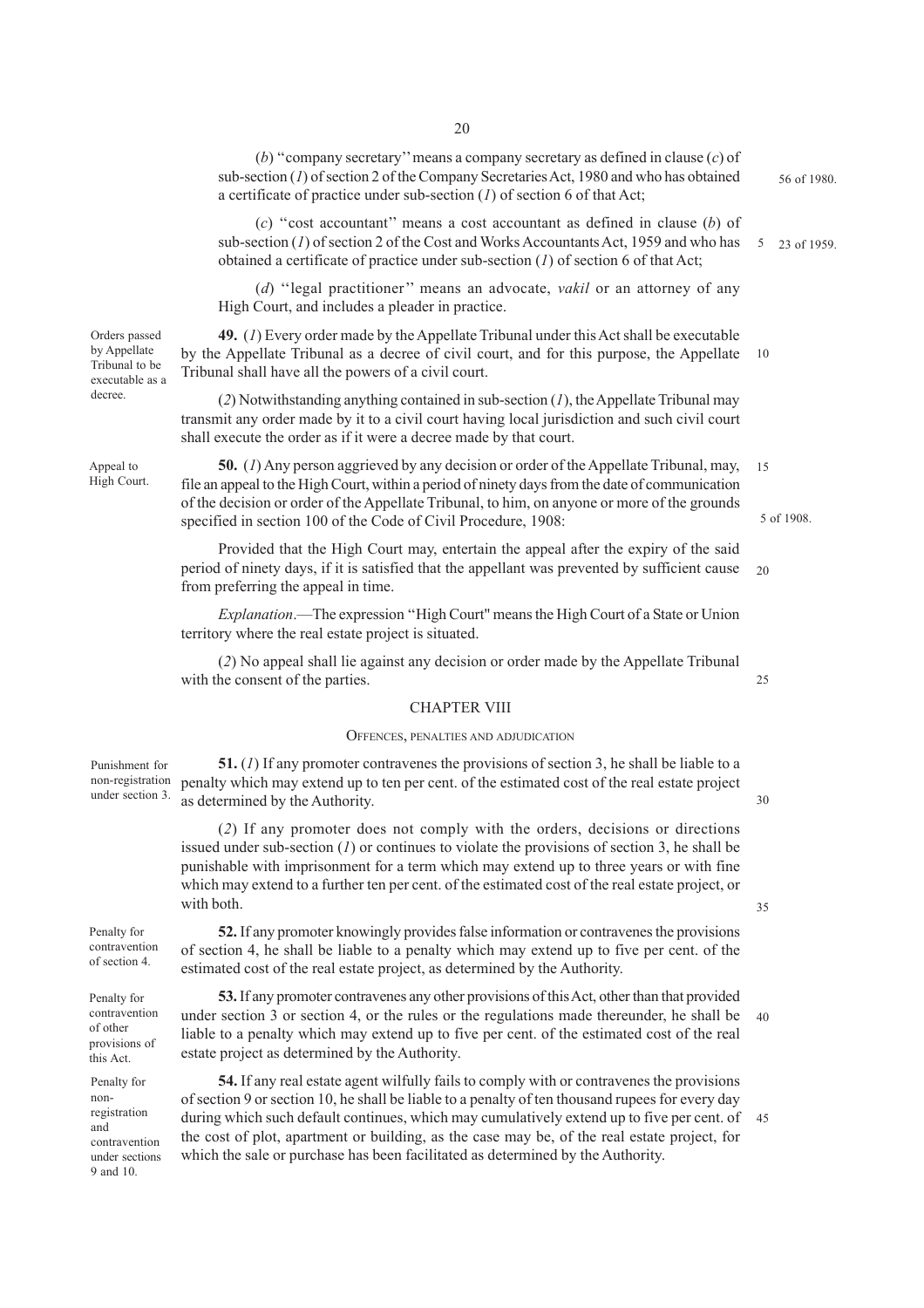**55.** If any promoter, who wilfully fails to comply with, or contravenes any of the orders or directions of the Authority, he shall be liable to a penalty for every day during which such default continues, which may cumulatively extend up to five per cent, of the estimated cost of the real estate project as determined by the Authority.

**56.** If any promoter, who wilfully fails to comply with, or contravenes any of the orders, decisions or directions of the Appellate Tribunal, he shall be liable to a penalty for every day during which such default continues, which may cumulatively extend up to ten per cent. of the estimated cost of the real estate project as determined by the Appellate Tribunal. 5

**57.** If any allottee, who wilfully fails to comply with, or contravenes any of the orders, 10 decisions or directions of the Authority he shall be liable to a penalty for the period during which such default continues, which may cumulatively extend up to five per cent. of the plot, apartment or building cost, as the case may be, as determined by the Authority.

**58.** If any allottee, who wilfully fails to comply with, or contravenes any of the orders or directions of the Appellate Tribunal, as the case may be, he shall be liable to a penalty for 15 the period during which such default continues, which may cumulatively extend up to ten per cent. of the plot, apartment or building cost, as the case may be, as determined by the Appellate Tribunal.

**59.** (*1*) Where an offence under this Act has been committed by a company, every person who, at the time, the offence was committed was in charge of, or was responsible to the company for the conduct of, the business of the company, as well as the company, shall

be deemed to be guilty of the offence and shall be liable to be proceeded against and punished accordingly: 20

Provided that nothing contained in this sub-section, shall render any such person liable to any punishment under this Act if he proves that the offence was committed without his knowledge or that he had exercised all due diligence to prevent the commission of such offence. 25

(*2*) Notwithstanding anything contained in sub-section (*1*), where an offence under this Act has been committed by a company, and it is proved that the offence has been committed with the consent or connivance of, or is attributable to, any neglect on the part of any director, manager, secretary or other officer of the company, such director, manager, secretary or other officer shall also be deemed to be guilty of that offence and shall be liable to be 30

proceeded against and punished accordingly.

*Explanation*.—For the purpose of this section,—

(*a*) "company" means any body corporate and includes a firm or other association of individuals; and

(*b*) "director" in relation to a firm, means a partner in the firm.

2 of 1974.

35

40

**60.** Notwithstanding anything contained in the Code of Criminal Procedure, 1973, the offence punishable under section 51 of this Act may, either before or after the institution of the prosecution, be compounded by the court on such terms and conditions and on payment of such sums as may be prescribed:

Provided that the sum prescribed shall not, in any case, exceed the maximum amount of the fine which may be imposed for the offence so compounded.

**61.** (*1*) For the purpose of adjudging compensation under sections 12, 14 and section 16, the Authority shall appoint any officer not below the rank of Joint Secretary to the State Government to be an adjudicating officer for holding an inquiry in the prescribed manner, after giving any person concerned a reasonable opportunity of being heard: 45

Penalty for wilful failure to comply with orders of Authority by promoter. Penalty for wilful failure to comply with orders of Appellate Tribunal by promoter.

Penalty for wilful failure to comply with orders of Authority by allottee.

Penalty for wilful failure to comply with orders of Appellate Tribunal by allottee.

Offences by companies.

Compounding of offences.

Power to adjudicate.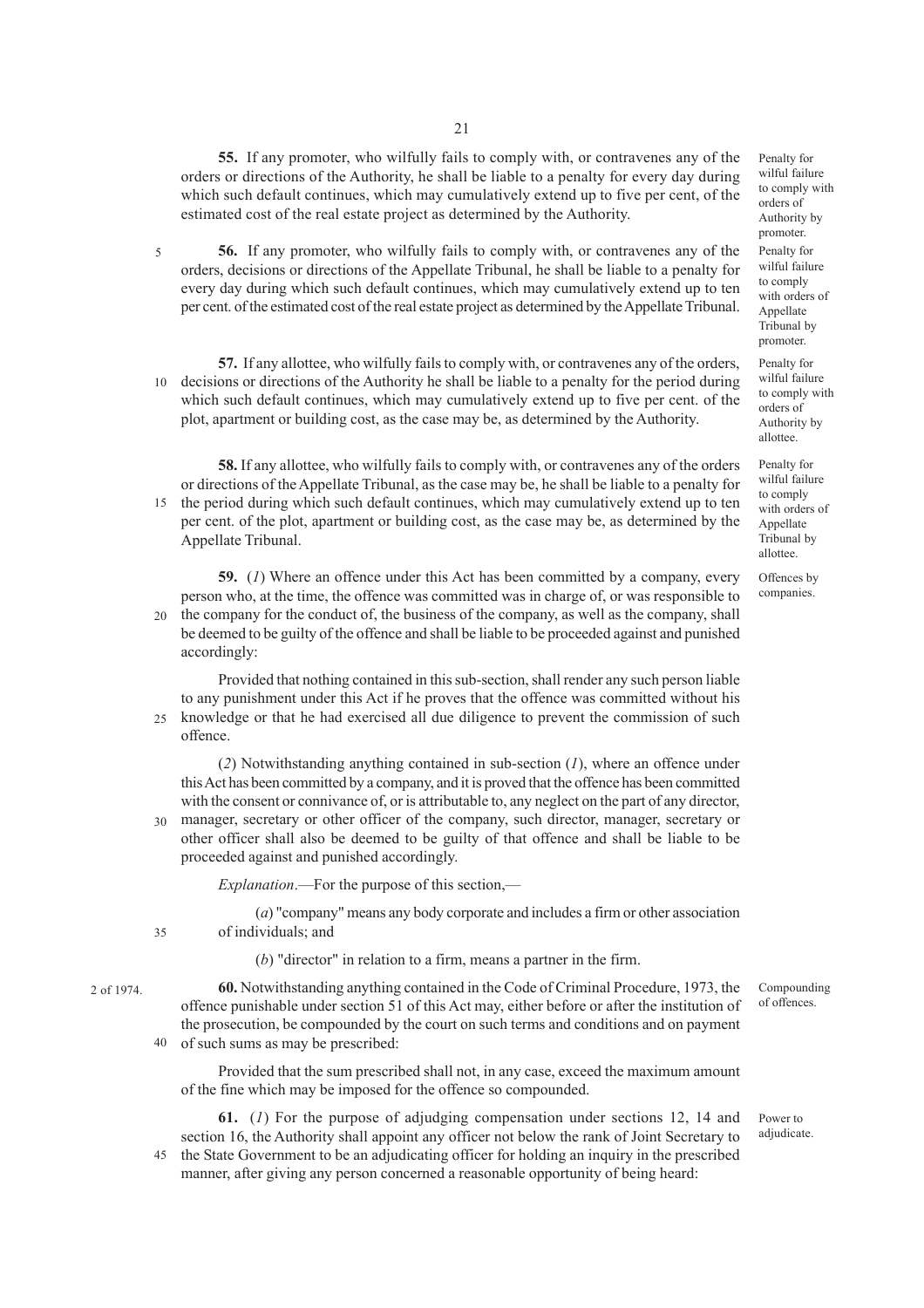Provided that any person whose complaint in respect of matters covered under sections 12, 14 and section 16 is pending before the Consumer Disputes Redressal Forum or the Consumer Disputes Redressal Commission or the National Consumer Redressal Commission, established under section 9 of the Consumer Protection Act, 1986, on or before the commencement of this Act, he may, with the permission of such Forum or Commission, as the case may be, withdraw the complaint pending before it and file an application before the adjudicating officer under this Act.

(*2*) The application for adjudging compensation under sub-section (*1*), shall be dealt with by the adjudicating officer as expeditiously as possible and dispose of the same within a period of ninety days from the date of receipt of such application:

Provided that where any such application could not be disposed of within the said period of ninety days, the adjudicating officer shall record his reasons in writing for not disposing of the application within that period.

(*3*) While holding an inquiry, the adjudicating officer shall have power to summon and enforce the attendance of any person acquainted with the facts and circumstances of the case to give evidence or to produce any document which in the opinion of the adjudicating officer, may be useful for or relevant to the subject matter of the inquiry and if, on such inquiry, he is satisfied that the person has failed to comply with the provisions of any of the sections specified in sub-section (*1*), he may direct to pay such compensation or interest, as the case may be, as he thinks fit in accordance with the provisions of any of those sections. 15  $20$ 

Factors to be taken into account by adjudicating officer.

**62.** While adjudging the quantum of compensation or interest, as the case may be, under section 61, the adjudicating officer shall have due regard to the following factors, namely:—

(*a*) the amount of disproportionate gain or unfair advantage, wherever quantifiable, made as a result of the default;

(*b*) the amount of loss caused as a result of the default;

(*c*) the repetitive nature of the default.

#### CHAPTER IX

#### FINANCE, ACCOUNTS, AUDITS AND REPORTS

**63. The Central Government may, after due appropriation made by Parliament** 30 **in this behalf, make to the Authority grants and loans of such sums of money as that Government may consider necessary.** Grants and loans by Central Government.

> **64. The State Government may, after due appropriation made by State Legislature by law in this behalf, make to the Authority, grants and loans of such sums of money as the State Government may think fit for being utilised for the purposes of this Act.**

Constitution of Fund.

Grants and loans by State Government.

> **65.** (*1*) The appropriate Government shall constitute a Fund to be called the "Real Estate Fund" and there shall be credited thereto—

> > (*a*) all Government grants received by the Authority;

(*b*) the fees received under this Act;

(*c*) the interest accrued on the amounts referred to in clauses (*a*) to (*b*).

(*2*) The Fund shall be applied for meeting —

(*a*) the salaries and allowances payable to the Chairperson and other Members and the administrative expenses including the salaries and allowances payable to the officers and other employees of the Authority and the Appellate Tribunal;

(*b*) the other expenses of the Authority in connection with the discharge of its functions and for the purposes of this Act. 45

68 of 1986.

5

10

 $25$ 

35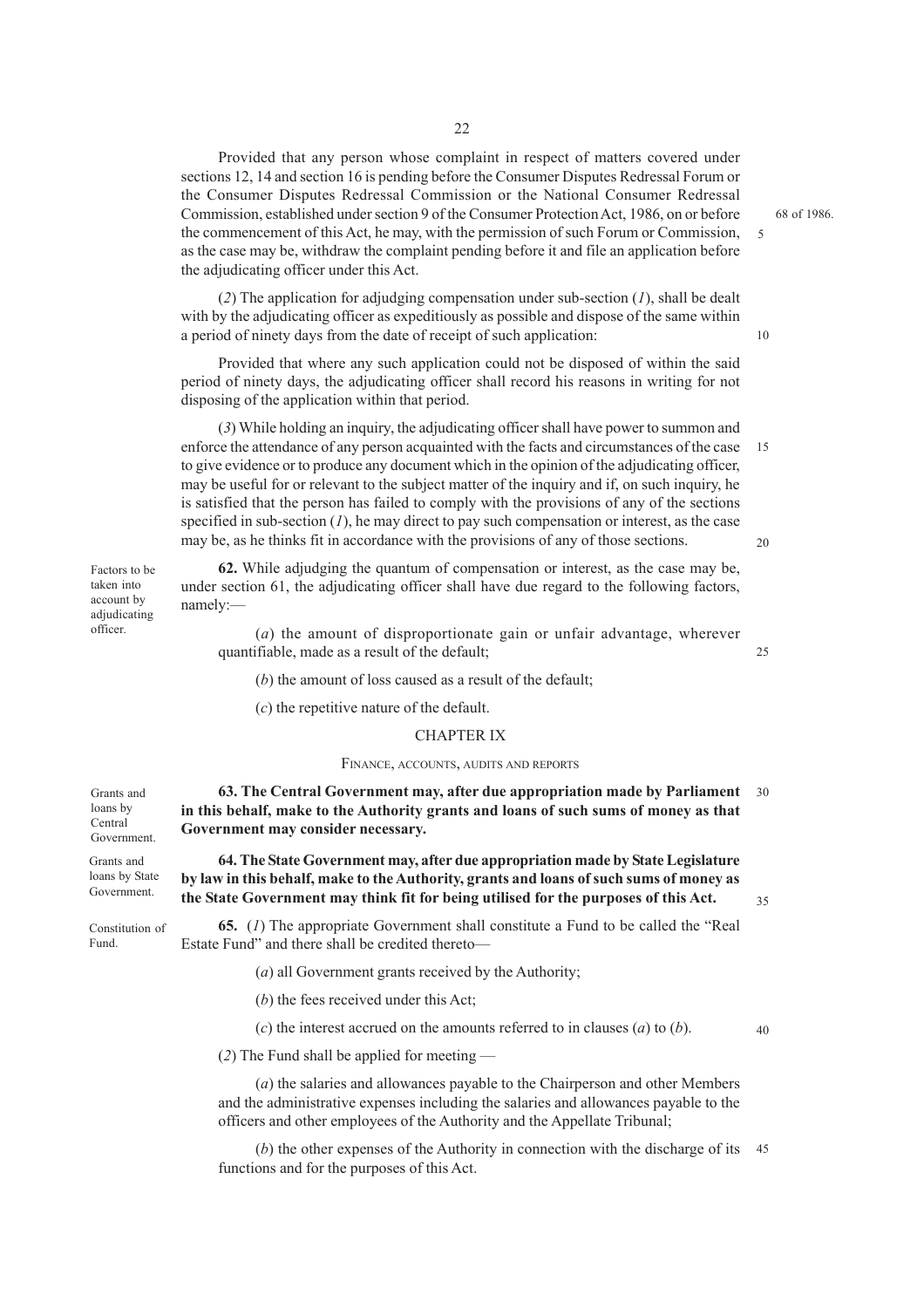(*3*) The Fund shall be administered by a committee of such Members of the Authority as may be determined by the Chairperson.

(*4*) The committee appointed under sub-section (*3*) shall spend monies out of the Fund for carrying out the objects for which the Fund has been constituted.

**66.** (*1*) All sums realised, by way of penalties, imposed by the Appellate Tribunal or the Authority, in the Union territories, shall be credited to the Consolidated Fund of India.

(*2*) All sums realised, by way of penalties, imposed by the Appellate Tribunal or the Authority, in a State, shall be credited to such account as the State Government may specify.

**67.** (*1*) The Authority shall prepare a budget, maintain proper accounts and other relevant 10 records and prepare an annual statement of accounts in such form as may be prescribed by the appropriate Government in consultation with the Comptroller and Auditor General of India.

(*2*) The accounts of the Authority shall be audited by the Comptroller and Auditor-General of India at such intervals as may be specified by him and any expenditure incurred in connection with such audit shall be payable by the Authority to the Comptroller and Auditor-General of India. 15

(*3*) The Comptroller and Auditor-General of India and any person appointed by him in connection with the audit of the accounts of the Authority under this Act shall have the same rights and privileges and authority in connection with such audit as the Comptroller and Auditor-General of India generally has in connection with the audit of Government accounts 20

and, in particular shall have the right to demand and production of books, accounts, connected vouchers and other documents and papers, and to inspect any of the offices of the Authority.

(*4*) The accounts of the Authority, as certified by the Comptroller and Auditor-General of India or any other person appointed by him in this behalf, together with the audit report thereon shall be forwarded annually to the appropriate Government by the Authority and the appropriate Government shall cause the audit report to be laid, as soon as may be after it is received, before each House of Parliament or, as the case may be, before the State Legislature or the Union territory Legislature, where it consists of two Houses, or where such legislature consists of one House, before that House. 25

- **68.** (*1*) The Authority shall prepare once in every year, in such form and at such time as may be prescribed by the appropriate Government,— Annual report. 30
	- (*a*) a description of all the activities of the Authority for the previous year;
	- (*b*) the annual accounts for the previous year; and
	- (*c*) the programmes of work for the coming year.

(*2*) A copy of the report received under sub-section (*1*) shall be laid, as soon as may be after it is received, before each House of Parliament or, as the case may be, before the State Legislature or the Union territory Legislature, where it consists of two Houses, or where such legislature consists of one House, before that House. 35

# CHAPTER X **MISCELLANEOUS**

**69.** No civil court shall have jurisdiction to entertain any suit or proceeding in respect of any matter which the Authority or the adjudicating officer or the Appellate Tribunal is empowered by or under this Act to determine and no injunction shall be granted by any court or other authority in respect of any action taken or to be taken in pursuance of any power conferred by or under this Act.

Bar of jurisdiction.

Crediting sums realised by way of penalties to Consolidated Fund of India or State account.

Budget, accounts and audit.

5

40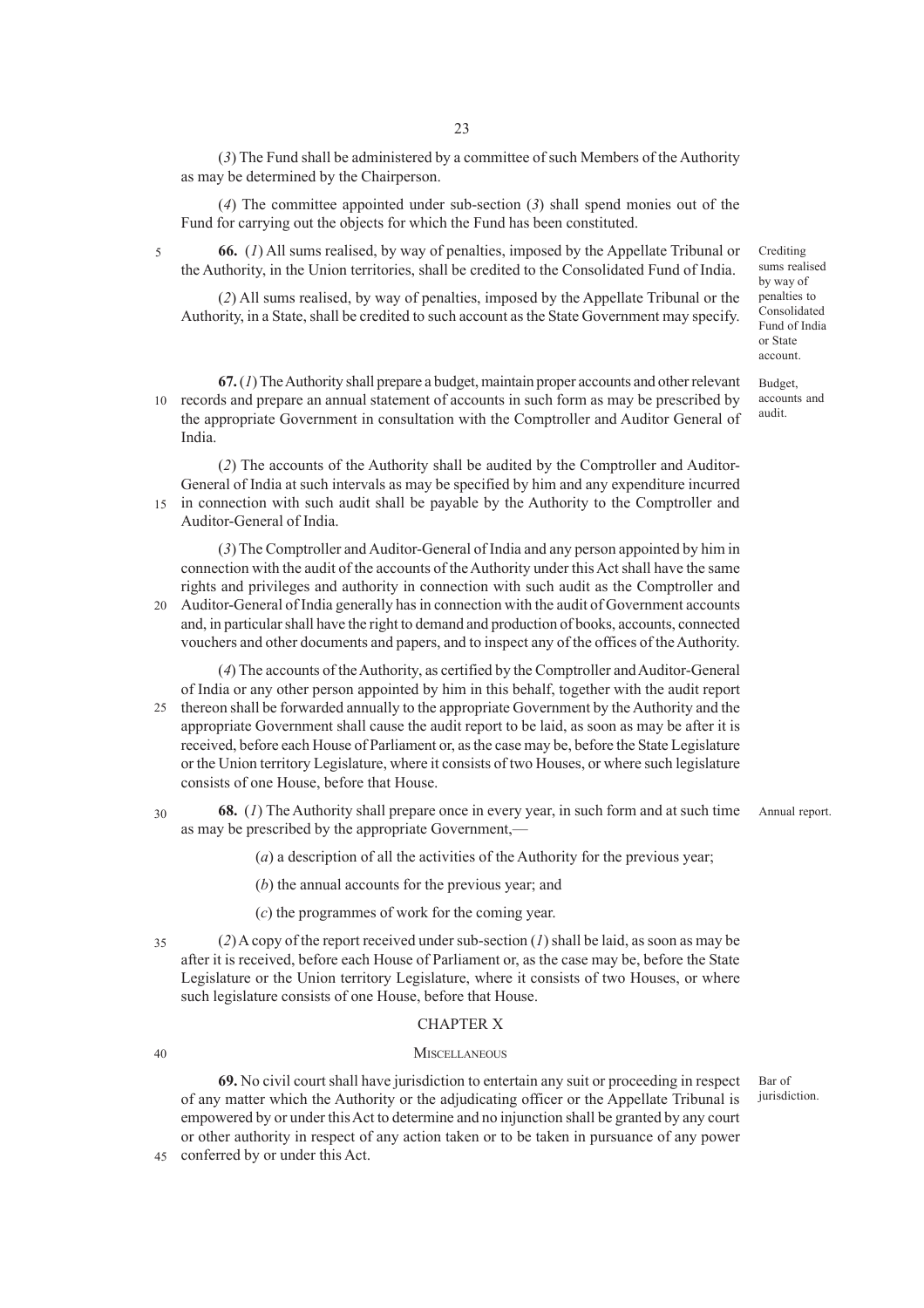Delegation.

Power of appropriate Government to supersede Authority.

**71.** (*1*) If, at any time, the appropriate Government is of the opinion,—

5

(*a*) that, on account of the circumstances beyond the control of the Authority, it is unable to discharge the functions or perform the duties imposed on it by or under the provisions of this Act; or

(*b*) that the Authority has persistently defaulted in complying with any direction given by the appropriate Government under this Act or in the discharge of the functions or performance of the duties imposed on it by or under the provisions of this Act and as a result of such default the financial position of the Authority or the administration of the Authority has suffered; or  $1<sub>0</sub>$ 

(*c*) that circumstances exist which render it necessary in the public interest so to do,

15

the appropriate Government may, by notification, supersede the Authority for such period, not exceeding six months, as may be specified in the notification and appoint a person or persons as the President or the Governor, as the case may be, may direct to exercise powers and discharge functions under this Act:

Provided that before issuing any such notification, the appropriate Government shall give a reasonable opportunity to the Authority to make representations against the proposed supersession and shall consider the representations, if any, of the Authority.  $20$ 

(*2*) Upon the publication of a notification under sub-section (*1*) superseding the Authority,—

(*a*) the Chairperson and other Members shall, as from the date of supersession, vacate their offices as such; 25

(*b*) all the powers, functions and duties which may, by or under the provisions of this Act, be exercised or discharged by or on behalf of the Authority shall, until the Authority is reconstituted under sub-section (*3*), be exercised and discharged by the person or persons referred to in sub-section (*1*); and

30

(*c*) all properties owned or controlled by the Authority shall, until the Authority is reconstituted under sub-section (*3*), vest in the appropriate Government.

(*3*) On or before the expiration of the period of supersession specified in the notification issued under sub-section  $(I)$ , the appropriate Government shall reconstitute the Authority by a fresh appointment of its Chairperson and other Members and in such case any person who had vacated his office under clause (*a*) of sub-section (*2*) shall not be deemed to be disqualified for re-appointment. 35

(*4*) The appropriate Government shall cause a copy of the notification issued under sub-section  $(1)$  and a full report of any action taken under this section and the circumstances leading to such action to be laid before each House of Parliament or, as the case may be, before the State Legislature, or the Union territory Legislature, as the case may be, where it consists of two Houses, or where such legislature consists of one House, before that House. 40

Powers of appropriate Government to issue directions to Authority and obtain reports and returns.

**72.** (*1*) Without prejudice to the foregoing provisions of this Act, the Authority shall, in exercise of its powers and in performance of its functions under this Act, be bound by such directions on questions of policy, as the appropriate Government may give in writing to it from time to time:  $45$ 

Provided that the Authority shall, as far as practicable, be given an opportunity to express its views before any direction is given under this sub-section.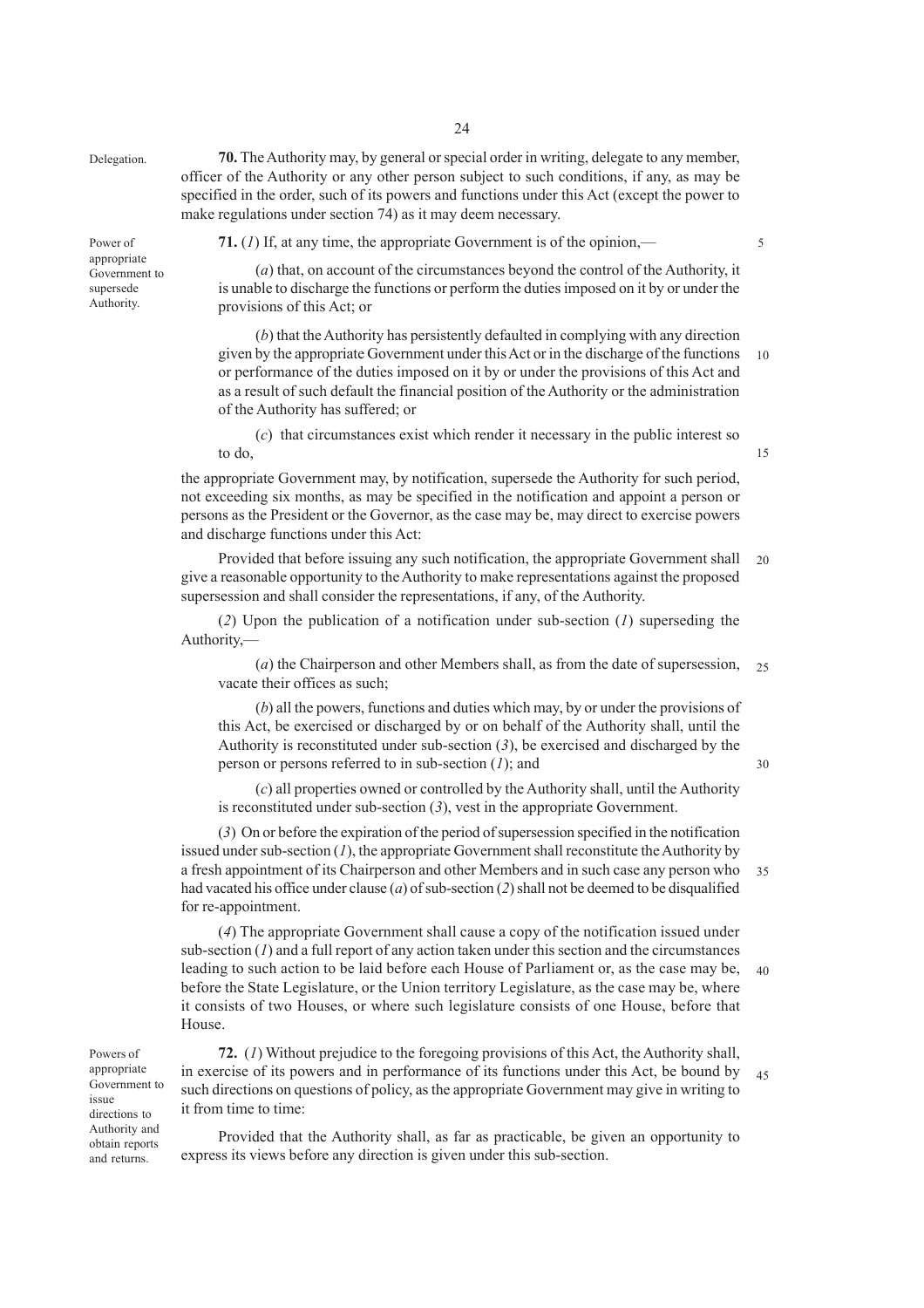(*2*) If any dispute arises between the appropriate Government and the Authority as to whether a question is or is not a question of policy, the decision of the appropriate Government thereon shall be final.

(*3*) The Authority shall furnish to the appropriate Government such returns or other information with respect to its activities as the appropriate Government may, from time to time, require. 5

**73.** (*1*) The appropriate Government may, by notification, make rules for carrying out the provisions of this Act.

Power of appropriate Government to make rules.

(*2*) In particular, and without prejudice to the generality of the foregoing power, such rules may provide for all or any of the following matters, namely:—  $1<sub>0</sub>$ 

> (*a*) the information and documents for application to Authority for registration under clause (*j*) of sub-section (*2*) of section 4;

> (*b*) the conditions under which registration of a promoter may be renewed under section 6;

> (*c*) the form and manner of making an application and fee and documents to be accompanied with such application as under sub-section (*2*) of section 9;

> (*d*) the period, manner and conditions under which the registration is to be granted under sub-section (*3*) of section 9;

(*e*) the validity of the period of registration and the manner and fee for renewal under sub-section (*6*) of section 9;

(*f*) the maintenance and preservation of books of account, records and documents under clause (*b*) of section 10;

(*g*) the discharge of other functions by the real estate agent under clause (*e*) of section 10;

25

30

15

20

(*h*) the rate of interest payable under section 12;

(*i*) the form and particulars of agreement under sub-section (*2*) of section 13;

 $(i)$  the rate of interest payable under clause (*b*) of sub-section (*l*) of section 16;

(*k*) the rate of interest payable under sub-section (*7*) of section 17;

(*l*) the constitution of a Selection Committee for the appointment of Chairperson and Members of Authority, and the manner of selection under section 20;

(*m*) the salaries and allowances payable to, and the other terms and conditions of service of, the Chairperson and other Members of the Authority under sub-section (*1*) of section 22;

(*n*) the administrative powers of the Chairperson under section 23;

35

40

45

(*o*) the salaries and allowances payable to, and the other terms and conditions of service of, the officers and other employees of the Authority under sub-section (*2*) of section 26:

(*p*) the details to be published and mantain on the website as under clauses (*b*) and under clause (*d*) of section 30;

(*q*) the additional functions which may be performed by the Authority under clause (*iv*) of sub-section (*2*) of section 31;

(*r*) the manner of recovery of interest, penalty and compensation under section 34;

(*s*) the recommendations received from the Central Advisory Council under sub-section (*2*) of section 36;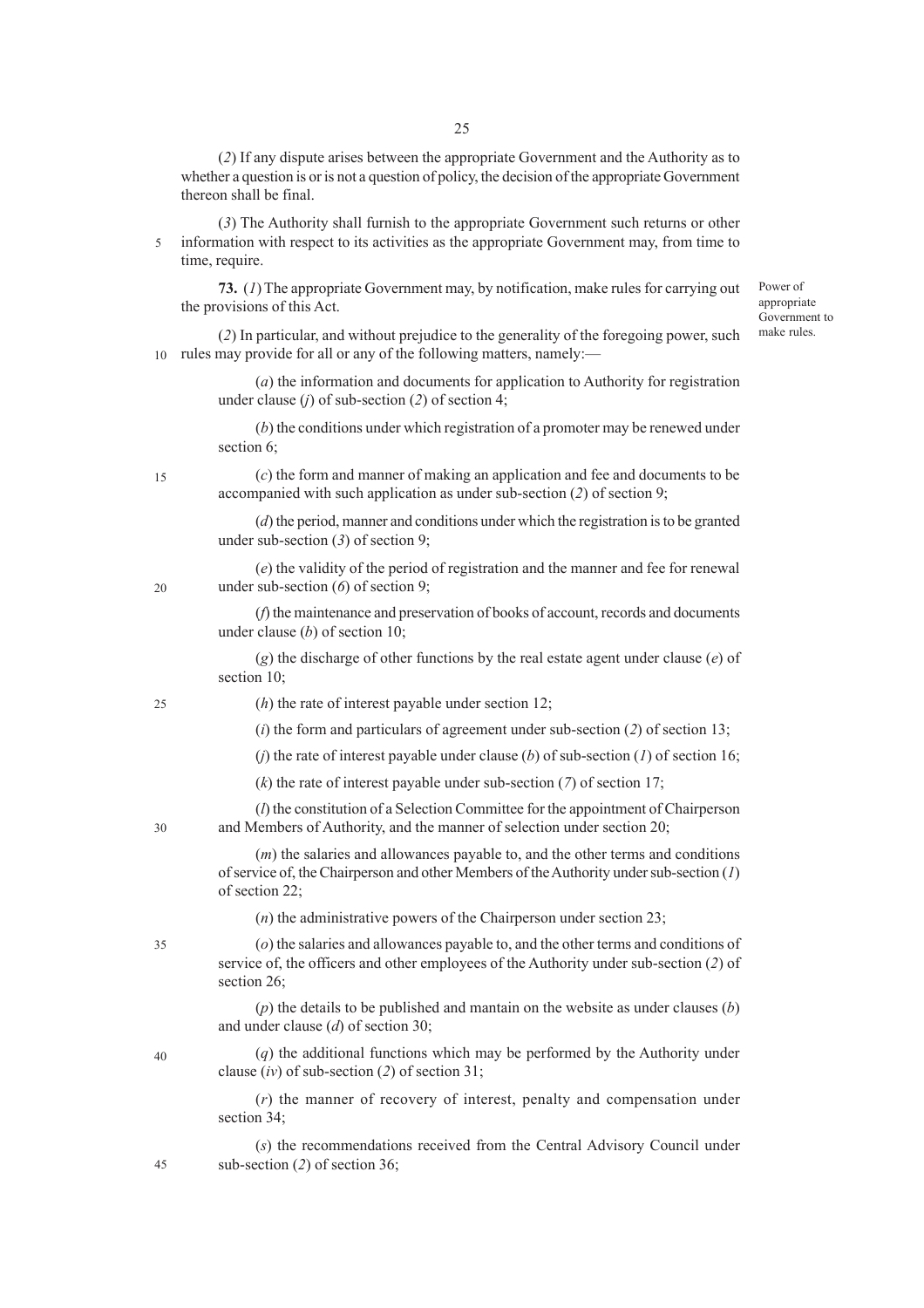(*t*) the form and manner and fee for filing of appeal under sub-section (*2*) of section 38;

(*u*) the constitution of a Selection Committee for the appointment of Members of the Tribunal, and the manner of selection under sub-section (*3*) of section 40;

(*v*) the salaries and allowances payable to, and the other terms and conditions of 5 service of, the Chairperson and other Members of the Appellate Tribunal under subsection (*1*) of section 42;

(*w*) the procedure for inquiry of the charges against the Chairperson or Judicial Member of the Tribunal under sub-section (*4*) of section 43;

(*x*) the salaries and allowances payable to, and the other terms and conditions of service of, the officers and employees of the Appellate Tribunal under sub-section (*3*) of section 44; 10

(*y*) any other powers of the Tribunal under clause (*h*) of sub-section (*4*) of section 46;

(*z*) the powers of the Chairperson of the Appellate Tribunal under section 47; 15

(*za*) the terms and conditions and the payment of such sum for compounding of the offences under section 60;

(*zb*) the manner of inquiry under sub-section (*1*) of section 61;

(*zc*) the form to be specified in which the Authority shall prepare a budget, maintain proper accounts and other relevant records and prepare an annual statement 20 of accounts under sub-section (*1*) of section 67;

(*zd*) the form in which and time at which the Authority shall prepare an annual report under sub-section (*1*) of section 68;

(*ze*) any other matter which is to be, or may be, prescribed, or in respect of which provision is to be made, by rules.

**74.** (*1*) The Authority may, by notification, make regulations, after it is approved by the appropriate Government, in consistent with this Act and the rules made thereunder to carry out the purposes of this Act.

(*2*) In particular, and without prejudice to the generality of the foregoing power, such regulations may provide for all or any of the following matters, namely:—

30

35

25

(*a*) the form and manner of making application and fee payable herewith under sub-section (*1*) of section 4;

(*b*) the fee for extension of registration under section 6;

(*c*) such other information and documents required under clause (*d*) of subsection (*1*) of section 11;

(*d*) display of site and layout plans along with specifications, approved by the competent authority, for display under clause (*a*) of sub-section (*3*) of section 11;

(*e*) preparation and maintenance of other details under sub-section (*6*) of section 11;

(*f*) time, places and the procedure in regard to transaction of business at the 40 meetings of the Authority under sub-section (*1*) of section 27;

(*g*) standard fees to be levied by the promoter on the allottees or the association of allottees under clause (*e*) of section 30;

(*h*) any other matter which is required to be, or may be, specified by regulation or in respect of which provision is to be made by the regulations.

Power to make regulations.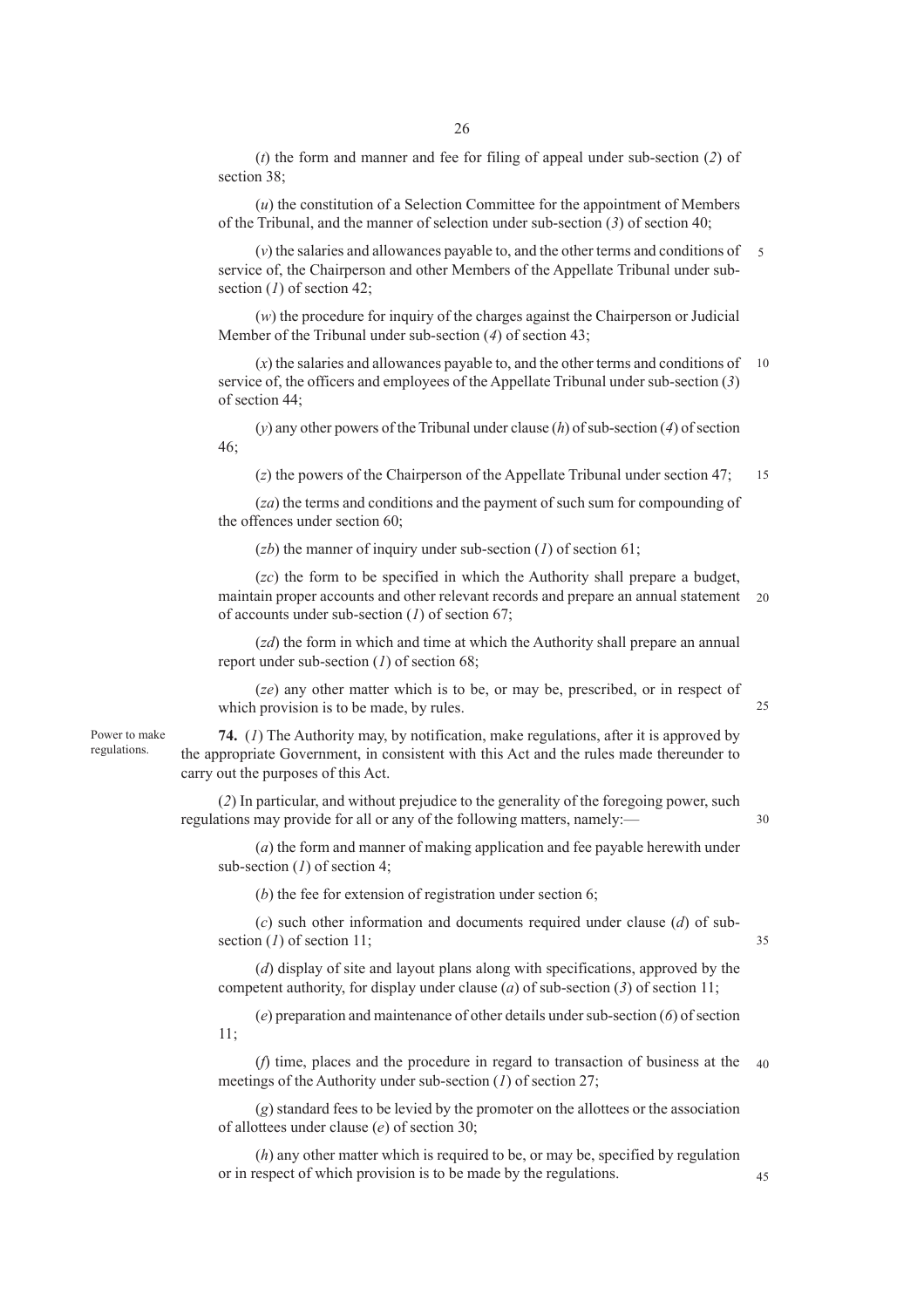**75.** (*1*) Every rule made by the Central Government, every regulation made by the Authority and every notification issued under this Act shall be laid, as soon as may be after it is made, before each House of Parliament, while it is in session, for a total period of thirty days which may be comprised in one session or in two or more successive sessions, and if, Laying of

- before the expiry of the session immediately following the session or the successive sessions aforesaid, both Houses agree in making any modification in the rule or regulation or in the notification, as the case may be, or both Houses agree that the rule or regulation or the notification should not be made, the rule or regulation or notification, as the case may be, shall thereafter have effect only in such modified form or be of no effect, as the case may 5
- be; so, however, that any such modification or annulment shall be without prejudice to the validity of anything previously done under that rule or regulation or notification, as the case may be. 10

(*2*) Every rule made by a State Government or the Union territory Government, as the case may be, under this Act shall be laid as soon as may be, after it is made, before the State Legislature, or the Union territory Legislature, as the case may be, where it consists of two 15 Houses, or where such legislature consists of one House, before that House.

**76.** The Chairperson, Members and other officers and employees of the Authority and the Appellate Tribunal shall be deemed to be public servants within the meaning of section 21 of the Indian Penal Code.

**77.** The provisions of this Act shall be in addition to, and not in derogation of, the provisions of any other law for the time being in force. 20

**78.** The provisions of this Act shall have effect, notwithstanding anything inconsistent therewith contained in any other law for the time being in force:

Provided that where a State has enacted a law for regulation of the real estate sector, and such State law is not inconsistent with this Act, then, the State Government, to that extent, may not apply the provisions of this Act in the State. 25

**79.** No suit, prosecution or other legal proceedings shall lie against the appropriate Government or the Authority or any officer of the appropriate Government or any member, officer or other employees of the Authority for anything which is in good faith done or intended to be done under this Act or the rules or regulations made thereunder. 30

**80.** (*1*) If any difficulty arises in giving effect to the provisions of this Act, the Central Government may, by order, published in the Official Gazette, make such provisions not inconsistent with the provisions of this Act as may appear to be necessary for removing the difficulty:

Provided that no order shall be made under this section after the expiry of two years from the date of the commencement of this Act. 35

(*2*) Every order made under this section shall be laid, as soon as may be after it is made, before each House of Parliament.

45 of 1860.

Members, etc., to be public servants.

rules.

Application of other laws not barred. Act to have

overriding effect.

Protection of action taken in good faith.

Power to remove difficulties.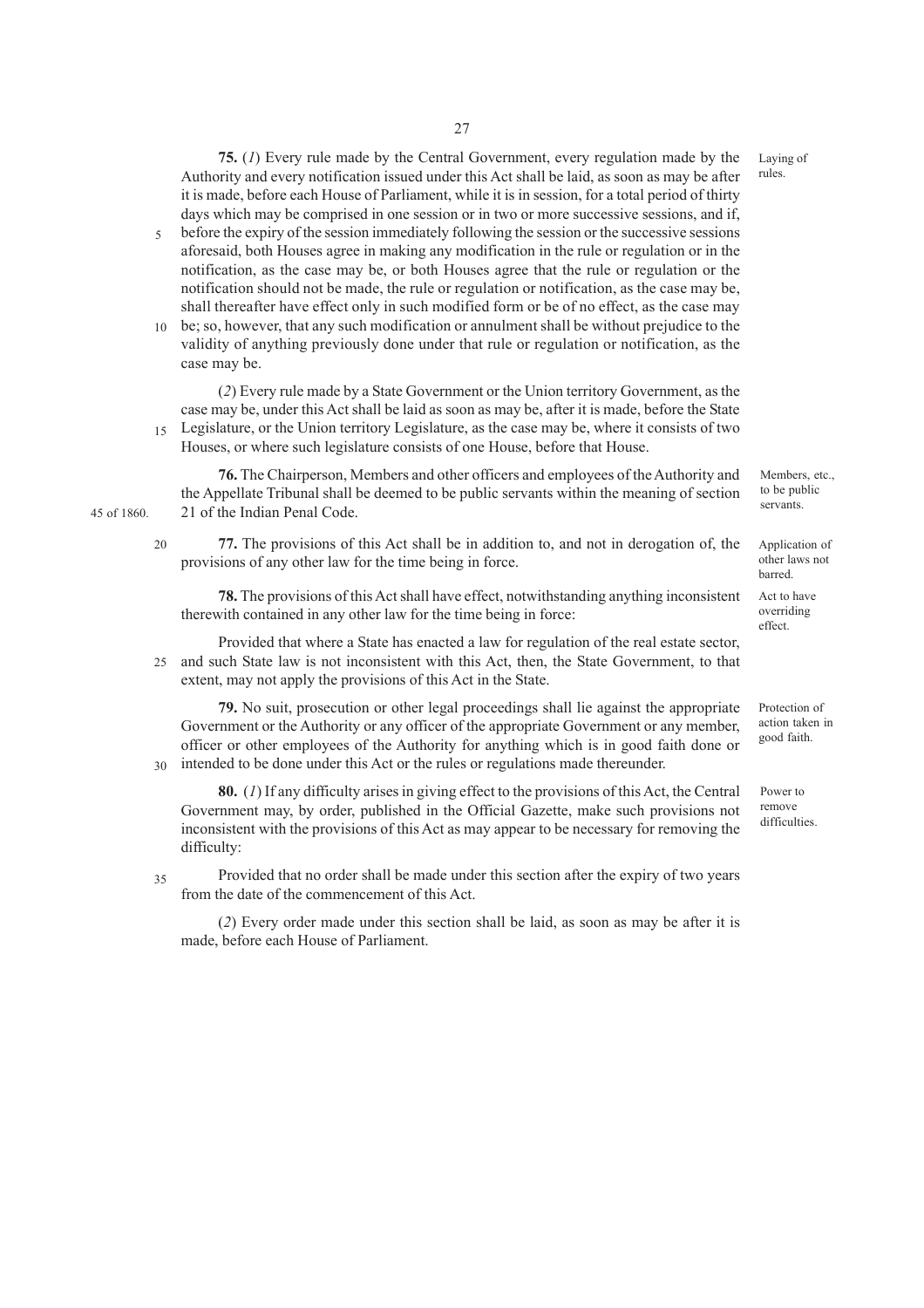#### STATEMENT OF OBJECTS AND REASONS

The real estate sector plays a catalytic role in fulfilling the need and demand for housing and infrastructure in the country. While this sector has grown significantly in recent years, it has been largely unregulated, with absence of professionalism and standardisation and lack of adequate consumer protection. Though the Consumer Protection Act, 1986 is available as a forum to the buyers in the real estate market, the recourse is only curative and is not adequate to address all the concerns of buyers and promoters in that sector. The lack of standardisation has been a constraint to the healthy and orderly growth of industry. Therefore, the need for regulating the sector has been emphasised in various forums.

2. In view of the above, it becomes necessary to have a Central legislation, namely, the Real Estate (Regulation and Development) Bill, 2013 in the interests of effective consumer protection, uniformity and standardisation of business practices and transactions in the real estate sector. The proposed Bill provides for the establishment of the Real Estate Regulatory Authority (the Authority) for regulation and promotion of real estate sector and to ensure sale of plot, apartment or building, as the case may be, in an efficient and transparent manner and to protect the interest of consumers in real estate sector and establish the Real Estate Appellate Tribunal to hear appeals from the decisions, directions or orders of the Authority.

3. The proposed Bill will ensure greater accountability towards consumers, and significantly reduce frauds and delays as also the current high transaction costs. It attempts to balance the interests of consumers and promoters by imposing certain responsibilities on both. It seeks to establish symmetry of information between the promoter and purchaser, transparency of contractual conditions, set minimum standards of accountability and a fasttrack dispute resolution mechanism. The proposed Bill will induct professionalism and standardisation in the sector, thus paving the way for accelerated growth and investments in the long run.

4. The Real Estate (Regulation and Development) Bill, 2013, *inter alia*, provides for the following, namely:—

(*a*) to impose an obligation upon the promoter not to book, sell or offer for sale, or invite persons to purchase any plot, apartment or building, as the case may be, in any real estate project without registering the real estate project with the Authority;

(*b*) to make the registration of real estate project compulsory in case where the area of land proposed to be developed exceed one thousand square meters or number of apartments proposed to be developed exceed twelve;

(*c*) to impose an obligation upon the real estate agent not to facilitate sale or purchase of any plot, apartment or building, as the case may be, without registering himself with the Authority;

(*d*) to impose liability upon the promoter to pay such compensation to the allottees, in the manner as provided under the proposed legislation, in case if he fails to discharge any obligations imposed on him under the proposed legislation;

(*e)* to establish an Authority to be known as the Real Estate Regulatory Authority by the appropriate Government, to exercise the powers conferred on it and to perform the functions assigned to it under the proposed legislation;

( $f$ ) the functions of the Authority shall, *inter alia*, include— $(i)$  to render advice to the appropriate Government in matters relating to the development of real estate sector; (*ii*) to publish and maintain a website of records of all real estate projects for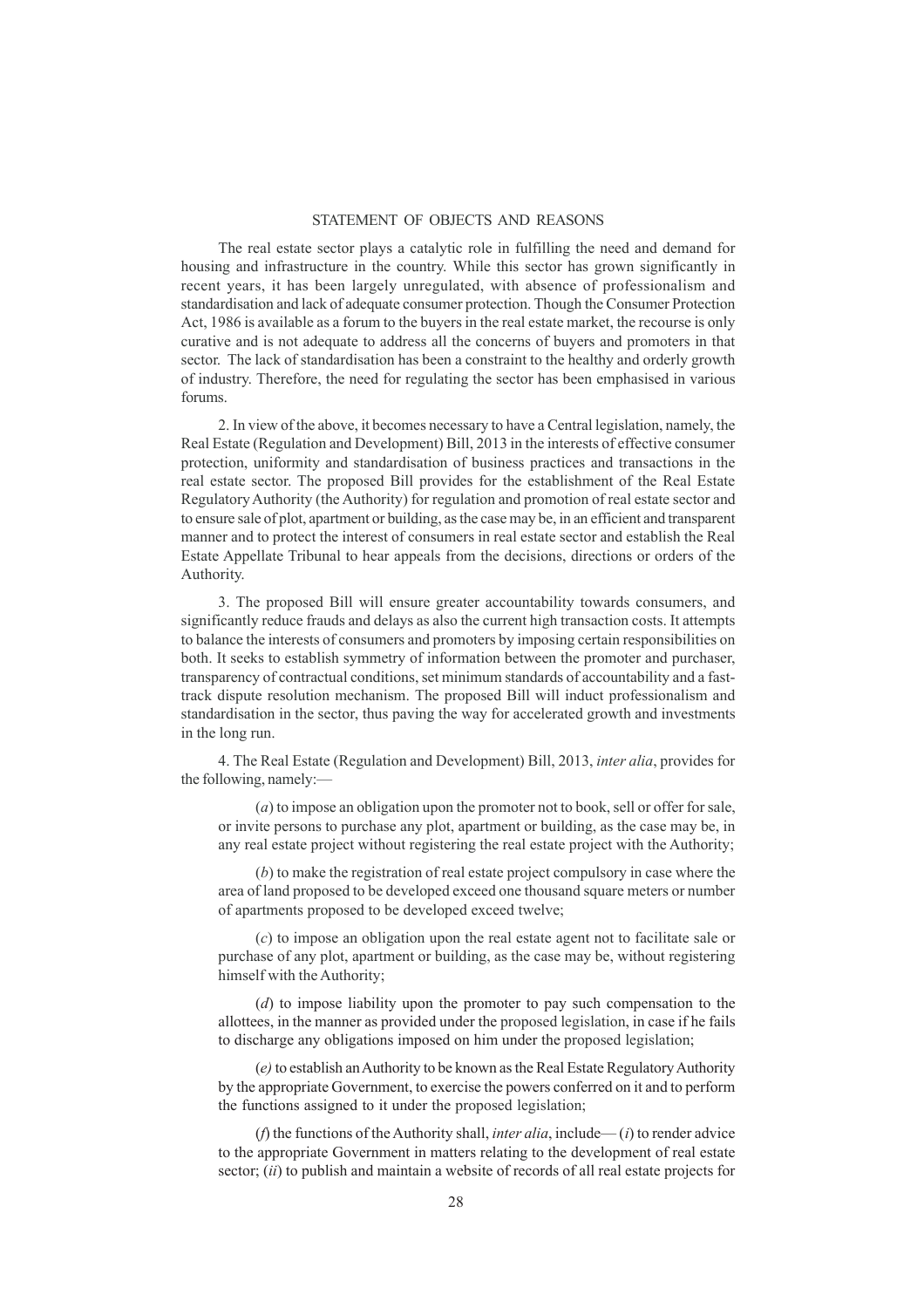which registration has been given, with such details as may be prescribed; (*iii*) to ensure compliance of the obligations cast upon the promoters, the allottees and the real estate agents under the proposed legislation;

(*g*) to establish an Advisory Council by the Central Government to advice and recommend the Central Government on— (*i*) matters concerning the implementation of the proposed legislation; (*ii*) major questions of policy; (*iii*) protection of consumer interest; (*iv*) growth and development of the real estate sector;

(*h*) to establish the Real Estate Appellate Tribunal by the appropriate Government to hear appeals from the direction, decision or order of the Authority or the adjudicating officer;

(*i*) to appoint an adjudicating officer by the Authority for adjudging compensation under sections 12, 14 and 16 of the proposed legislation;

(*j*) to make provision for punishment and penalties for contravention of the provisions of the proposed legislation and for non-compliance of orders of Authority or Appellate Tribunal;

(*k*) to empower the appropriate Government to supersede the Authority on certain circumstances specified in the proposed legislation;

(*l*) to empower the appropriate Government to issue directions to the Authority and obtain reports and returns from it.

5. The Notes on clauses explain in detail the various provisions contained in the Real Estate (Regulation and Development) Bill, 2013.

6. The Bill seeks to achieve the above objectives.

*The* 22*nd July,* 2013.

NEW DELHI; DR. GIRIJA VYAS

## PRESIDENT'S RECOMMENDATION UNDER ARTICLE 117 OF THE CONSTITUTION OF INDIA

————

**(Copy of letter No. O-17034/18/2009-H dated 24th July, 2013 from Dr. Girija Vyas, Minister of Housing and Urban Poverty Alleviation to the Secretary-General, Rajya Sabha)**

"The Hon'ble President having been informed of the subject matter of the proposed 'the Real Estate (Regulation and Development) Bill, 2013', recommends \*\*\* \*\*\* \*\*\* to the House the consideration of the Bill under article 117(3) of the Constitution."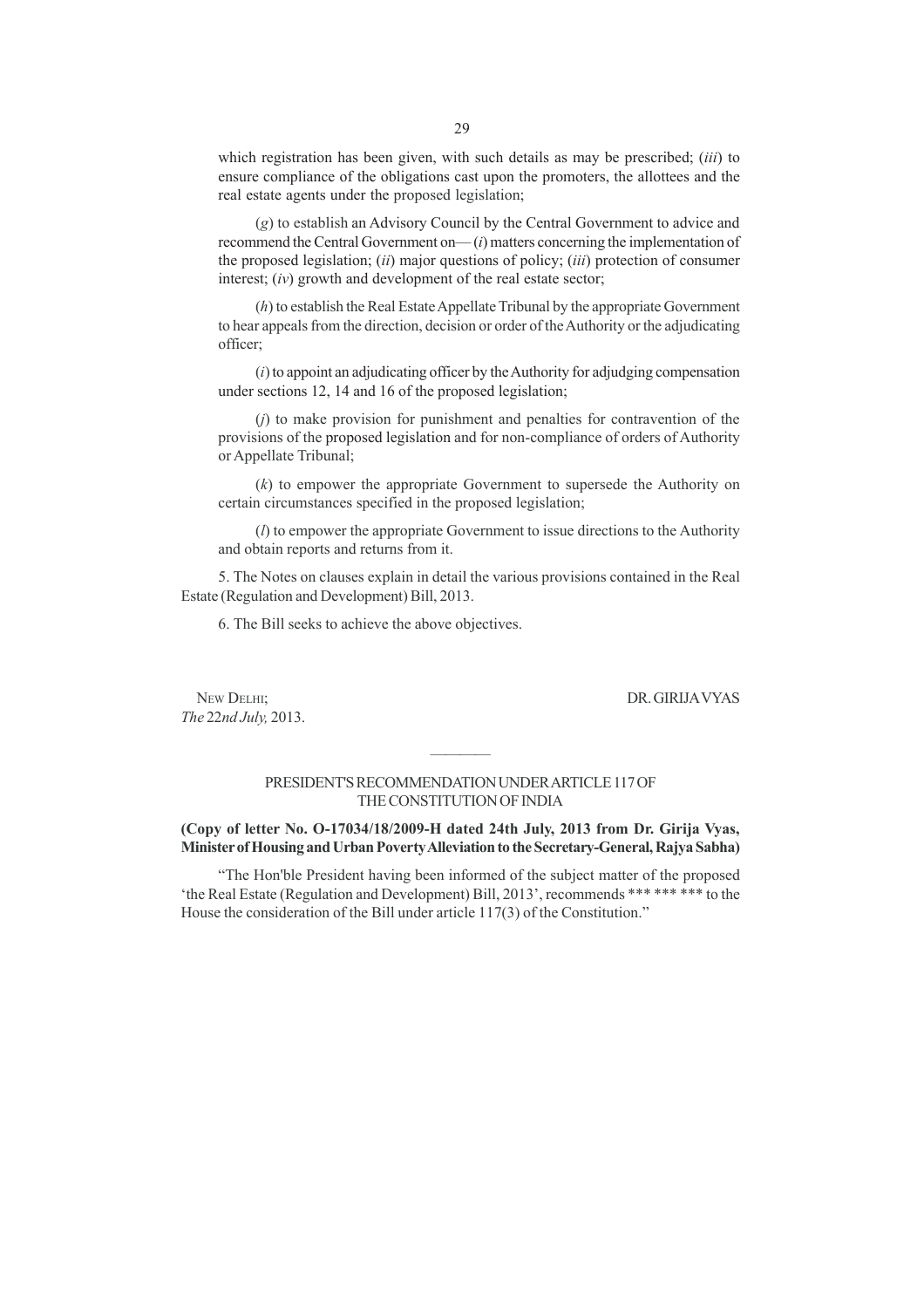#### *Notes on clauses*

*Clause* 1.—This clause relates to the short title, extent and commencement of the proposed legislation.

*Clause* 2.—This clause contains the definitions of various expressions used in the proposed legislation.

*Clause* 3.—This clause relates to the prior registration of real estate project with the Real Estate Regulatory Authority.

This clause provides that no promoter shall book, sell or offer for sale, or invite persons to purchase in any manner any plot, apartment or building, as the case may be, in any real estate project, or part of it, in any planning area, without registering the real estate project with the Real Estate Regulatory Authority established under the proposed legislation. However, no such registration shall be required where the area of land proposed to be developed does not exceed one thousand square meters or the number of apartments proposed to be developed does not exceed twelve or where the promoter has received all requisite approvals and the commencement certificate for the development of immovable property prior to commencement of the proposed legislation or for the purpose of renovation or repair or redevelopment which does not involve re-allotment and marketing of immovable property.

*Clause* 4.—This clause relates to the application to Authority.

Sub-clause (*1*) of this clause provides that every promoter shall make an application to the Authority for registration of the project in such form, manner, within such time and accompanied by such fee as may be specified by the regulations made by the Authority.

Sub-clause (*2*) of this clause of the Bill provides the list of documents that the promoter is required to enclose along with the application for registration.

*Clause* 5.—This clause relates to the grant of registration.

Sub-clause  $(1)$  of this clause provides that the Authority shall within a period of fifteen days— $(a)$  grant registration subject to the provisions of the proposed legislation and the rules and regulations made thereunder, and provide a registration number, including a Login Id and password to the applicant for accessing the website of the Authority and to create his web page and to fill therein the details of the proposed project; or (*b*) reject the application for reasons to be recorded in writing, if such application does not conform to the provisions of the proposed legislation or the rules or regulations made thereunder.

Sub-clause (*2*) of this clause of the Bill provides that if the Authority fails to grant the registration or reject the application, as the case may be, as provided within the said fifteen days, the project shall be deemed to have been registered, and the Authority shall within two days of the expiry of the said fifteen days, provide a registration number and a Login Id and password to the promoter for accessing the website of the Authority and to create his web page and to fill therein the details of the proposed project.

Sub-clause (*3*) of this clause of the Bill provides that the registration granted under this clause shall be valid for a period declared by the promoter.

*Clause* 6.—This clause relates to the extension of registration.

This clause provides that the registration granted may be extended by the Authority on an application made by the promoter under such conditions as may be prescribed and in such form and on payment of such fee as may be specified by the regulations made by the Authority.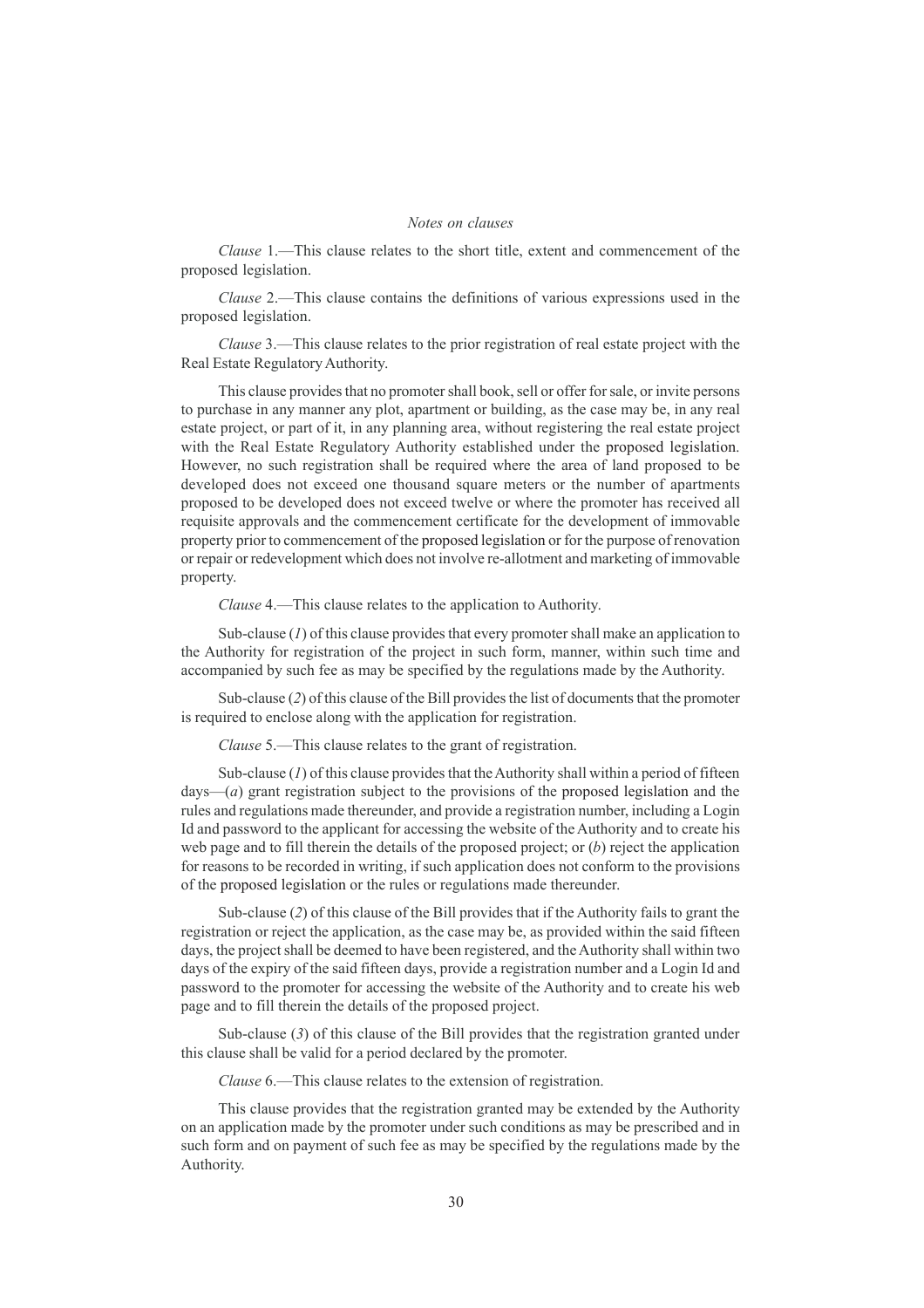Sub-clause (*1*) of this clause provides that the Authority may on receipt of a complaint in this behalf or on the recommendation of the competent authority, revoke the registration granted after being satisfied that the promoter has made wilful default in doing anything required of him by or under the proposed legislation or the rules or the regulations made thereunder; the promoter has violated any of the terms or conditions of the approval given by the competent authority; the promoter is involved in any kind of unfair practice or irregularities.

Sub-clause (*2*) of this clause provides that the registration granted to the promoter under clause 5 shall not be revoked unless the Authority has given to the promoter not less than thirty days notice, in writing, stating the grounds on which it is proposed to revoke the registration, and has considered any cause shown by the promoter within the period of that notice against the proposed revocation.

Sub-clause (*3*) of this clause provides that the Authority may, instead of revoking the registration under sub-section (*1*), permit it to remain in force subject to such further terms and conditions as it thinks fit to impose in the interest of the allottees, and any such terms and conditions so imposed shall be binding upon the promoter.

Sub-clause (*4*) of this clause provides that upon the revocation of the registration, the Authority,— $(a)$  shall debar the promoter from accessing its website in relation to that project and specify his name in the list of defaulters on its website and also inform the other Real Estate Regulatory Authorities in other States and Union territories about such cancellation; (*b*) may recommend to the competent authority to facilitate the balance of the development works to be carried out in accordance with the provisions of clause 8; (*c*) may, to protect the interest of prospective buyers or in the public interest, issue such directions as it may deem necessary.

*Clause* 8.—This clause relates to the obligation of Authority consequent upon lapse of or revocation of registration.

This clause provides that upon lapse of the registration or on revocation of the registration under the proposed legislation, the Authority, may consult the appropriate Government to take such action as it may deem fit including the carrying out of the remaining development works by competent authority or by the association of allottees or in any other manner, as may be determined by the Authority. However, that no direction, decision or order of the Authority under this clause shall take effect until the expiry of the period of appeal provided under the provisions of the proposed legislation.

*Clause* 9.—This clause relates to the registration of real estate agents.

Sub-clause (*1*) of this clause provides that no real estate agent shall facilitate the sale or purchase of or act on behalf of any person to facilitate the sale or purchase of any plot, apartment or building, as the case may be, in a real estate project or part of it, being the part of the real estate project registered under the proposed legislation, being sold by the promoter in any planning area, without registering with the Authority.

Sub-clause (*2*) of this clause provides that the registration shall be in such form, manner, within such time and accompanied by such fee and documents as may be prescribed.

Sub-clause (*3*) of this clause provides that the Authority shall, within such period, in such manner and satisfying itself of the fulfillment of such conditions, as may be prescribed— (*a*) grant registration to the real estate agent; (*b*) reject the application for reasons to be recorded in writing, if such application does not conform to the provisions of the proposed legislation or the rules or regulations made thereunder. However, no application shall be rejected unless the applicant has been given an opportunity of being heard in the matter.

Sub-clause (*4*) of this clause provides that if on the completion of the period specified under sub-section (*3*), if the applicant does not receive any communication about the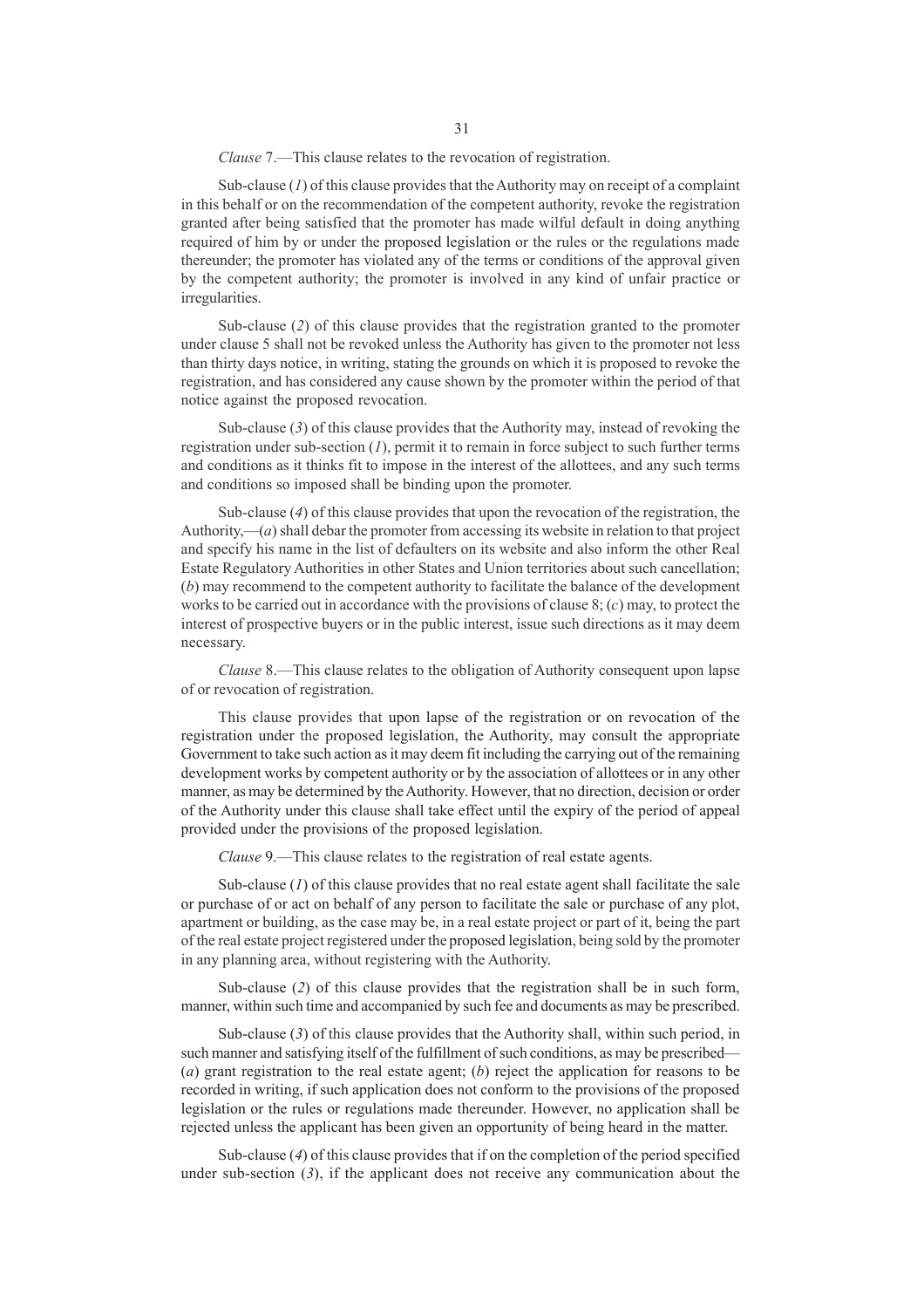deficiencies in his application or the rejection of his application, he shall be deemed to have been registered.

Sub-clause (*5*) of this clause provides that every real estate agent who is registered as per the provisions of the proposed legislation or the rules and regulations made thereunder, shall be granted a registration number by the Authority, which shall be quoted by the real estate agent in every sale facilitated by him under the proposed legislation.

Sub-clause (6) of this clause provides that every registration shall be valid for such period as may be prescribed, and shall be renewable for a period in such manner and on payment of such fee as may be prescribed.

Sub-clause (*7*) of this clause provides that where any real estate agent who has been granted registration under the proposed legislation commits breach of any of the conditions thereof or any other terms and conditions specified under the proposed legislation or any rules or regulations made thereunder, or where the Authority is satisfied that such registration has been secured by the real estate agent through misrepresentation or fraud, the Authority may, without prejudice to any other provisions under the proposed legislation, revoke the registration or suspend the same for such period as it thinks fit. However, no such revocation or suspension shall be made by the Authority unless an opportunity of being heard has been given to the real estate agent.

*Clause* 10.—This clause relates to the functions of real estate agents.

This clause provides that every real estate agent registered under clause 9 shall— (*a*) not facilitate the sale or purchase of any plot, apartment or building, as the case may be, in a real estate project or part of it, being sold by the promoter in any planning area, which is not registered with the Authority; (*b*) maintain and preserve such books of account, records and documents as may be prescribed; (*c*) not involve himself in any unfair trade practices, namely: $-(i)$  the practice of making any statement, whether orally or writing or by visible representation which—(*A*) falsely represents that the services are of a particular standard or grade; (*B*) represents that the promoter has approval or affiliation which such promoter does not have; (*C*) makes a false or misleading representation concerning the services; (*ii*) permitting the publication of any advertisement whether in any newspaper or otherwise of services that are not intended to be offered; (*d*) facilitate the possession of all documents, as the allottee is entitled to, at the time of booking of any plot, apartment or building, as the case may be; (*e*) discharge such other functions as may be prescribed.

*Clause* 11.— This clause relates to the functions and duties of promoter.

Sub-clause (*1*) of this clause provides that the promoter shall, upon receiving his Login-Id and password under clause (*a*) of sub-section (*1*) of clause 5 or under sub-section (*2*) of clause 5, as the case may be, create his web page on the website of the Authority and enter all details of the proposed project as provided under sub-section (*2*) of clause 4, in all the fields as provided, including those specified.

Sub-clause (*2*) of this clause provides that the advertisement or prospectus issued or published by the promoter shall mention prominently the website address of the Authority, wherein all details of the registered project have been entered and include the registration number obtained from the Authority and such other matters incidental thereto.

Sub-clause (3) of this clause provides that that the promoter, upon entering into an agreement of sale with the allottee shall be responsible to make available to the allottee information as specified.

Sub-clause (4) of this clause provides that the promoter shall—(*a*) be responsible to obtain a completion certificate from the relevant competent authority as per local laws or other laws for the time being in force and to make it available to the allottees individually or to the association of allottees, as the case may be; (*b*) be responsible for providing and maintaining the essential services, as may be specified in the service level agreements, on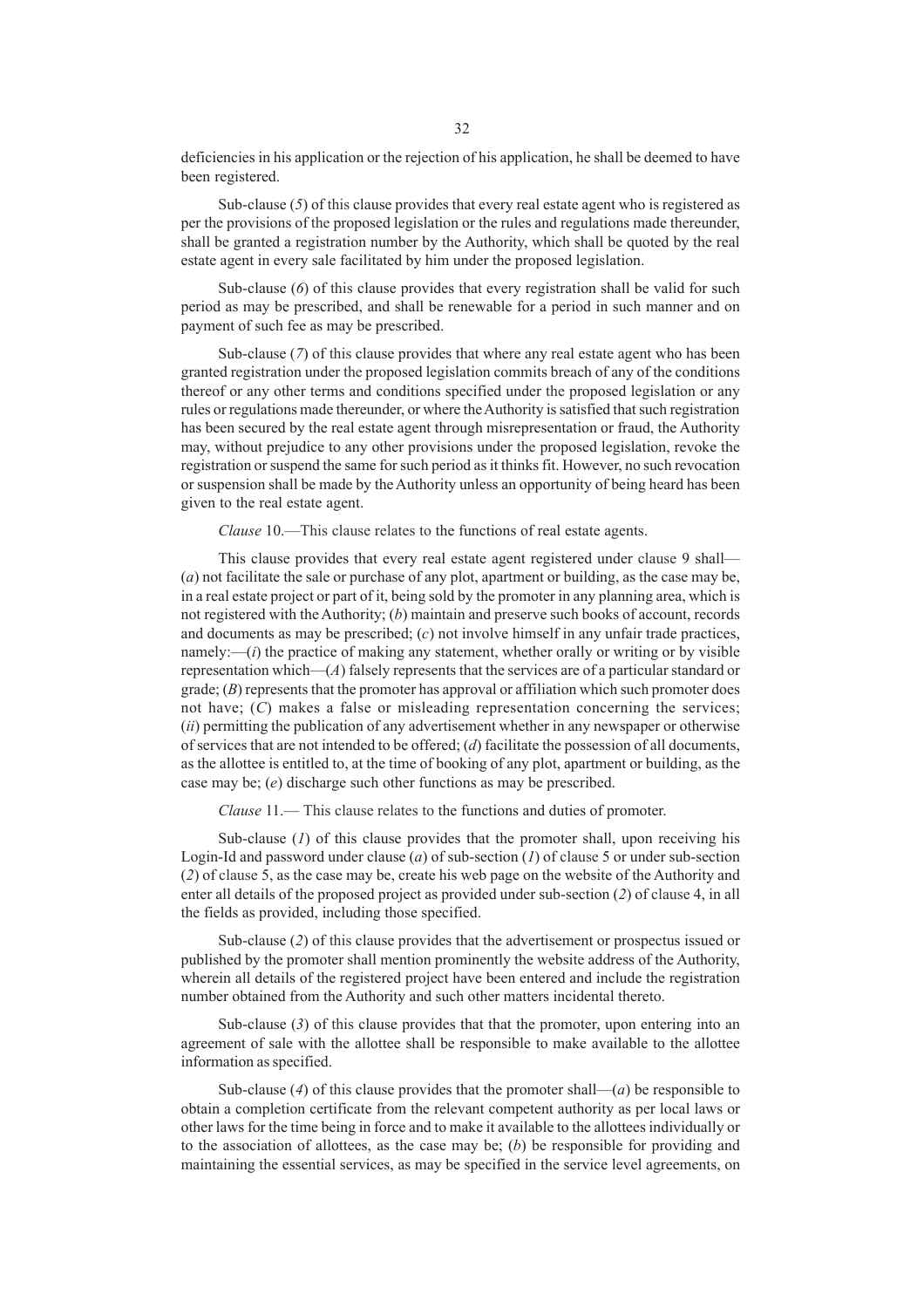reasonable charges, till the taking over of the maintenance of the project by the association of the allottees; (*c*) take steps for the formation of an association or society or co-operative society, as the case may be, of the allottees, or a federation of the same, under the laws applicable.

Sub-clause (5) of this clause provides that the promoter may cancel the allotment only in terms of the agreement of sale. However, the allottee may approach the Authority for relief if he is aggrieved by such cancellation and such cancellation is not in accordance with the terms of the agreement of sale, unilateral and without any sufficient cause.

*Clause* 12.—This clause relates to the obligations of promoter regarding veracity of the advertisement or prospectus.

This clause provides that where any person makes an advance or a deposit on the basis of the information contained in the advertisement or prospectus and sustains any loss or damage by reason of any incorrect, false statement included therein, he shall be compensated by the promoter in the manner as provided under the proposed legislation. However, if the person affected by such incorrect, false statement contained in the advertisement or prospectus, intends to withdraw from the proposed project, he shall be returned his entire investment along with interest at such rate as may be prescribed.

*Clause* 13.—This clause relates to no deposit or advance to be taken by promoter without first entering into an agreement of sale.

Sub-clause (*I*) of this clause provides that a promoter shall not accept a sum more than ten per cent. of the cost of the apartment, plot, or building as the case may be, as an advance payment or an application fee, from a person without first entering into a written agreement for sale with such person.

Sub-clause (*2*) of this clause provides that the agreement referred to in sub-section (*1*) shall be in such form as may be prescribed and specify the particulars of development of the project including the construction of building and apartments, along with specifications and external development works, the dates and the manner by which payments towards the cost of the apartment, plot, or building as the case may be, are to be made by the allottees and the likely date on which the possession of the apartment, plot, or building is to be handed over and such other particulars, as may be prescribed.

*Clause* 14.—This clause relates to the adherence to approved plans and project specifications by the promoter.

Sub-clause (*1*) of this clause provides that the proposed project shall be developed and completed by the promoter in accordance with the plans and structural designs and specifications as approved by the competent authorities.

Sub-clause (*2*) of this clause provides that in case any structural defect in such development is brought to the notice of the promoter within a period of two years by the allottee from the date of handing over possession, it shall be the duty of the promoter to rectify such defects without further charge, within reasonable time, and in the event of promoter's failure to rectify such defects within such time, the aggrieved allottees shall be entitled to receive appropriate compensation in the manner as provided under the proposed legislation.

*Clause* 15.—This clause relates to the transfer of title.

Sub-clause (*1*) of this clause provides that the promoter shall take all necessary steps to execute a registered conveyance deed in favour of the allottee along with the undivided proportionate title in the common areas including the handing over of the possession of the plot, apartment or building, as the case may be, in a real estate project, and the other title documents pertaining thereto.

Sub-clause (*2*) of this clause provides that after obtaining the completion certificate and handing over physical possession to the allottees in terms of sub-section (*1*), it shall be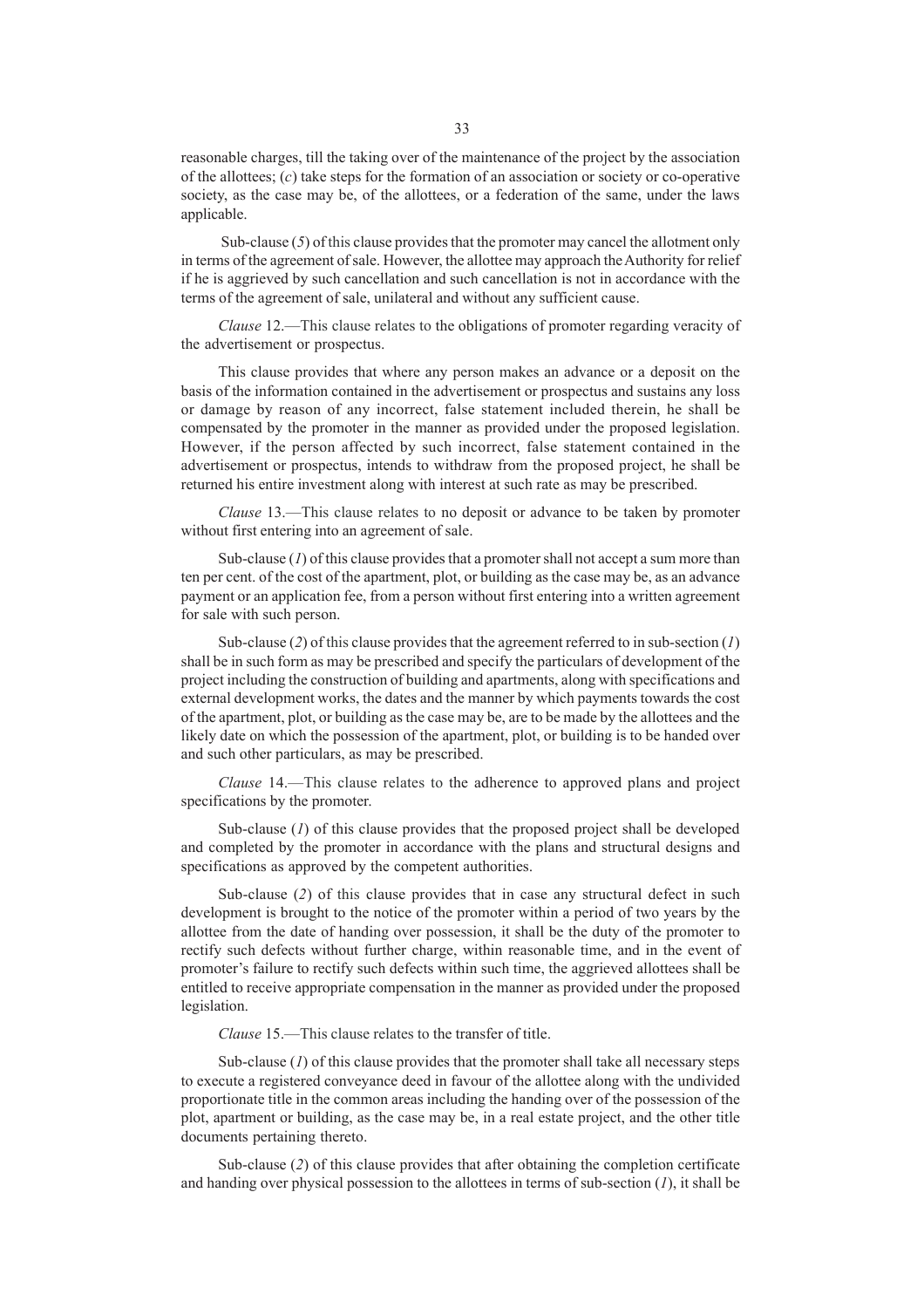the responsibility of the promoter to hand over the necessary documents and plans, including common areas, to the association of the allottees or the competent authority, as the case may be, as per the local laws.

*Clause* 16.—This clause relates to the return of amount and compensation.

Sub-clause (*I*) of this clause provides that if the promoter fails to complete or is unable to give possession of an apartment, plot or building,  $-(a)$  in accordance with the terms of the agreement or, as the case may be, duly completed by the date specified therein or any further date agreed to by the parties; or (*b*) due to discontinuance of his business as a developer on account of suspension or revocation of registration under the proposed legislation or for any other reason, he shall be liable on demand to the allottees, without prejudice to any other remedy available, to return the amount received by him in respect of that apartment, plot, or building as the case may be, with interest at such rate as may be prescribed in this behalf including compensation in the manner as provided under the proposed legislation.

Sub-clause (*2*) of this clause provides that if the promoter fails to discharge any other obligations imposed on him under the proposed legislation or the rules or regulations made thereunder, he shall be liable to pay such compensation to the allottees, in the manner as provided under the proposed legislation.

*Clause* 17.—This clause relates to the rights and duties of allottees.

Sub-clause (*1*) of this clause provides that the allottee shall be entitled to obtain the information relating to site and layout plans along with the specifications, approved by the competent authority and such other information as provided in the proposed legislation or the rules and regulations made thereunder or the agreement signed with the promoter.

Sub-clause (*2*) of this clause provides that the allottee shall be entitled to know stagewise time schedule of completion of the project, including the provisions for water, sanitation and electricity.

Sub-clause (*3*) of this clause provides that the allottee shall be entitled to claim the possession of apartment, plot or building, as the case may be, as per the declaration given by the promoter under sub- clause (*c*) of clause (*i*) of sub-section (*2*) of clause 4.

Sub-clause (*4*) of this clause provides that the allottee shall be entitled to claim the refund of amount paid, from the promoter, if the promoter fails to comply or is unable to give possession of the apartment, plot or building, as the case may be, in accordance with the terms of agreement or due to discontinuance of his business as a developer on account of suspension or revocation of registration under the provisions of the proposed legislation or the rules or regulations made there under.

Sub-clause (5) of this clause provides that the allottee shall be entitled to have the necessary documents and plans, including that of common areas, after handing over the physical possession of the apartment or plot or building as the case may be, to the allottee by the promoter.

Sub-clause (6) of this clause provides that every allottee, who has entered into an agreement of sale to take an apartment, plot or building as the case may be, under clause 13, shall be responsible to make necessary payments in the manner and within the time as specified in the said agreement and shall pay at the proper time and place, the proportionate share of the registration charges, municipal taxes, water and electricity charges, maintenance charges, ground rent, and other charges, if any, in accordance with such agreement.

Sub-clause (*7*) of this clause provides that the allottee shall be liable to pay interest, at such rate as may be prescribed, for any delay in payment towards any amount or charges to be paid under sub-section (*6*).

Sub-clause (8) of this clause provides that the obligations of the allottee under subsection (*6*) and the liability towards interest under sub-section (*7*) may be reduced when mutually agreed to between the promoter and such allottee.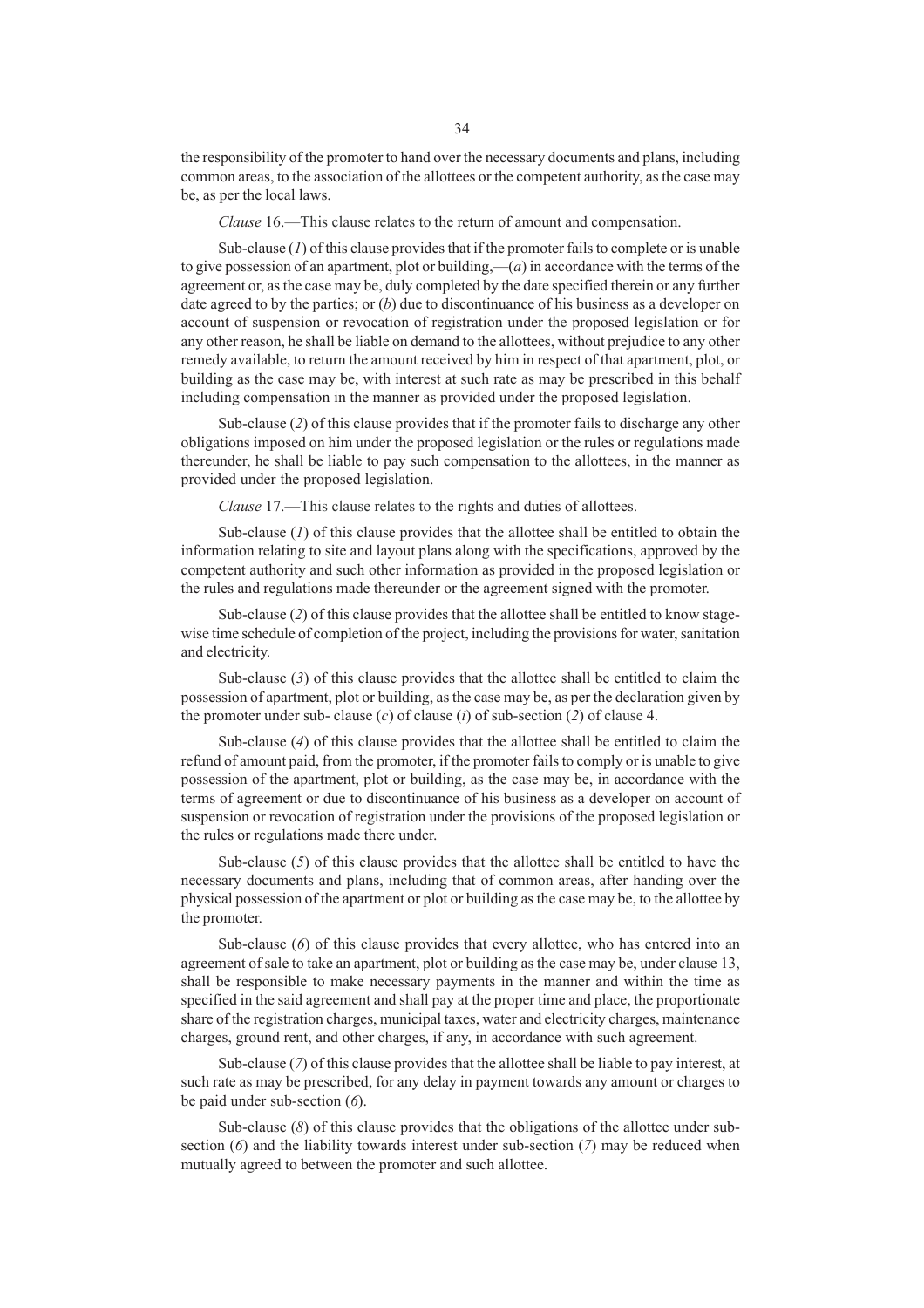Sub-clause (9) of this clause provides that every allottee after taking possession of the apartment, plot or building as the case may be, shall participate towards the formation of an association or society or co-operative society of the allottees, or a federation of the same.

*Clause* 18.—This clause relates to the establishment and incorporation of the Real Estate Regulatory Authority.

Sub-clause (*1*) of this clause provides the appropriate Government shall, within a period of one year from the date of coming into force of the proposed legislation, by notification, establish an Authority to be known as the Real Estate Regulatory Authority to exercise the powers conferred on it and to perform the functions assigned to it under the proposed legislation. However, the appropriate Government of two or more States or Union territories may, if it deems fit, establish one single Authority, also if the appropriate Government deems fit, it may establish more than one Authority in a State or Union territory, as the case may be.

*Clause* 19.—This clause relates to the composition of the Authority.

This clause provides that the Authority shall consist of a Chairperson and not less than two whole-time Members to be appointed by the appropriate Government.

*Clause* 20.—This clause relates to the qualification of Chairperson and Members of Authority.

This clause provides that the Chairperson and other Members of the Authority shall be appointed by the appropriate Government on the recommendations of a Selection Committee consisting of such persons and in such manner as may be prescribed, from amongst persons having adequate knowledge of and professional experience of atleast twenty years in case of the Chairperson and fifteen years in the case of the Members in urban development, housing, real estate development, infrastructure, economics, planning, law, commerce, accountancy, industry, management, social service, public affairs or administration. However, that a person who is, or has been, in the service of the State Government shall not be appointed as a Chairperson unless such person has held the post of Additional Secretary to the Central Government or any equivalent post in the Central Government or in the State Government. It further provides that a person who is, or has been, in the service of the State Government shall not be appointed as a Member unless such person has held the post of Secretary to the State Government or any equivalent post in the State Government or in the Central Government.

*Clause* 21.—This clause relates to the term of office of Chairperson and Members.

Sub-clause (*1*) of this clause provides that the Chairperson and Members shall hold office for a term not exceeding five years from the date on which they enter upon their office, or until they attain the age of sixty-five years, whichever is earlier.

Sub-clause (2) of this clause provides that before appointing any person as a Chairperson or Member, the appropriate Government shall satisfy itself that the person does not have any such financial or other interest as is likely to affect prejudicially his functions as such Chairperson or Member.

*Clause* 22.—This clause relates to the salary and allowances payable to Chairperson and Members.

Sub-clause (*1*) of this clause provides that the salary and allowances payable to, and the other terms and conditions of service of, the Chairperson and other Members shall be such as may be prescribed and shall not be varied to their disadvantage during their tenure.

*Clause* 23.—This clause relates to the administrative powers of Chairperson.

This clause provides that the Chairperson shall have powers of general superintendence and directions in the conduct of the affairs of the Authority and he shall, in addition to presiding over the meetings of the Authority, exercise and discharge such administrative powers and functions of the Authority as may be prescribed.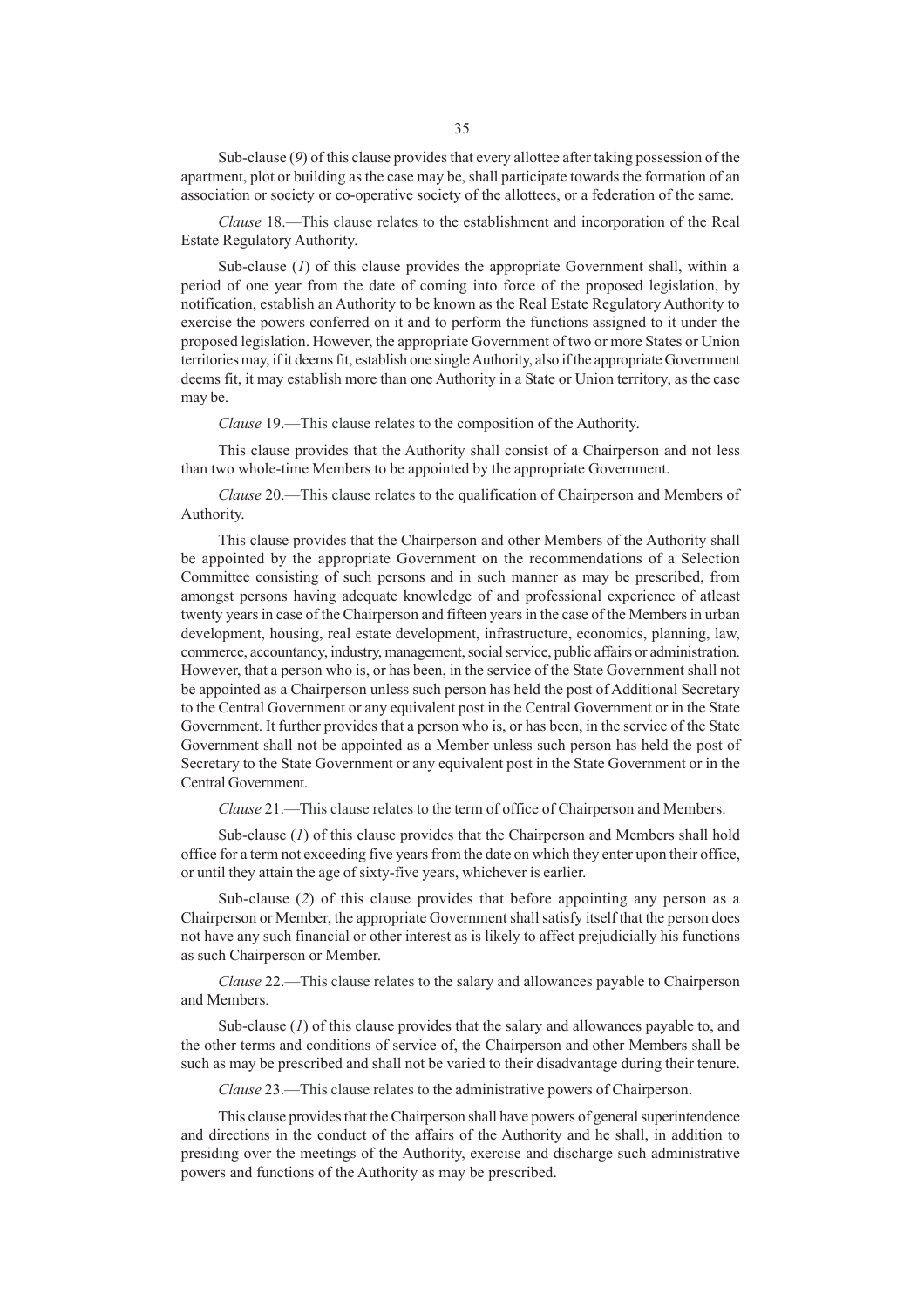*Clause* 24.—This clause relates to the removal of Chairperson and Members from office in certain circumstances.

Sub-clause (*1*) of this clause provides that the appropriate Government may, by order, remove from office the Chairperson or other Members, if the Chairperson or such other Member, as the case may be,— $(a)$  has been adjudged as an insolvent; or  $(b)$  has been convicted of an offence, involving moral turpitude; or (*c*) has become physically or mentally incapable of acting as a Member; or (*d*) has acquired such financial or other interest as is likely to affect prejudicially his functions; or (*e*) has so abused his position as to render his continuance in office prejudicial to the public interest.

Sub-clause (*2*) of this clause provides that no such Chairperson or Member shall be removed from his office under clause (*d*) or clause (*e*) of sub-section (*1*) unless he has been given a reasonable opportunity of being heard in the matter.

*Clause* 25.—This clause relates to the restrictions on Chairperson or Members on employment after cessation of office.

Sub-clause (*1*) of this clause provides that the Chairperson or a Member, ceasing to hold office as such, shall not—(*a*) accept any employment in, or connected with, the management or administration of, any person or organisation which has been associated with any work under the proposed legislation from the date on which he ceases to hold office, except under the appropriate Government or a local authority or in any statutory authority or any corporation established by or under any Central, State or provincial Act or a Government Company, as defined in section 617 of the Companies Act, 1956; (*b*) act, for or on behalf of any person or organisation in connection with any specific proceeding or transaction or negotiation or a case to which the Authority is a party and with respect to which the Chairperson or such Member had, before cessation of office, acted for or provided advice to, the Authority; (*c*) give advice to any person using information which was obtained in his capacity as the Chairperson or a Member and being unavailable to or not being able to be made available to the public; (*d*) enter into a contract of service with, or accept an appointment to a board of directors of, or accept an offer of employment with, an entity with which he had direct and significant official dealings during his term of office as such.

*Sub-clause* (*2*) of this clause provides that the Chairperson and Members shall not communicate or reveal to any person any matter which has been brought under his consideration or known to him while acting as such.

*Clause* 26.—This clause relates to the officers and other employees of the Authority.

Sub-clause (*1*) of this clause provides that the appropriate Government may, in consultation with the Authority appoint such officers and employees as it considers necessary for the efficient discharge of their functions under the proposed legislation who would discharge their functions under the general superintendence of the Chairperson.

Sub-clause (*2*) of this clause provides that the salary and allowances payable to, and the other terms and conditions of service of, the officers and of the employees of the Authority appointed under sub-section (*1*) shall be such as may be prescribed.

*Clause* 27.—This clause relates to the meetings of the Authority.

Sub-clause (*1*) of this clause provides that the Authority shall meet at such places and times, and shall follow such rules of procedure in regard to the transaction of business at its meetings, (including quorum at such meetings), as may be specified by the regulations made by the Authority.

Sub-clause (2) of this clause provides that if the Chairperson, if for any reason, is unable to attend a meeting of the Authority, any other Member chosen by the Members present amongst themselves at the meeting, shall preside at the meeting.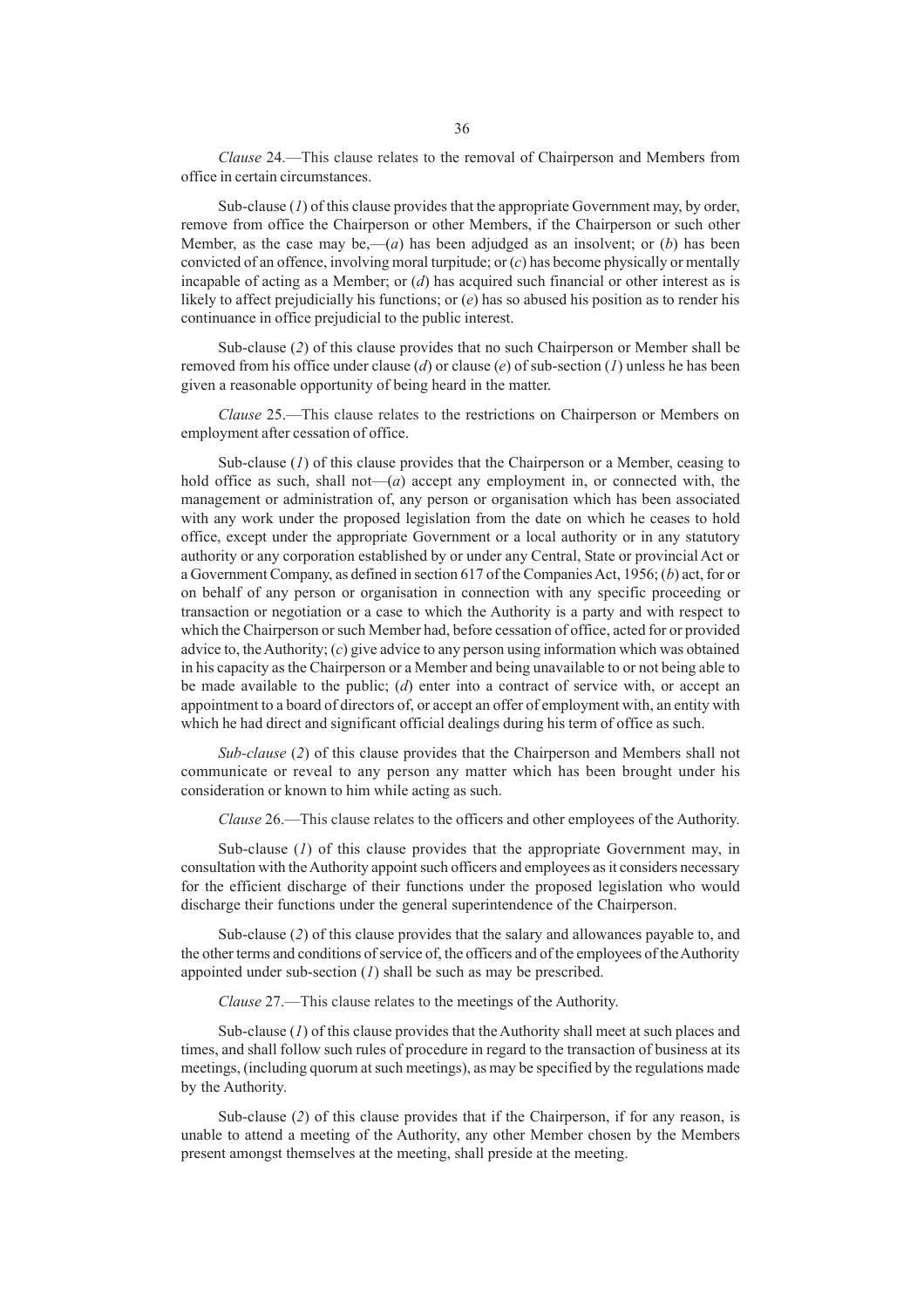Sub-clause (3) of this clause provides that all questions which come up before any meeting of the Authority shall be decided by a majority of votes by the Members present and voting, and in the event of an equality of votes, the Chairperson or in his absence, the person presiding shall have a second or casting vote.

*Clause* 28.—This clause relates to the vacancies, etc., not to invalidate proceeding of the Authority.

This clause provides that no act or proceeding of the Authority shall be invalid merely by reason of— $(a)$  any vacancy in, or any defect in the constitution of the Authority; or  $(b)$ any defect in the appointment of a person acting as a Member of the Authority; or (*c*) any irregularity in the procedure of the Authority not affecting the merits of the case.

*Clause* 29.—This clause relates to the functions of Authority for promotion of real estate sector.

This clause provides that the Authority shall in order to facilitate the growth and promotion of a healthy, transparent, efficient and competitive real estate sector make recommendations to the appropriate Government or the competent authority as the case may be, on,—(*a*) protection of interest of the allottees and promoter; (*b*) measures to improve the processes and procedures for clearance and sanction of plans and development of projects; (*c*) measures to encourage construction of environmentally sustainable and affordable housing, promote standardisation including grading and use of appropriate construction materials, fixtures, fittings and construction techniques; (*d*) measures to facilitate amicable conciliation of disputes between the promoters and the allottees through dispute settlement forums set up by the consumer or promoter associations; (*e*) any other issue that the Authority may think necessary for the promotion of the real estate sector.

*Clause* 30.—This clause relates to the functions of the Authority.

This clause provides that the functions of the Authority shall, *inter alia*, include—(*a*) to render advice to the appropriate Government in matters relating to the development of real estate sector; (*b*) to publish and maintain a website of records of all real estate projects for which registration has been given, with such details as may be prescribed, including information provided in the application for which registration has been granted; (*c*) to maintain a database, on its website, and enter the names of promoters as defaulters including the project details, registration for which has been revoked or have been penalised under the proposed legislation, with reasons therefor, for access to the general public; (*d*) to maintain a database, on its website, and enter the names of real estate agents who have applied and registered under the proposed legislation, with such details as may be prescribed, including those whose registration has been rejected or revoked; (*e*) to fix through regulations for each areas under its jurisdiction the standard fees, to be levied on the allottees by the promoter or the association of allottees, as the case may be;  $(f)$  to ensure compliance of the obligations cast upon the promoters, the allottees and the real estate agents under the proposed legislation and the rules and regulations made thereunder; (*g*) to ensure compliance of its regulations or orders or directions made in exercise of its powers under the proposed legislation; (*h*) to perform such other functions as may be entrusted to the Authority by the appropriate Government as may be necessary to carry out the provisions of the proposed legislation.

*Clause* 31.—This clause relates to the powers of the Authority to call for information, conduct investigations.

Sub-clause (*1*) of this clause provides that where the Authority considers it expedient to do so, on a complaint relating to the proposed legislation or the rules or regulations made thereunder, it may, by order in writing and recording reasons therefor call upon any promoter or allottee or real estate agent, as the case may be, at any time to furnish in writing such information or explanation relating to its affairs as the Authority may require and appoint one or more persons to make an inquiry in relation to the affairs of any promoter or allottee or the real estate agents, as the case may be.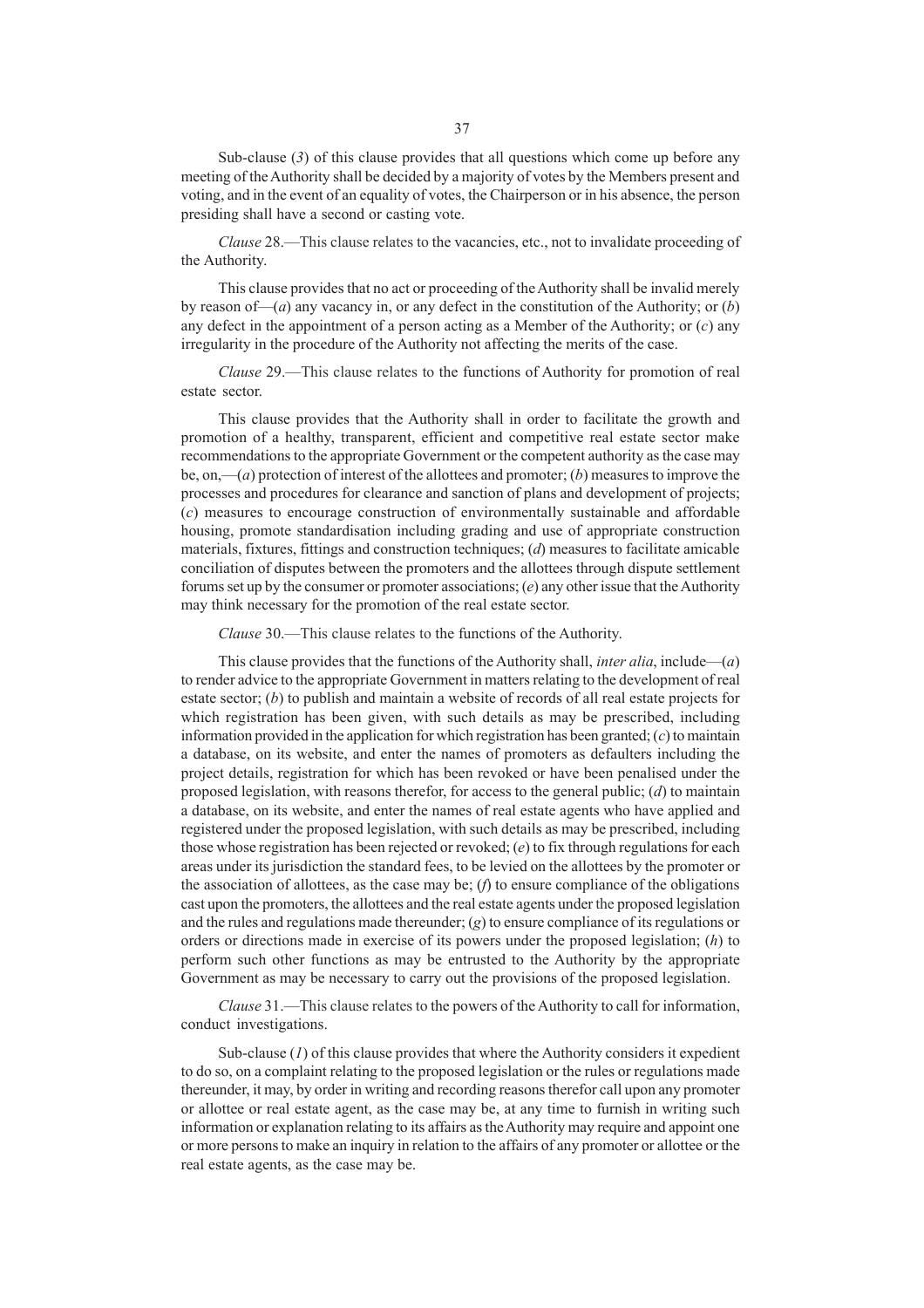Sub-clause (*2*) of this clause provides that notwithstanding anything contained in any other law for the time being in force, while exercising the powers under sub-section (*1*), the Authority shall have the same powers as are vested in a civil court under the Code of Civil Procedure, 1908 while trying a suit, in respect of the following matters, namely:– (*i*) the discovery and production of books of account and other documents, at such place and at such time as may be specified by the Authority; (*ii*) summoning and enforcing the attendance of persons and examining them on oath; (*iii*) issuing commissions for the examination of witnesses or documents; (*iv*) any other matter which may be prescribed.

*Clause* 32.—This clause relates to the powers of the Authority to issue directions.

This clause provides that the Authority may, for the purpose of discharging its functions under the provisions of the proposed legislation or the rules or the regulations made thereunder, issue such directions from time to time, to the promoters and allottees or real estate agents, as the case may be, as it may consider necessary and such directions shall be binding on all concerned.

*Clause* 33.—This clause relates to the powers of the Authority.

Sub-clause (*1*) of this clause provides that the Authority shall have powers to impose penalty or interest, in regard to any contravention of obligations cast upon the promoters, the allottees and the real estate agents, under the proposed legislation or the rules and the regulations made thereunder.

Sub-clause (*2*) of this clause provides that the Authority shall be guided by the principles of natural justice and, subject to the other provisions of the proposed legislation and the rules made thereunder, the Authority shall have powers to regulate its own procedure.

Sub-clause (3) of this clause provides that where an issue is raised relating to agreement, action, omission, practice or procedure that— $(a)$  has an appreciable prevention, restriction or distortion of competition in connection with the development of a real estate project; or (*b*) has effect of market power of monopoly situation being abused for affecting interest of allottees adversely, then the Authority, may, *suo motu*, make reference in respect of such issue to the Competition Commission of India.

*Clause* 34.—This clause relates to the recovery of interest or penalty or compensation.

This clause provides that if a promoter or an allottee or a real estate agent, as the case may be, fails to pay any interest or penalty or compensation imposed on him under the proposed legislation, it shall be recoverable from such promoter or allottee or real estate agent, in such manner as may be prescribed.

*Clause* 35.—This clause relates to the establishment of Central Advisory Council.

Sub-clause (*1*) of this clause provides that the Central Government may, by notification, establish with effect from such date as it may specify in such notification, a Council to be known as the Central Advisory Council.

Sub-clause (*2*) of this clause provides that the Minister to the Government of India in charge of the Ministry of the Central Government dealing with housing shall be the *ex officio* Chairperson of the Central Advisory Council.

Sub-clause (*3*) of this clause provides that the Central Advisory Council shall consist of representatives of the Ministry of Finance, Ministry of Industry and Commerce, Ministry of Urban Development, Ministry of Consumer Affairs, Ministry of Corporate Affairs, Ministry of Law and Justice, Planning Commission, National Housing Bank, Housing and Urban Development Corporation, five representatives of State Governments to be selected by rotation, five representatives of the Real Estate Regulatory Authorities to be selected by rotation, and any other Central Government department as notified.

Sub-clause (*4*) of this clause provides that the Central Advisory Council shall also consist of not more than ten members to represent the interests of real estate industry,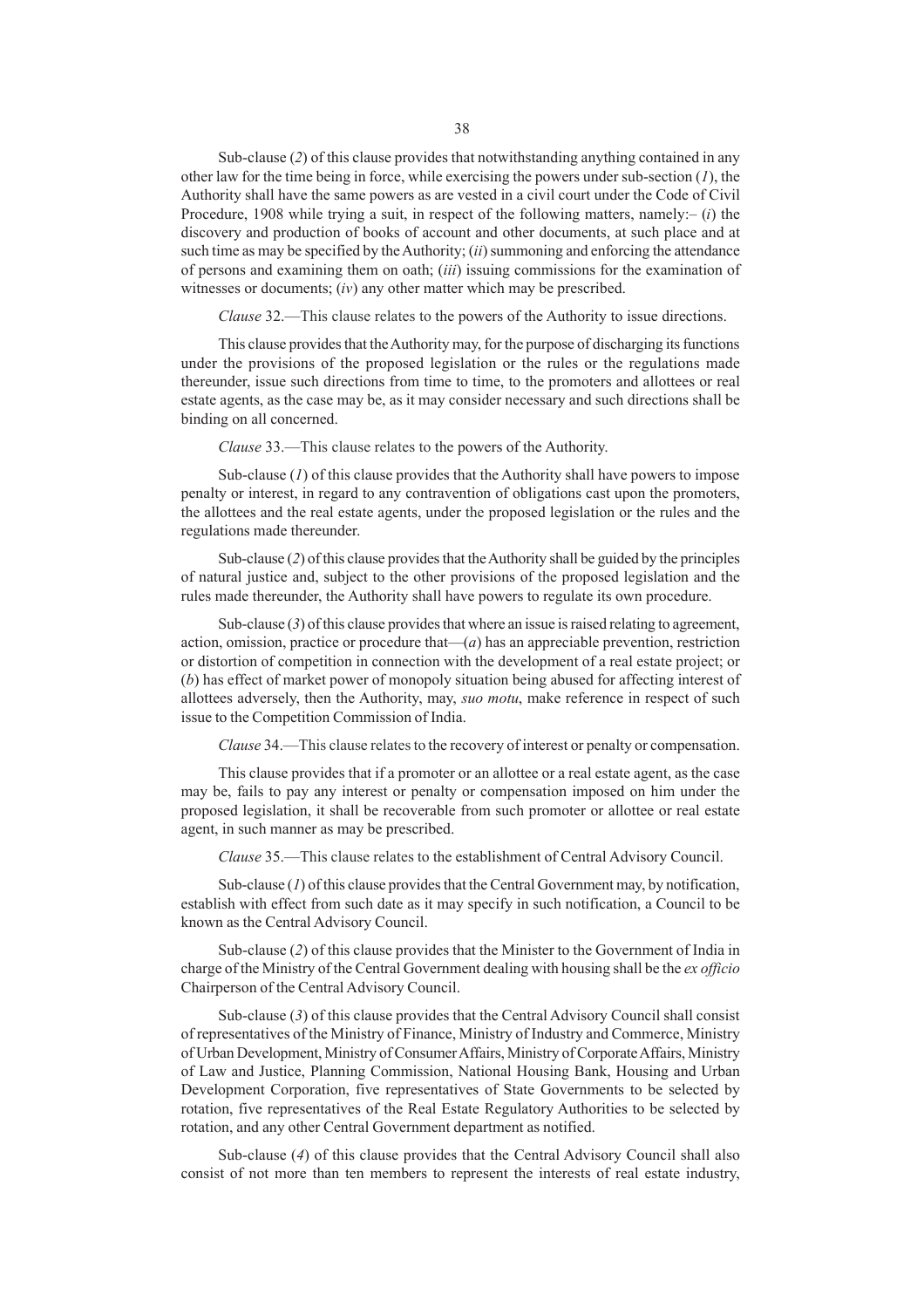consumers, construction labourers, non-governmental organisations and academic and research bodies in the real estate sector.

*Clause* 36.–– This clause relates to the functions of the Central Advisory Council.

Sub-clause (*1*) of this clause provides that the functions of the Central Advisory Council shall be to advise and recommend the Central Government:—(*a*) on all matters concerning the implementation of the proposed legislation; (*b*) on major questions of policy; (*c*) towards protection of consumer interest; (*d*) to foster the growth and development of the real estate sector; (*e*) on any other matter as may be assigned to it by the Central Government.

Sub-clause (*2*) of this clause provides that the Central Government may specify the rules to give effect to the recommendations of the Central Advisory Council on matters as provided under sub-section (*1*).

*Clause* 37.—This clause relates to the establishment of Real Estate Appellate Tribunal.

Sub-clause (*1*) of this clause provides that the appropriate Government shall, within a period of one year from the date of coming into force of the proposed legislation, by notification, establish an Appellate Tribunal to be known as the — (State/Union territory) Real Estate Appellate Tribunal. However, the appropriate Government of two or more States or Union territories may, if it deems fit, establish one single Appellate Tribunal.

Sub-clause (*2*) of this clause provides that any person aggrieved by any direction or decision or order made by the Authority or by an adjudicating officer under the proposed legislation may prefer an appeal before the Appellate Tribunal which shall have jurisdiction over the matter.

*Clause* 38.—This clause relates to the application for settlement of disputes and appeals to Appellate Tribunal.

Sub-clause (*1*) of this clause provides that the appropriate Government or the competent authority or any person aggrieved by any direction or order or decision of the Authority or the adjudicating officer may prefer an appeal to the Appellate Tribunal.

Sub-clause (*2*) of this clause provides that every appeal made under sub-section (*1*) shall be preferred within a period of sixty days from the date on which a copy of any direction or decision or order made by the Authority is received by the appropriate Government or the competent authority or the aggrieved person and it shall be in such form, and accompanied by such fee as may be prescribed. However, the Appellate Tribunal may entertain any appeal after the expiry of sixty days if it is satisfied that there was sufficient cause for not filing it within that period.

Sub-clause (*3*) of this clause provides that on receipt of an appeal under sub-section (*1*), the Appellate Tribunal may after giving the parties an opportunity of being heard, pass such orders as it thinks fit.

Sub-clause (*4*) of this clause provides that the Appellate Tribunal shall send a copy of every order made by it to the parties and to the Authority or the adjudicating officer, as the case may be.

Sub-clause (*5*) of this clause provides that the appeal preferred under sub-section (*1*), shall be dealt with by it as expeditiously as possible and endeavour shall be made by it to dispose of the appeal within a period of ninety days from the date of receipt of appeal. However, where any such appeal could not be disposed of within the said period of ninety days, the Appellate Tribunal shall record its reasons in writing for not disposing of the appeal within that period.

Sub-clause (*6*) of this clause provides that the Appellate Tribunal may, for the purpose of examining the legality or propriety or correctness of any order or decision of the Authority or the adjudicating officer, on its own motion or otherwise, call for the records relevant to disposing of such appeal and make such orders as it thinks fit.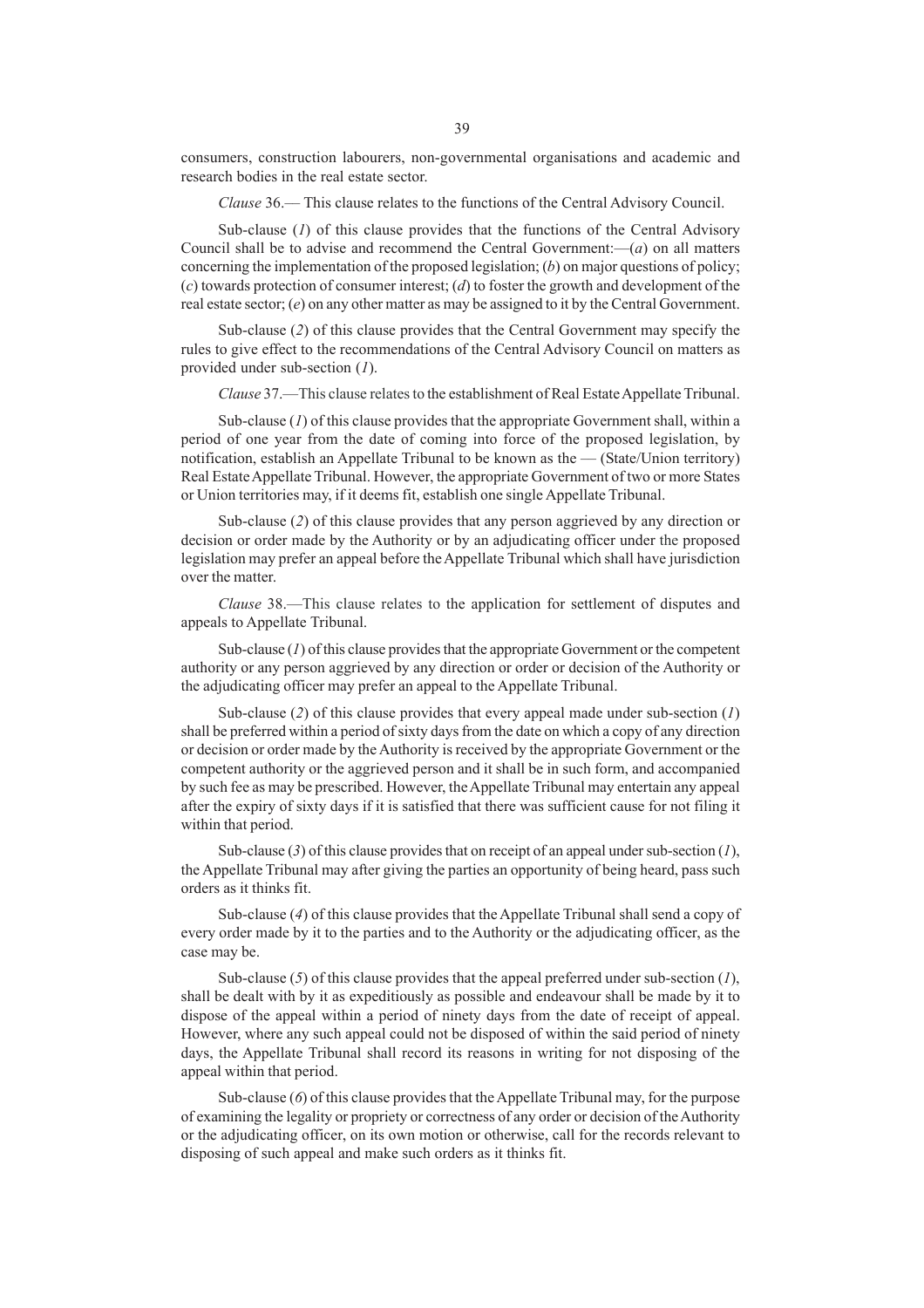*Clause* 39.—This clause relates to the composition of the Appellate Tribunal.

This clause provides that the Appellate Tribunal shall consist of a Chairperson and two other Members of which one shall be a Judicial Member and other shall be a Technical or Administrative Member, to be appointed by the appropriate Government.

*Clause* 40.—This clause relates to the qualifications for appointment of Chairperson and Members.

Sub-clause (*1*) of this clause provides that a person shall not be qualified for appointment as the Chairperson or a Member of the Appellate Tribunal unless he,—(*a*) in the case of Chairperson, is or has been a Judge of the High Court; and (*b*) in the case of a Judicial Member he has held a judicial office in the territory of India for at least seven years or has been a Member of the Indian Legal Service and has held the post in Grade I of that service or any equivalent post for at least three years, or has been an advocate for at least fifteen years with experience in dealing with real estate matters; and  $(c)$  in the case of a Technical or Administrative Member he is a person who is well versed in the field of urban development, housing, real estate development, infrastructure, economics, planning, law, commerce, accountancy, industry, management, public affairs or administration and possesses experience of at least fifteen years in the field or who has held the post in the Central Government or a State Government equivalent to the post of Joint Secretary to the Government of India or an equivalent post in the Central Government or an equivalent post in the State Government.

Sub-clause (*2*) of this clause provides that the Chairperson of the Appellate Tribunal shall be appointed by the appropriate Government in consultation with the Chief Justice of High Court or his nominee.

Sub-clause (*3*) of this clause provides that the Judicial Members and Technical or Administrative Members of the Appellate Tribunal shall be appointed by the appropriate Government on the recommendations of a Selection Committee consisting of such persons and in such manner as may be prescribed.

*Clause* 41.—This clause relates to the term of office of Chairperson and Members.

Sub-clause (*1*) of this clause provides that the Chairperson of the Appellate Tribunal or a member of the Appellate Tribunal shall hold office as such for a term not exceeding five years from the date on which he enters upon his office, but shall not be eligible for re-appointment. However, in case a person, who is or has been a Judge of a High Court, has been appointed as Chairperson of the Tribunal, he shall not hold office after he has attained the age of sixty-seven years. Also, no Judicial Member or Technical or Administrative Member shall hold office after he has attained the age of sixty-five years.

Sub-clause (*2*) of this clause provides that before appointing any person as Chairperson or Member, the appropriate Government shall satisfy itself that the person does not have any such financial or other interest as is likely to affect prejudicially his functions as such member.

*Clause* 42.—This clause relates to the salary and allowances payable to Chairperson and Members.

This clause provides that the salary and allowances payable to, and the other terms and conditions of service of, the Chairperson and other Members shall be such as may be prescribed and shall not be varied to their disadvantage during their tenure.

*Clause* 43.—This clause relates to the removal of Chairperson and Member from office in certain circumstances.

Sub-clause (*1*) of this clause provides that the appropriate Government may, in consultation with the Chief Justice of the High Court, remove from office of the Chairperson or any Judicial Member of the Appellate Tribunal, who  $-$  (*a*) has been adjudged as an insolvent; or (*b*) has been convicted of an offence which, in the opinion of the appropriate Government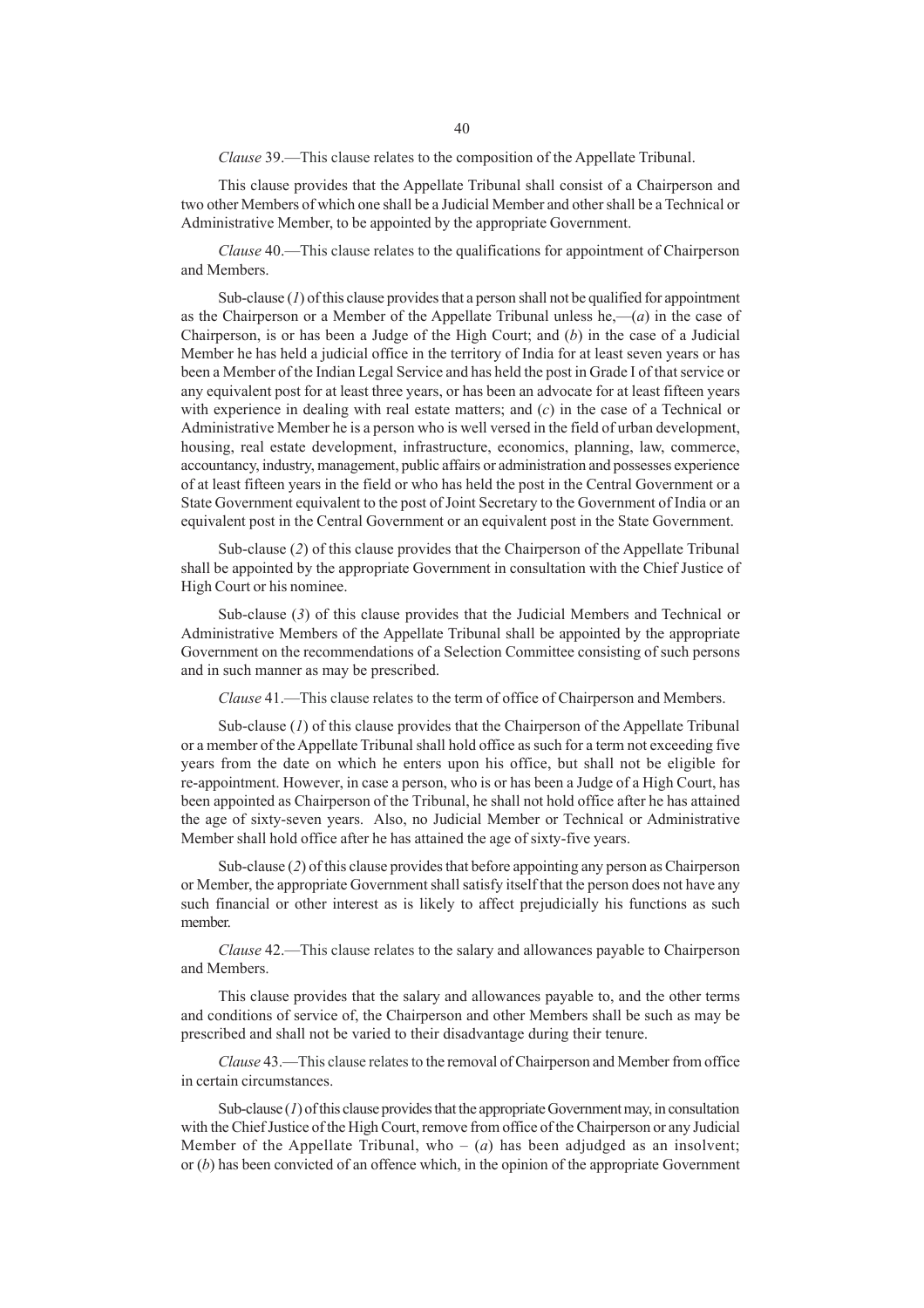involves moral turpitude; or (*c*) has become physically or mentally incapable; or (*d*) has acquired such financial or other interest as is likely to affect prejudicially his functions; or (*e*) has so abused his position as to render his continuance in office prejudicial to the public interest.

Sub-clause (*2*) of this clause provides that the Chairperson or Judicial Member shall not be removed from his office except by an order made by the appropriate Government after an inquiry made by Judge of the High Court in which such Chairperson or Judicial Member has been informed of the charges against him and given a reasonable opportunity of being heard in respect of those charges.

Sub-clause (*3*) of this clause provides that the appropriate Government may suspend from the office of the Chairperson or Judicial Member in respect of whom a reference of conducting an inquiry has been made to the Judge of the High Court under sub-section (*2*), until the appropriate Government passes an order on receipt of the report of inquiry made by the Judge of the High Court on such reference.

Sub-clause (*4*) of this clause provides that the appropriate Government may, by rules, regulate the procedure for inquiry referred to in sub-section (*2*).

Sub-clause (5) of this clause provides that the Technical or Administrative Member may be removed from his office by an order of the appropriate Government on the grounds specified in sub-section  $(I)$  and in accordance with the procedure notified by the appropriate Government.

*Clause* 44.—This clause relates to the officers and other employees of the Appellate Tribunal.

Sub-clause (*1*) of this clause provides that the appropriate Government shall provide the Appellate Tribunal with such officers and employees as, it may deem fit.

Sub-clause (*2*) of this clause provides that the officers and employees of the Appellate Tribunal shall discharge their functions under the general superintendence of its Chairperson.

Sub-clause (*3*) of this clause provides that salary and allowances payable to, and the terms and other conditions of service of the officers and employees of the Appellate Tribunal shall be such as may be prescribed.

*Clause* 45.—This clause relates to the vacancies.

This clause provides that if, for reason other than temporary absence, any vacancy occurs in the office of the Chairperson or a Member of the Appellate Tribunal, the appropriate Government shall appoint another person in accordance with the provisions of the proposed legislation to fill the vacancy and the proceedings may be continued before the Appellate Tribunal from the stage at which the vacancy is filled.

*Clause* 46.—This clause relates to the powers of Tribunal.

Sub-clause (*1*) of this clause provides that the Appellate Tribunal shall not be bound by the procedure laid down by the Code of Civil Procedure, 1908 but shall be guided by the principles of natural justice.

Sub-clause (*2*) of this clause provides that subject to the provisions of the proposed legislation, the Appellate Tribunal shall have power to regulate its own procedure.

Sub-clause (*3*) of this clause provides that the Appellate Tribunal shall also not be bound by the rules of evidence contained in the Indian Evidence Act, 1872.

Sub-clause (*4*) of this clause provides that the Appellate Tribunal shall have, for the purpose of discharging its functions under the proposed legislation, the same powers as are vested in a civil court under the Code of Civil Procedure, 1908 in respect of the following matters, namely: $-(a)$  summoning and enforcing the attendance of any person and examining him on oath; (*b*) requiring the discovery and production of documents; (*c*) receiving evidence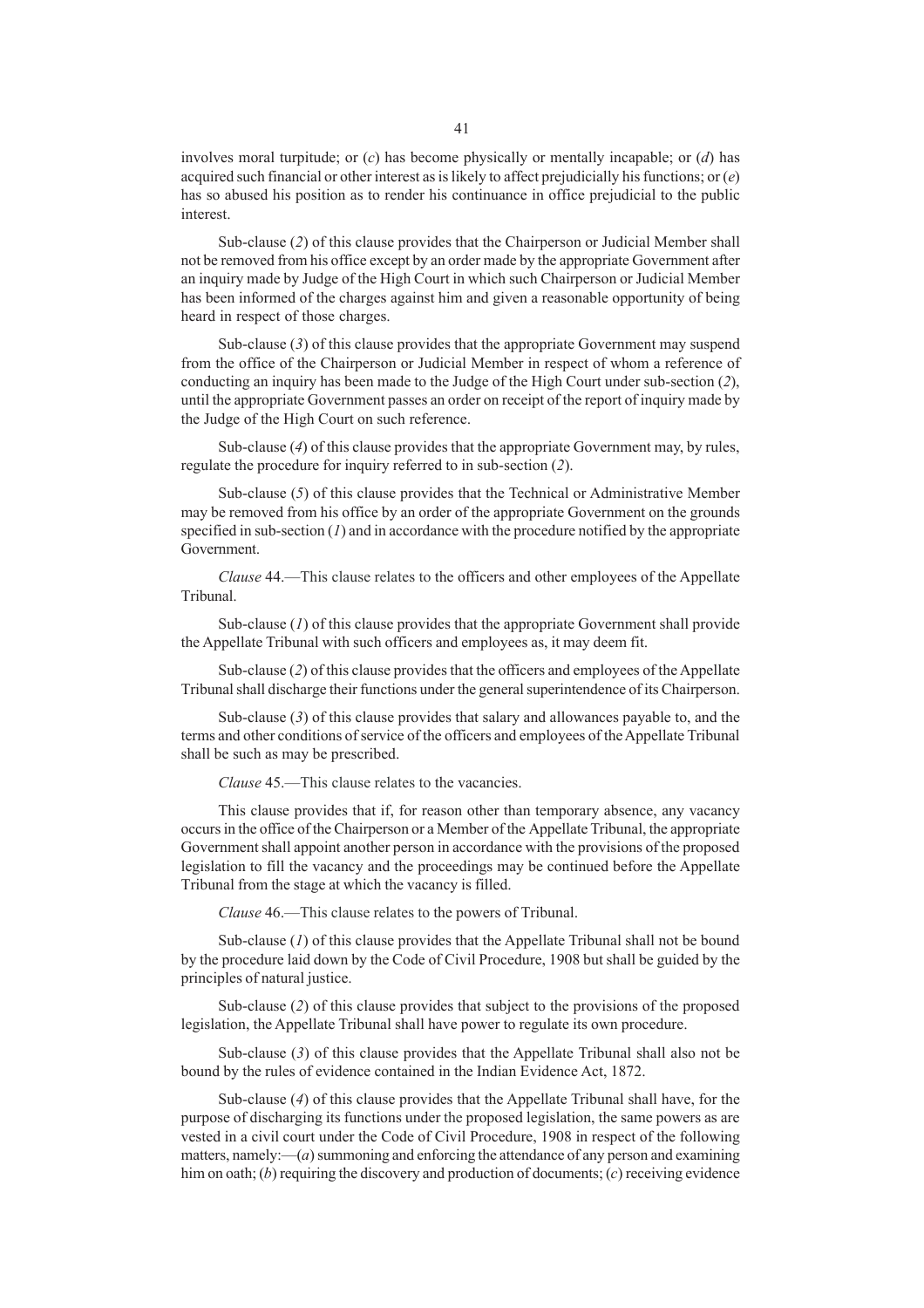on affidavits; (*d*) issuing commissions for the examination of witnesses or documents; (*e*) reviewing its decisions; (*f*) dismissing an application for default or directing it *ex-parte*; and (*h*) any other matter which may be prescribed.

Sub-clause (5) of this clause provides that all proceedings before the Appellate Tribunal shall be deemed to be judicial proceedings within the meaning of sections 193, 219 and 228 for the purposes of section 196 of the Indian Penal Code, and the Appellate Tribunal shall be deemed to be civil court for the purposes of section 195 and Chapter XXVI of the Code of Criminal Procedure, 1973.

*Clause* 47.—This clause relates to the administrative powers of Chairperson of the Appellate Tribunal.

This clause provides that the Chairperson shall have powers of general superintendence and direction in the conduct of the affairs of the Appellate Tribunal and he shall, in addition to presiding over the meetings of the Appellate Tribunal, exercise and discharge such administrative powers and functions of the Appellate Tribunal as may be prescribed.

*Clause* 48.—This clause relates to the right to legal representation.

This clause provides that the applicant or appellant may either appear in person or authorise one or more chartered accountants or company secretaries or cost accountants or legal practitioners or any of its officers to present his or its case before the Appellate Tribunal.

*Clause* 49.—This clause relates to the orders passed by the Appellate Tribunal to be executable as a decree.

Sub-clause (*1*) of this clause provides that every order made by the Appellate Tribunal under the proposed legislation shall be executable by the Appellate Tribunal as a decree of civil court, and for this purpose, the Appellate Tribunal shall have all the powers of a civil court.

Sub-clause (*2*) of this clause provides that notwithstanding anything contained in sub-section  $(I)$ , the Appellate Tribunal may transmit any order made by it to a civil court having local jurisdiction and such civil court shall execute the order as if it were a decree made by that court.

*Clause* 50.—This clause relates to the appeal to High Court.

Sub-clause (*1*) of this clause provides that any person aggrieved by any decision or order of the Appellate Tribunal, may, file an appeal to the High Court, within a period of ninety days from the date of communication of the decision or order of the Appellate Tribunal, to him, on anyone or more of the grounds specified in section 100 of the Code of Civil Procedure, 1908. However, the High Court may entertain the appeal after the expiry of the said period of ninety days, if it is satisfied that the appellant was prevented by sufficient cause from preferring the appeal in time.

Sub-clause (*2*) of this clause provides that no appeal shall lie against any decision or order made by the Appellate Tribunal with the consent of the parties.

*Clause* 51.—This clause relates to the punishment for non-registration under clause 3.

Sub-clause (*1*) of this clause provides that if any promoter contravenes the provisions of clause 3, he shall be liable to a penalty which may extend upto ten per cent. of the estimated cost of the real estate project as determined by the Authority.

Sub-clause (*2*) of this clause provides that if any promoter does not comply with the orders, decisions or directions issued under sub-section (*1*) or continues to violate the provisions of clause 3, he shall be punishable with imprisonment for a term which may extend upto three years or with fine which may extend to a further ten per cent. of the estimated cost of the real estate project, or with both.

*Clause* 52.—This clause relates to the penalty for contravention of clause 4.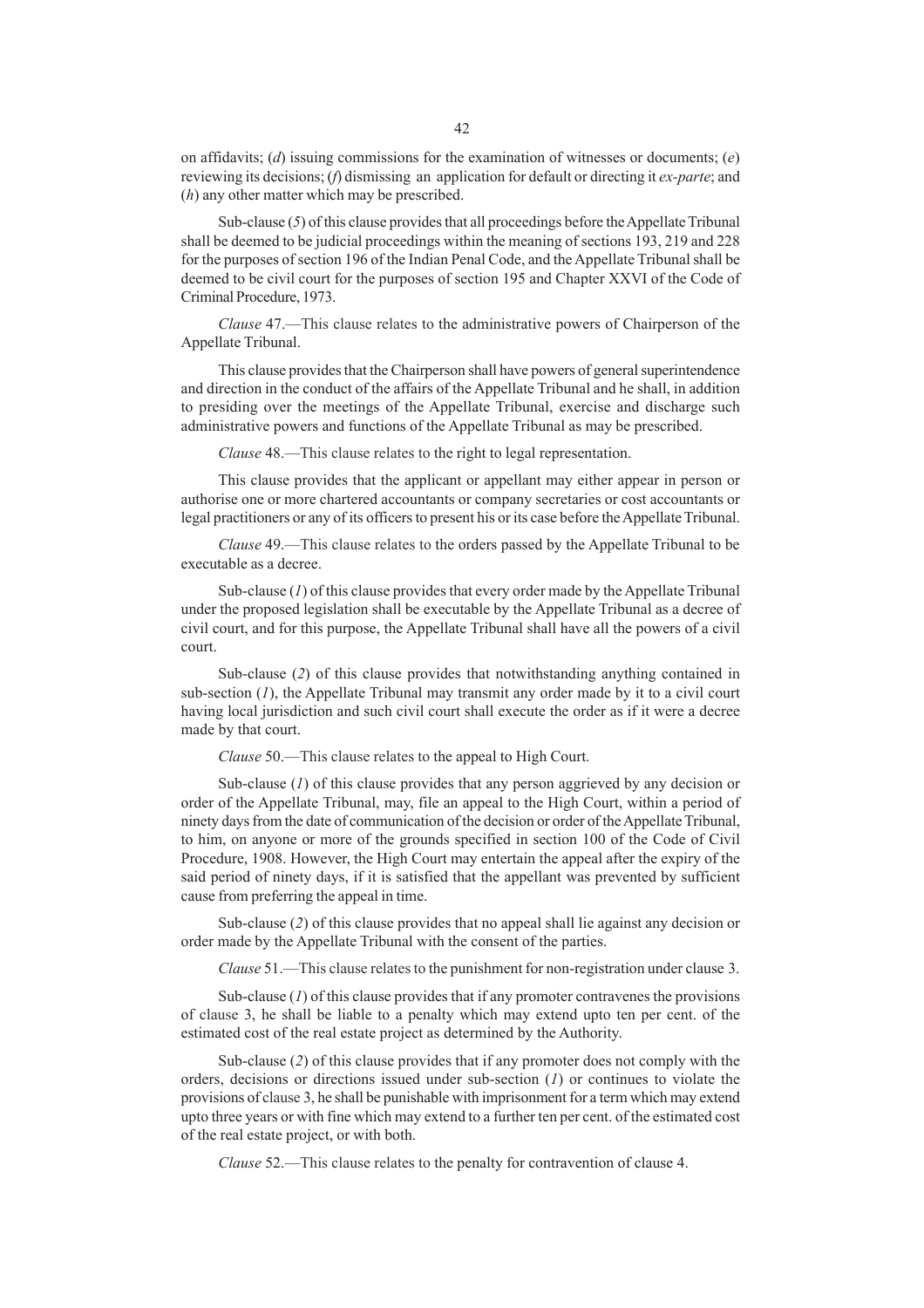This clause provides that if any promoter knowingly provides false information or contravenes the provisions of clause 4, he shall be liable to a penalty which may extend upto five per cent. of the estimated cost of the real estate project as determined by the Authority.

*Clause* 53.—This clause relates to the penalty for contravention of other provisions of the Act.

This clause provides that if any promoter contravenes any other provisions of the proposed legislation, other than that provided under clause 3 or clause 4, or the rules or regulations made thereunder, he shall be liable to a penalty which may extend up to five per cent. of the estimated cost of the real estate project as determined by the Authority.

*Clause* 54.—This clause relates to the penalty for non-registration and contravention under clauses 9 and 10.

This clause provides that if any real estate agent wilfully fails to comply with or contravenes the provisions of clause 9 or clause 10, he shall be liable to a penalty of ten thousand rupees for every day during which such default continues, which may cumulatively extend up to five per cent. of the cost of immovable property, for which the sale or purchase has been facilitated as determined by the Authority.

*Clause* 55.—This clause relates to the penalty for wilful failure to comply with orders of the Authority by Promoter.

This clause provides that if any promoter, who wilfully fails to comply with, or contravenes any of the orders or directions of the Authority, he shall be liable to a penalty for every day during which such default continues, which may cumulatively extend up to five per cent. of the estimated cost of the real estate project as determined by the Authority.

*Clause* 56.—This clause relates to the penalty for wilful failure to comply with orders of Appellate Tribunal by Promoter.

This clause provides that if any promoter, who wilfully fails to comply with, or contravenes any of the orders, decisions or directions of the Appellate Tribunal, he shall be liable to a penalty for every day during which such default continues, which may cumulatively extend up to ten per cent. of the estimated cost of the real estate project as determined by the Appellate Tribunal.

*Clause* 57.—This clause relates to the penalty for wilful failure to comply with orders of the Authority by allottee.

This clause provides that if any allottee, who wilfully fails to comply with, or contravenes any of the orders, decisions or directions of the Authority he shall be liable to a penalty for the period during which such default continues, which may cumulatively extend up to five per cent. of the apartment cost as determined by the Authority.

*Clause* 58.—This clause relates to the penalty for wilful failure to comply with orders of Appellate Tribunal by allottee.

This clause provides that if any allottee, who wilfully fails to comply with, or contravenes any of the orders or directions of the Appellate Tribunal, as the case may be, he shall be liable to a penalty for the period during which such default continues, which may cumulatively extend up to ten per cent. of the apartment cost as determined by the Appellate Tribunal.

*Clause* 59.—This clause relates to the offences by Companies.

Sub-clause (*1*) of this clause provides that where an offence under the proposed legislation has been committed by a company, every person who, at the time the offence was committed was in charge of, or was responsible to the company for the conduct of, the business of the company, as well as the company, shall be deemed to be guilty of the offence and shall be liable to be proceeded against and punished accordingly. However, nothing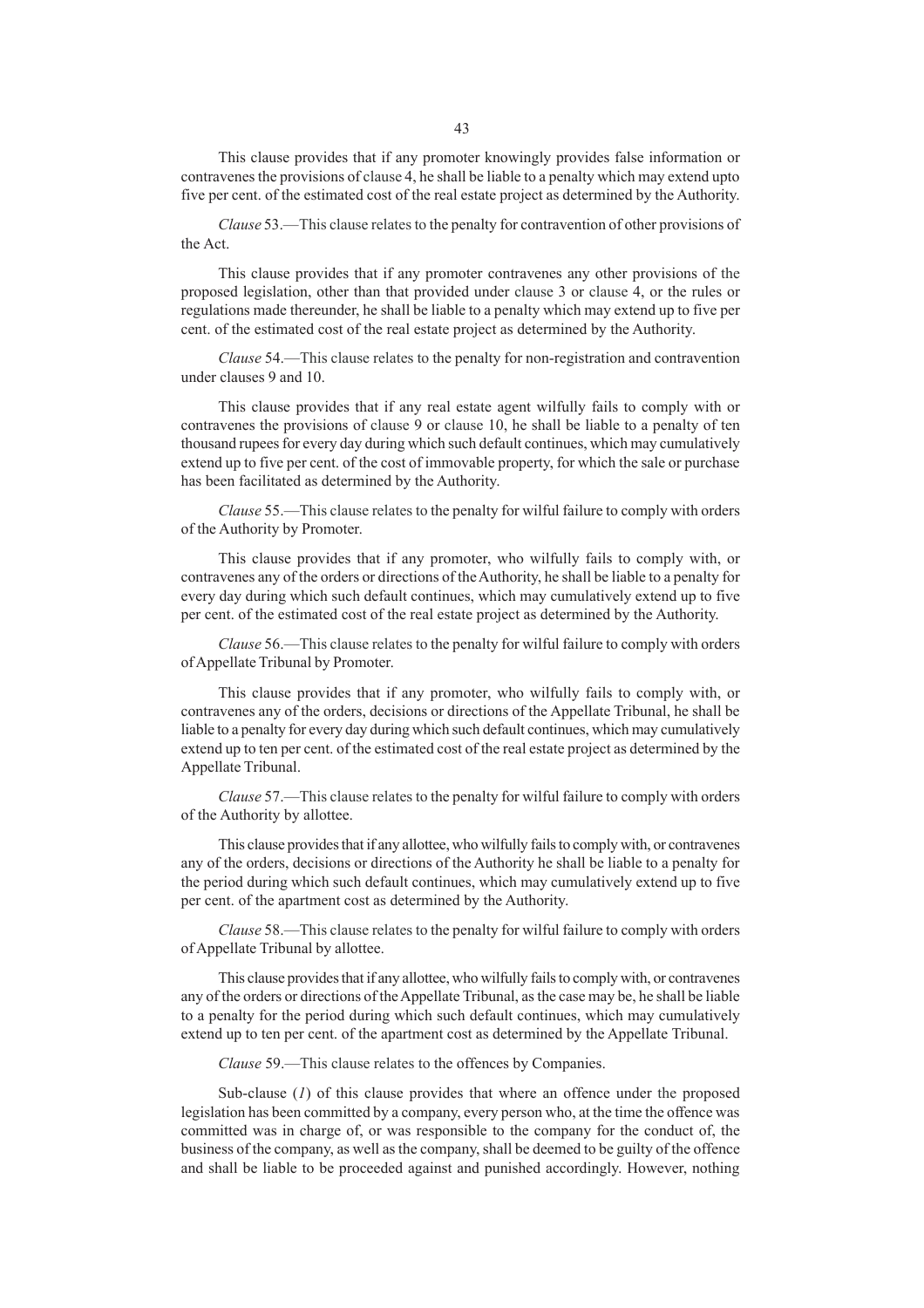contained in this sub-section, shall render any such person liable to any punishment under the proposed legislation if he proves that the offence was committed without his knowledge or that he had exercised all due diligence to prevent the commission of such offence.

Sub-clause (*2*) of this clause provides that notwithstanding anything contained in sub-section  $(1)$ , where an offence under the proposed legislation has been committed by a company, and it is proved that the offence has been committed with the consent or connivance of, or is attributable to, any neglect on the part of any director, manager, secretary or other officer of the company, such director, manager, secretary or other officer shall also be deemed to be guilty of that offence and shall be liable to be proceeded against and punished accordingly.

*Clause* 60.—This clause relates to the compounding of offences.

 This clause provides that notwithstanding anything contained in the Code of Criminal Procedure, 1973, the offence punishable under clause 51 of the proposed legislation may, either before or after the institution of the prosecution, be compounded by the court on such terms and conditions and on payment of such sums as may be prescribed. However, the sum prescribed shall not, in any case, exceed the maximum amount of the fine which may be imposed for the offence so compounded.

*Clause* 61.—This clause relates to the power to adjudicate.

Sub-clause (*1*) of this clause provides that for the purpose of adjudging compensation under clauses 12, 14 and 16 the Authority shall appoint any officer not below the rank of Joint Secretary to the State Government to be an adjudicating officer for holding an inquiry in the prescribed manner, after giving any person concerned a reasonable opportunity of being heard. However, if any person whose complaint, in respect of matters covered under clauses 12, 14 and 16 is pending before the Consumer Disputes Redressal Forum or the Consumer Disputes Redressal Commission or the National Consumer Redressal Commission, established under section 9 of the Consumer Protection Act, 1986, on or before the commencement of the proposed legislation, he may, with the permission of such Forum or Commission, as the case may be, withdraw the complaint pending before it and file an application before the adjudicating officer under the proposed legislation.

Sub-clause (*2*) of this clause provides that the application for adjudging compensation under sub-section  $(I)$ , shall be dealt with by the adjudicating officer as expeditiously as possible and dispose of the same within a period of ninety days from the date of receipt of such application. However, where any such application could not be disposed of within the said period of ninety days, the adjudicating officer shall record his reasons in writing for not disposing of the application within that period.

Sub-clause (*3*) of this clause provides that while holding an inquiry the adjudicating officer shall have power to summon and enforce the attendance of any person acquainted with the facts and circumstances of the case to give evidence or to produce any document which in the opinion of the adjudicating officer, may be useful for or relevant to the subject matter of the inquiry and if, on such inquiry, he is satisfied that the person has failed to comply with the provisions of any of the sections specified in sub-section (*1*), he may direct to pay such compensation or interest, as the case may be, as he thinks fit in accordance with the provisions of any of those sections.

*Clause* 62.—This clause relates to the factors to be taken into account by the adjudicating officer.

This clause provides that while adjudging the quantum of compensation or interest, as the case may be, under section 61, the adjudicating officer shall have due regard to the following factors, namely: $-(a)$  the amount of disproportionate gain or unfair advantage, wherever quantifiable, made as a result of the default; (*b*) the amount of loss caused as a result of the default; (*c*) the repetitive nature of the default.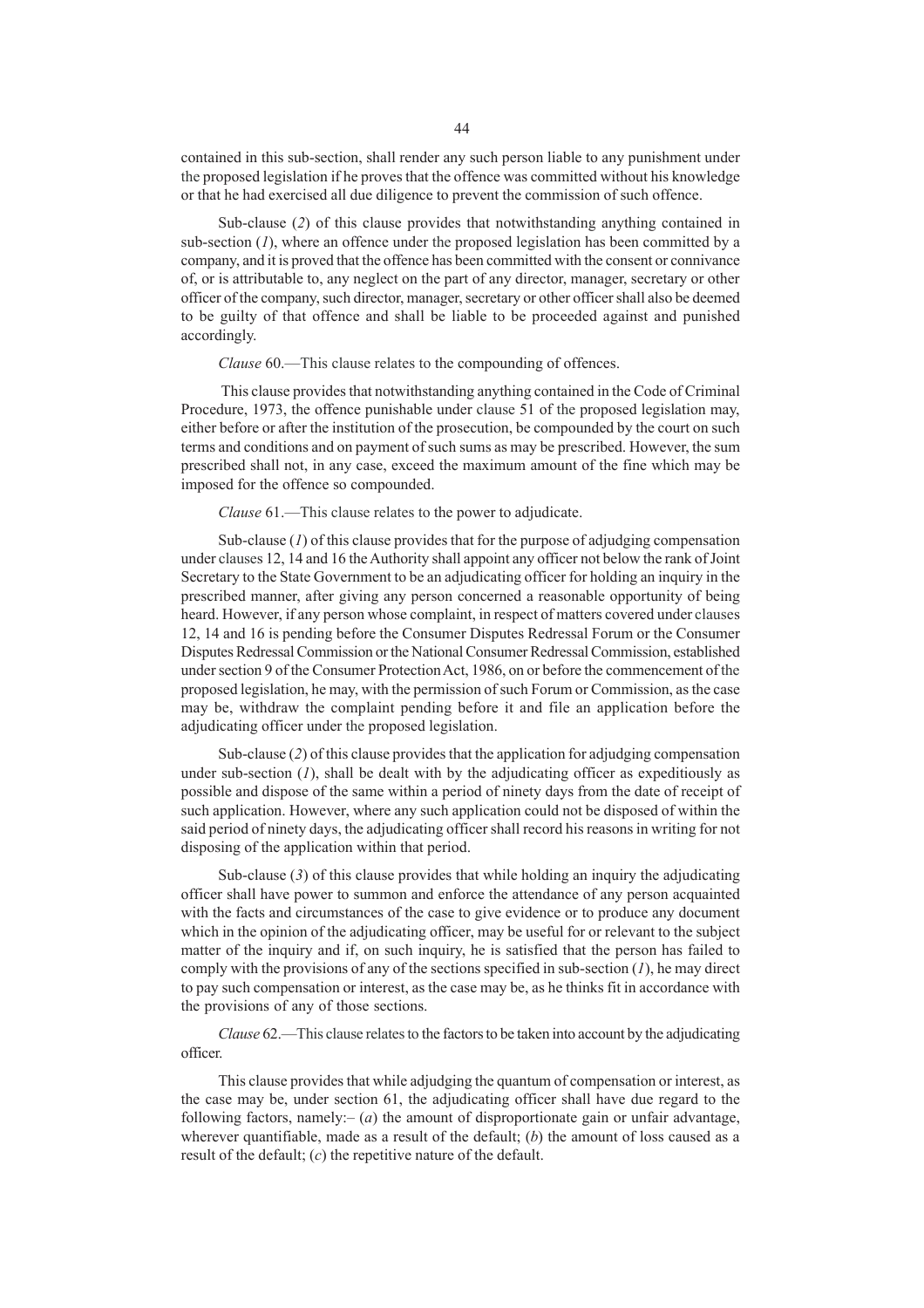Clause 63.—This clause relates to the grants and loans by the Central Government.

This clause provides that the Central Government may, after due appropriation made by Parliament in this behalf, make to the Authority grants and loans of such sums of money as that Government may consider necessary.

*Clause* 64.—This clause relates to the grants and loans by the State Government.

This clause provides that the State Government may, after due appropriation made by State Legislature by law in this behalf, make to the Authority, grants and loans of such sums of money as the State Government may think fit for being utilised for the purposes of the proposed legislation.

*Clause* 65.—This clause relates to the Constitution of Fund.

Sub-clause (*1*) of this clause provides that the appropriate Government shall constitute a fund to be called the "Real Estate Fund" and there shall be credited thereto—(*a*) all Government grants received by the Authority; (*b*) the fees received under the proposed legislation; (*c*) the interest accrued on the amounts referred to in clauses (*a*) to (*b*).

Sub-clause (2) of this clause provides that the Fund shall be applied for meeting  $-(a)$ the salaries and allowances payable to the Chairperson and other Members and the administrative expenses including the salaries and allowances payable to the officers and other employees of the Authority and the Appellate Tribunal; (*b*) the other expenses of the Authority in connection with the discharge of its functions and for the purposes of the proposed legislation.

Sub-clause (3) of this clause provides that the Fund shall be administered by a committee of such Members of the Authority as may be determined by the Chairperson.

Sub-clause (*4*) of this clause provides that the committee appointed under sub-section (*3*) shall spend monies out of the Fund for carrying out the objects for which the Fund has been constituted.

*Clause* 66.––This clause relates to the crediting sums realised by way of penalties to Consolidated Fund of India or State account.

Sub-clause (*1*) of this clause provides that all sums realised, by way of penalties, imposed by the Appellate Tribunal or the Authority, in the Union territories, shall be credited to the Consolidated Fund of India.

Sub-clause (*2*) of this clause provides that all sums realised, by way of penalties, imposed by the Appellate Tribunal or the Authority, in a State, shall be credited to such account as the State Government may specify.

*Clause* 67.—This clause relates to the budget, accounts and audit.

Sub-clause (*1*) of this clause provides that the Authority shall prepare a budget, maintain proper accounts and other relevant records and prepare an annual statement of accounts in such form as may be prescribed by the appropriate Government in consultation with the Comptroller and Auditor-General of India.

Sub-clause (*2*) of this clause provides that the accounts of the Authority shall be audited by the Comptroller and Auditor-General of India at such intervals as may be specified by him and any expenditure incurred in connection with such audit shall be payable by the Authority to the Comptroller and Auditor-General of India.

Sub-clause (3) of this clause provides that the Comptroller and Auditor-General of India and any person appointed by him in connection with the audit of the accounts of the Authority under the proposed legislation shall have the same rights and privileges and authority in connection with such audit as the Comptroller and Auditor-General of India generally has in connection with the audit of Government accounts and, in particular shall have the right to demand and production of books, accounts, connected vouchers and other documents and papers, and to inspect any of the offices of the Authority.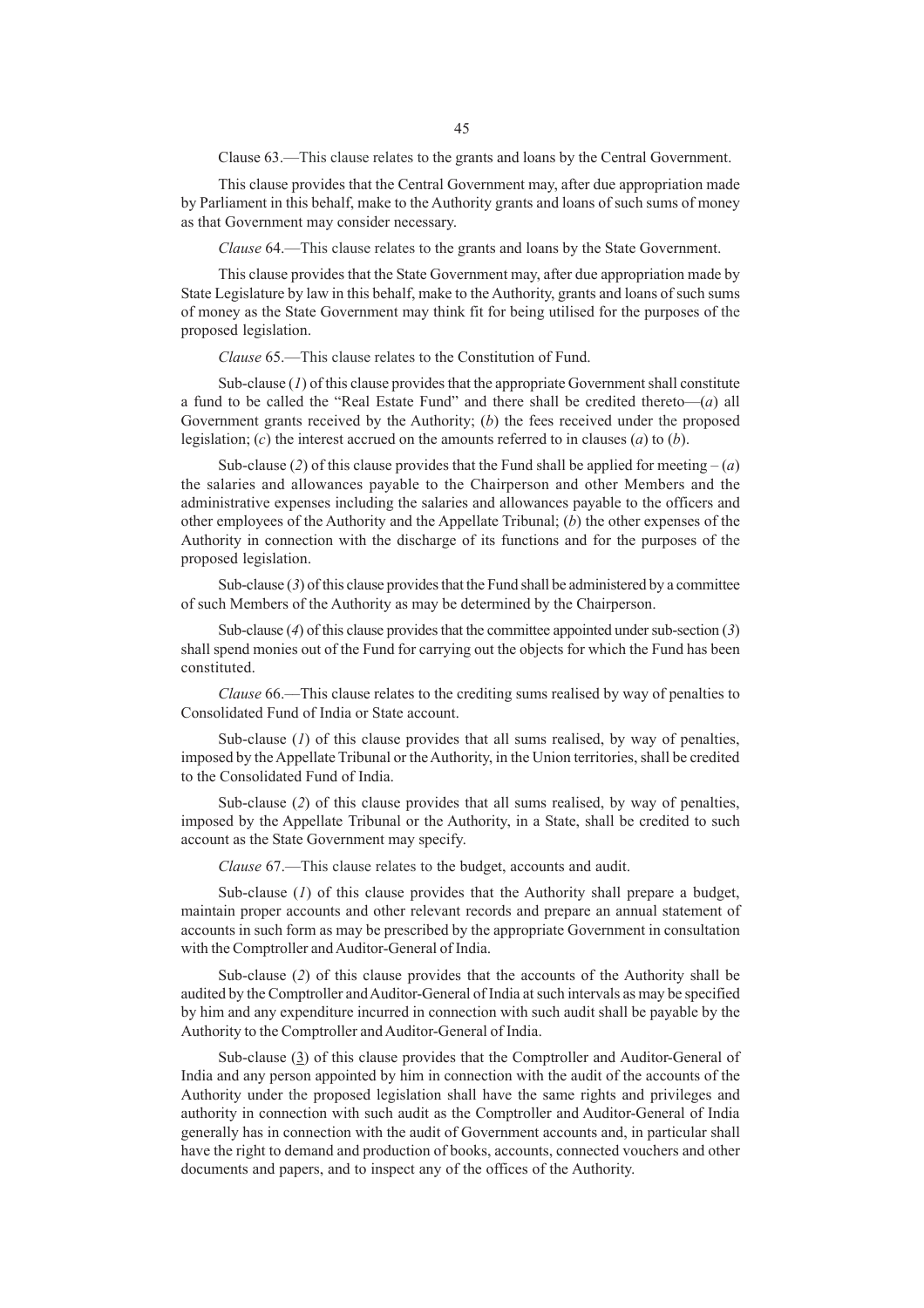Sub-clause (*4*) of this clause provides that the accounts of the Authority, as certified by the Comptroller and Auditor-General of India or any other person appointed by him in this behalf, together with the audit report thereon shall be forwarded annually to the appropriate Government by the Authority and the appropriate Government shall cause the audit report to be laid, as soon as may be after it is received, before each House of Parliament or, as the case may be, before the State Legislature or the Union territory Legislature, where it consists of two Houses, or where such legislature consists of one House, before that House.

*Clause* 68.—This clause relates to the annual report.

Sub-clause (*1*) of this clause provides that the Authority shall prepare once in every year, in such form and at such time as may be prescribed by the appropriate Government— (*a*) a description of all the activities of the Authority for the previous year; (*b*) the annual accounts for the previous year; and (*c*) the programmes of work for the coming year.

Sub-clause (*2*) of this clause provides that a copy of the report received under subsection (*1*) shall be laid, as soon as may be after it is received, before each House of Parliament or, as the case may be, before the State Legislature or the Union territory Legislature, where it consists of two Houses, or where such legislature consists of one House, before that House.

#### *Clause* 69.—This clause relates to the bar of jurisdiction.

This clause provides that no civil court shall have jurisdiction to entertain any suit or proceeding in respect of any matter which the Authority or the adjudicating officer or the Appellate Tribunal is empowered by or under the proposed legislation to determine and no injunction shall be granted by any court or other authority in respect of any action taken or to be taken in pursuance of any power conferred by or under the proposed legislation.

## *Clause* 70.—This clause relates to the delegation.

This clause provides that the Authority may, by general or special order in writing, delegate to any member, officer of the Authority or any other person subject to such conditions, if any, as may be specified in the order, such of its powers and functions under the proposed legislation (except the power to make regulations under clause 74) as it may deem necessary.

*Clause* 71.—This clause relates to the power of appropriate Government to supersede the Authority.

Sub-clause (*1*) of this clause provides that if, at any time, the appropriate Government is of the opinion,—(*a*) that, on account of circumstances beyond the control of the Authority, it is unable to discharge the functions or perform the duties imposed on it by or under the provisions of the proposed legislation; or (*b*) that the Authority has persistently defaulted in complying with any direction given by the appropriate Government under the proposed legislation or in the discharge of the functions or performance of the duties imposed on it by or under the provisions of the proposed legislation and as a result of such default the financial position of the Authority or the administration of the Authority has suffered; or (c) that circumstances exist which render it necessary in the public interest so to do; the appropriate Government may, by notification, supersede the Authority for such period, not exceeding six months, as may be specified in the notification and appoint a person or persons as the President or the Governor, as the case may be, may direct to exercise powers and discharge functions under the proposed legislation. However, before issuing any such notification, the appropriate Government shall give a reasonable opportunity to the Authority to make representations against the proposed supersession and shall consider the representations, if any, of the Authority.

Sub-clause (*2*) of this clause provides that upon the publication of a notification under sub-section ( $I$ ) superseding the Authority,—( $a$ ) the Chairperson and other Members shall, as from the date of supersession, vacate their offices as such; (*b*) all the powers, functions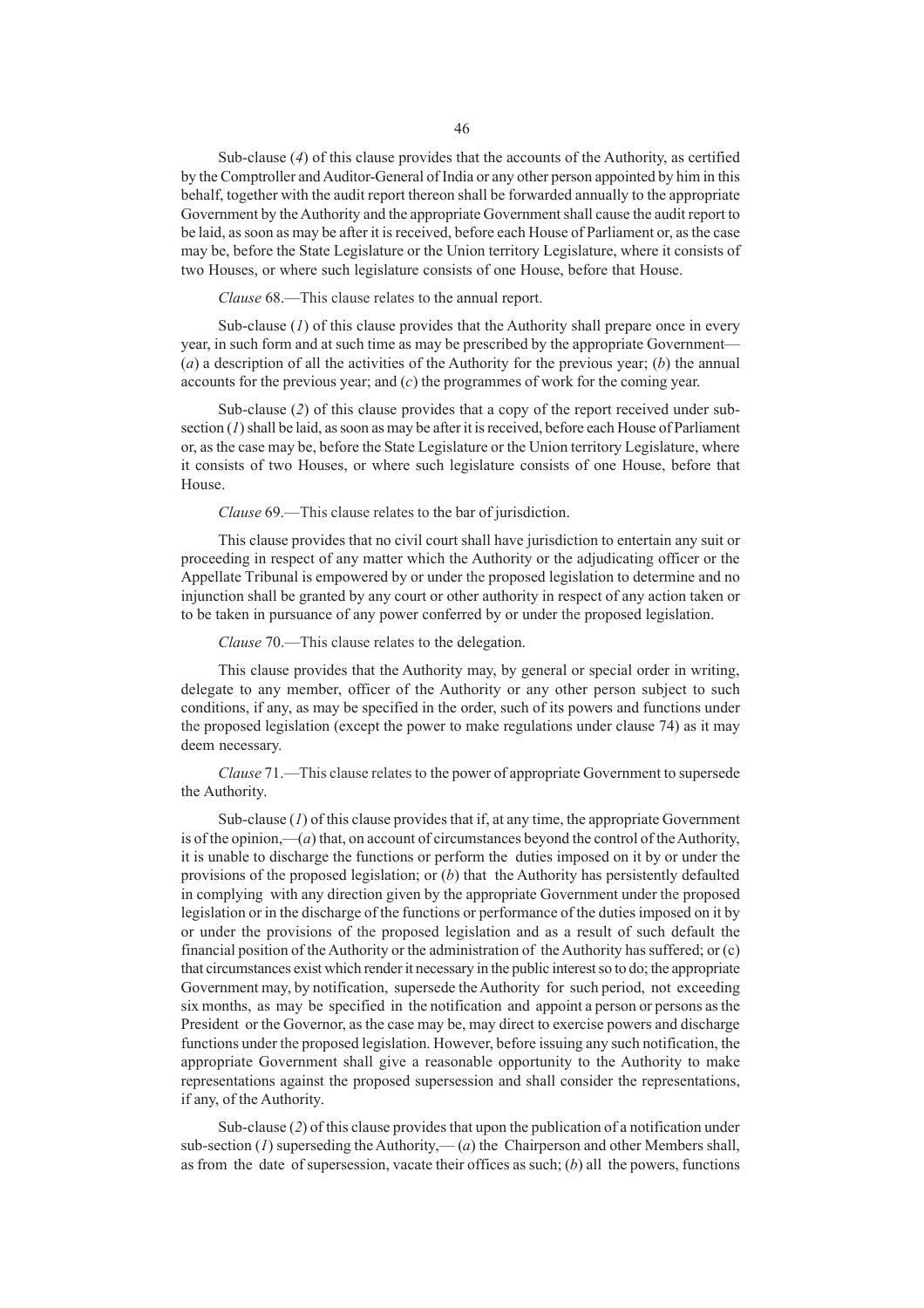and duties which may, by or under the provisions of the proposed legislation, be exercised or discharged by or on behalf of the Authority shall, until the Authority is reconstituted under sub-section (*3*), be exercised and discharged by the person or persons referred to in sub-section  $(I)$ ; and  $(c)$  all properties owned or controlled by the Authority shall, until the Authority is reconstituted under sub-section (*3*), vest in the appropriate Government.

Sub-clause (*3*) of this clause provides that on or before the expiration of the period of supersession specified in the notification issued under sub-section  $(I)$ , the appropriate Government shall reconstitute the Authority by a fresh appointment of its Chairperson and other Members and in such case any person who had vacated his office under clause (*a*) of sub-section (*2*) shall not be deemed to be disqualified for re-appointment.

Sub-clause (*4*) of this clause provides that the appropriate Government shall cause a copy of the notification issued under sub-section (*1*) and a full report of any action taken under this clause and the circumstances leading to such action to be laid before each House of Parliament or, as the case may be, before the State Legislature, or the Union territory Legislature, as the case may be, where it consists of two Houses, or where such legislature consists of one House, before that House.

*Clause* 72.—This clause relates to the powers of appropriate Government to issue directions to the Authority and obtain reports and returns.

Sub-clause (*1*) of this clause provides that without prejudice to the foregoing provisions of the proposed legislation, the Authority shall, in exercise of its powers and in performance of its functions under the proposed legislation, be bound by such directions on questions of policy, as the appropriate Government may give in writing to it from time to time. However, the Authority shall, as far as practicable, be given an opportunity to express its views before any direction is given under this sub-section.

Sub-clause (*2*) of this clause provides that if any dispute arises between the appropriate Government and the Authority as to whether a question is or is not a question of policy, the decision of the appropriate Government thereon shall be final.

Sub-clause (3) of this clause provides that the Authority shall furnish to the appropriate Government such returns or other information with respect to its activities as the appropriate Government may, from time to time, require.

*Clause* 73.—This clause relates to the power of appropriate Government to make rules.

This clause empowers the appropriate Government to make rules for carrying out the provisions of the proposed legislation.

*Clause* 74.—This clause relates to the power to make regulations.

This clause empowers the Authority to make regulations for carrying out the provisions of the proposed legislation.

*Clause* 75.—This clause relates to the laying of rules.

This clause provides that every rule, regulation and notification made under the proposed legislation shall be laid, as soon as may be after it is made, before the House of Parliament or State Legislature, as the case may be.

*Clause* 76.—This clause relates to the Members, etc., to be public servants.

This clause provides that the Chairperson, Members and other officers and employees of the Authority and the Appellate Tribunal shall be deemed to be public servants within the meaning of section 21 of the Indian Penal Code.

*Clause* 77.—This clause relates to the application of other laws not barred.

This clause provides that the provisions of the proposed legislation shall be in addition to, and not in derogation of, the provisions of any other law for the time being in force.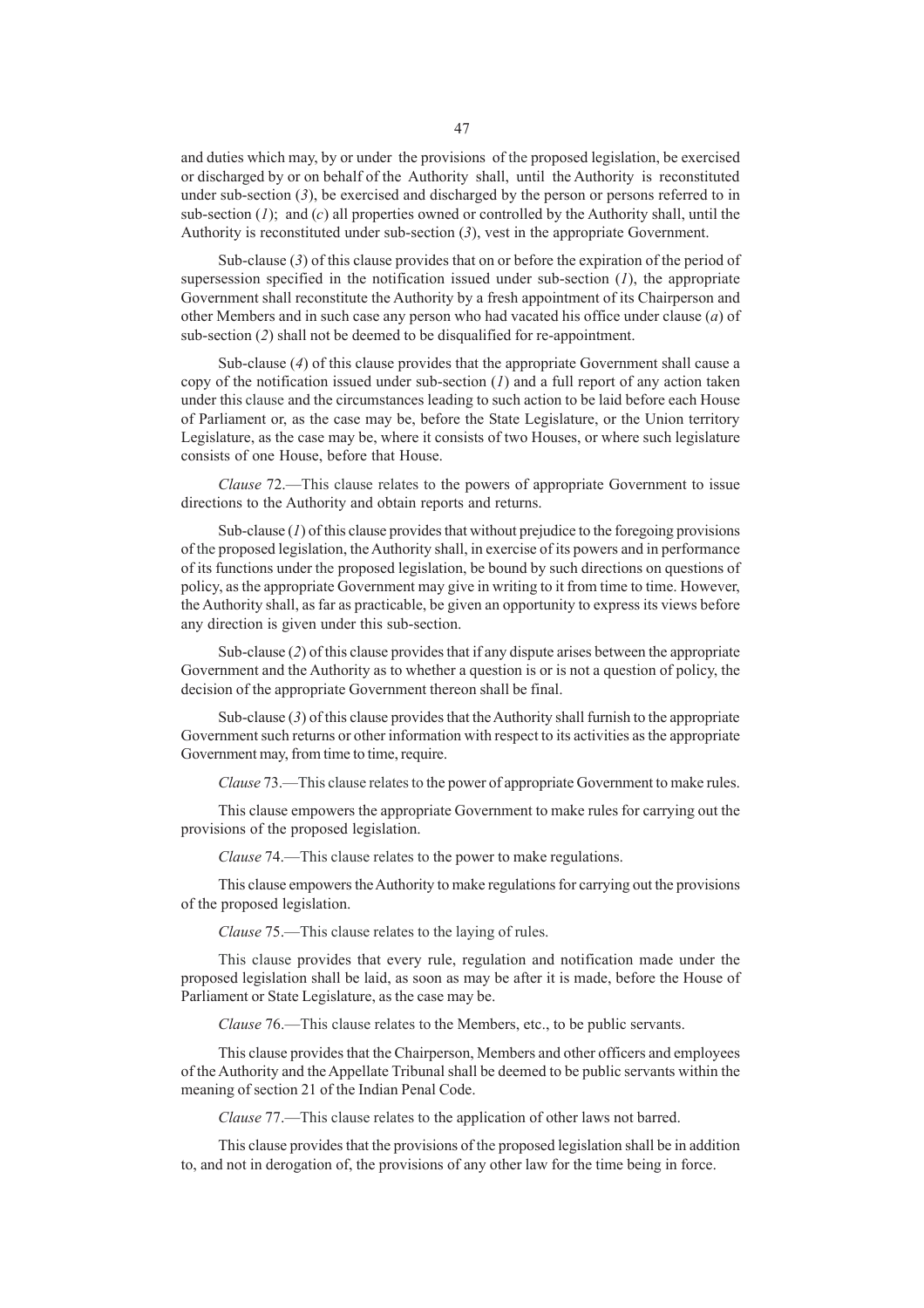*Clause* 78.—This clause relates to the act to have overriding effect.

This clause provides that the provisions of the proposed legislation shall have effect notwithstanding anything inconsistent therein contained in any other law for the time being in force. However, where a State has enacted a law for regulation of the real estate sector, and such State law is not inconsistent with the proposed legislation, then, the State Government, to that extent, may not apply the provisions of the proposed legislation in the State.

*Clause* 79.—This clause relates to the protection of action taken in good faith.

This clause provides that no prosecution or other legal proceedings can be instituted against the appropriate Government or the Authority or any of their officers, etc., for anything done in good faith under the proposed legislation or the rules or regulations made thereunder.

*Clause* 80.—This clause relates to power to remove difficulties.

Sub-clause (*1*) of this clause provides that if any difficulty arises in giving effect to the provisions of the proposed legislation, the Central Government may make provisions, by order, published in the Official Gazette, for removing the difficulty. These orders must be consistent with the provisions of the proposed legislation. However, no order shall be made under this clause after the expiry of two years from the commencement of the proposed legislation.

Sub-clause (*2*) of this clause provides that every order made under this clause shall be laid, as soon as may be after it is made, before each House of Parliament.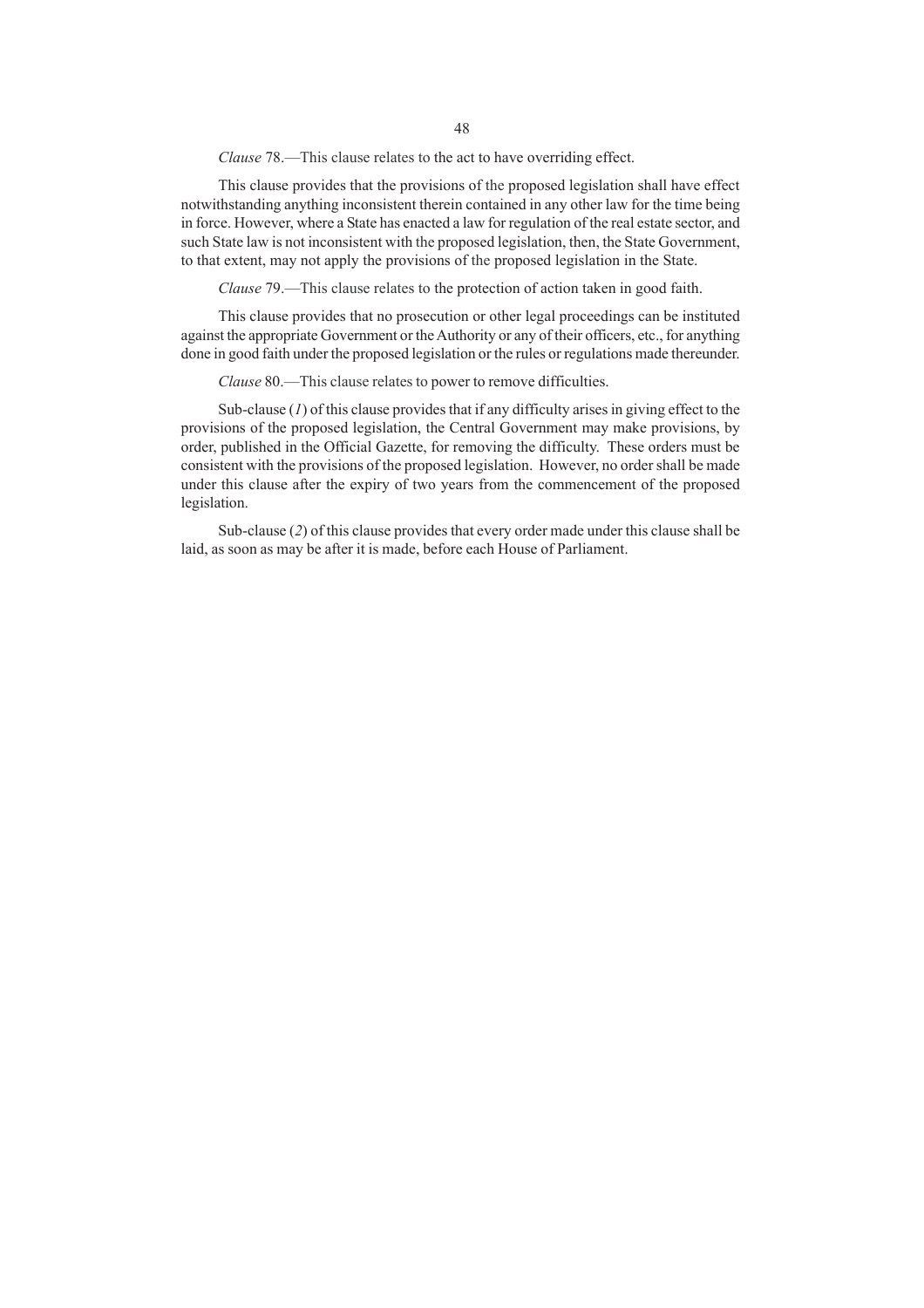## FINANCIAL MEMORANDUM

Sub-clause (*1*) of clause 18 of the Bill provides for the establishment of the Real Estate Regulatory Authority to exercise the powers conferred on it and to perform the functions assigned to it under the proposed legislation. Sub-clause (*1*) of clause 22 of the Bill provides for the salary and allowances payable to the Chairperson and the Members of the Authority. Sub-clause (*2*) of clause 26 of the Bill provides for salary and allowances payable to the officers and employees of the Authority.

2. Sub-clause (*1*) of clause 35 of the Bill provides for the establishment of the Central Advisory Council to perform the functions assigned to it under the proposed legislation.

3. Sub-clause (*1*) of clause 37 of the Bill provides for the establishment of the Appellate Tribunal to hear appeals from the decisions, directions or orders of the Authority or the adjudicating officer. Sub-clause (*1*) of clause 42 of the Bill provides for the salary and allowances payable to the Chairperson and the Members of the Appellate Tribunal. Subclause (*3*) of clause 44 of the Bill provides for salary and allowances payable to the officers and employees of the Appellate Tribunal.

4. Clause 63 of the Bill provides for grants and loans by the Central Government to the Authority of such sums of money as considered necessary.

5. Clause 64 of the Bill provides for grants and loans by the State Government to the Authority, of such sums of money as considered necessary for the purposes of the proposed legislation.

6. The establishment of the Real Estate Regulatory Authorities and Real Estate Appellate Tribunal for the Union territories without legislatures, namely—Andaman and Nicobar Islands; Lakshadweep; Dadra and Nagar Haveli; Daman and Diu; and Chandigarh, may not be necessary at this stage and thus no expenses are likely to be incurred. However, if the need for an Authority or an Appellate Tribunal is felt for any of the said Union territories in future, the responsibility and functions may be entrusted to the Authority or the Appellate Tribunal of the adjoining State or Union territory.

7. The establishment of the Real Estate Regulatory Authorities and the Real Estate Appellate Tribunal for the Union territory of Delhi is to be carried out by the Ministry of Urban Development, which is the appropriate Government in relation to the Union territory of Delhi, for which some expenses are likely to be borne.

8. The total financial implication in terms of recurring and non-recurring expenditure involved in carrying out the various functions under the Bill would be borne respectively by the State Government and the Central Government. However, it is not possible to estimate the exact recurring and non-recurring expenditure from the Consolidated Fund of India at this stage.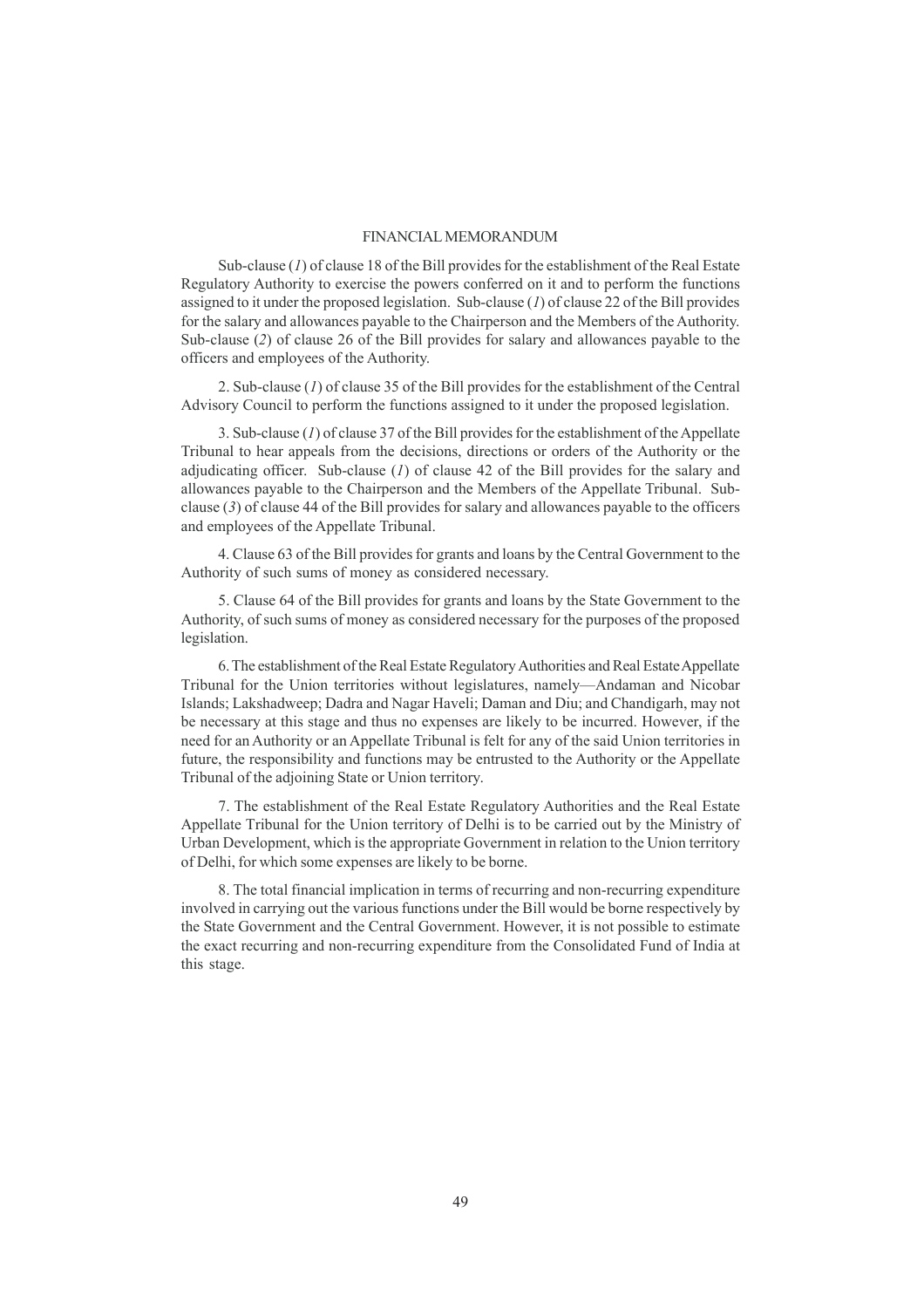#### MEMORANDUM REGARDING DELEGATED LEGISLATION

*Clause* 73 of the Bill seeks to empower the appropriate Government to make rules to provide for— $(a)$  information and documents for application to the Authority for registration under clause (*j*) of sub-section (*2*) of section 4; (*b*) conditions under which registration of a promoter may be renewed under section 6; (*c*) the form and manner of making application and fee and documents to be accompanied with such application as under sub-section (*2*) of section 9; (*d*) the period, manner and conditions under which the registration is to be granted under sub-section (*3*) of section 9; (*e*) the validity of the period of registration and the manner and fee for renewal under sub-section (*7*) of section 9; (*f*) the maintenance and preservation of books of account, records and documents under clause (*b*) of section 10; (*g*) the discharge of other functions by the real estate agent under clause (*e*) of section 10; (*h*) the rate of interest payable under section 12; (*i*) the form and particulars of agreement under sub-section (*2*) of section 13; ( *j*) the rate of interest payable under clause (*b*) of sub-section (*I*) of section 16; (*k*) the rate of interest payable under sub-section (*7*) of section 17; (*l*) constitution of a Selection Committee for the appointment of Chairperson and Members of the Authority, and the manner of selection under section 20; (*m*) the salaries and allowances payable to, and the other terms and conditions of service of, the Chairperson and other Members of the Authority under sub-section (*1*) of section 22; (*n*) the administrative powers of the Chairperson under section 23; (*o*) the salaries and allowances payable to, and the other terms and conditions of service of, the officers and other employees of the Authority under sub-section (*2*) of section 26; (*p*) details to be published on the website as under clause (*b*) and under clause (*d*) of section 30; (*q*) the additional functions which may be performed by the Authority under clause (*iv*) of sub-section (*2*) of section 31; (*r*) the manner of recovery of interest, penalty and compensation under section 34; (*s*) recommendations received from the Central Advisory Council under sub-section (*2*) of section 36; (*t*) the form and manner and fee for filling of appeal under sub-section (*2*) of section 38; (*u*) constitution of a Selection Committee for the appointment of Members of the Tribunal, and the manner of selection under sub-section (*3*) of section 40; (*v*) the salaries and allowances payable to, and the other terms and conditions of service of, the Chairperson and other Members of the Appellate Tribunal under sub-section (*1*) of section 42; (*w*) the procedure for inquiry of the charges against the Chairperson or Judicial Member of the Tribunal under sub-section (*4*) of section 43; (*x*) the salaries and allowances payable to, and the other terms and conditions of service of, the officers and employees of the Appellate Tribunal under sub-section (*3*) of section 44; (*y*) any other powers of the Tribunal under clause (*h*) of sub-section (*4*) of section 46; (*z*) the powers of the Chairperson of the Appellate Tribunal under section 47; (*za*) the terms and conditions and the payment of such sum for compounding of the offences under section 60; (*zb*) the manner of inquiry under sub-section (*1*) of section 61; (*zc*) the form to be specified in which the Authority shall prepare a budget, maintain proper accounts and other relevant records and prepare an annual statement of accounts under sub-section (*1*) of section 67; (*zd*) the form in which and time at which the Authority shall prepare an annual report under sub-section (*1*) of section 68; and (*ze*) any other matter which is to be, or may be, prescribed, or in respect of which provision is to be made, by rules.

2. Clause 74 of the Bill empowers the Authority to make regulations to provide for— (*a*) the form and manner of making application and fee payable herewith under sub-section (*1*) of section 4; (b) the fee for extension of registration under section 6; (c) such other information and documents required under clause (*d*) of sub-section (*1*) of section 11; (*d*) display of site and layout plans along-with specifications, approved by the competent authority, for display under clause (*a*) of sub-section (*3*) of section 11; (*e*) preparation and maintenance of other details under sub-section (*6*) of section 11; (*f*) time, places and the procedure in regard to transaction of business at the meetings of the Authority under sub-section (*1*) of section 27; (*g*) standard fees to be levied by the promoter on the allottees or the association of allottees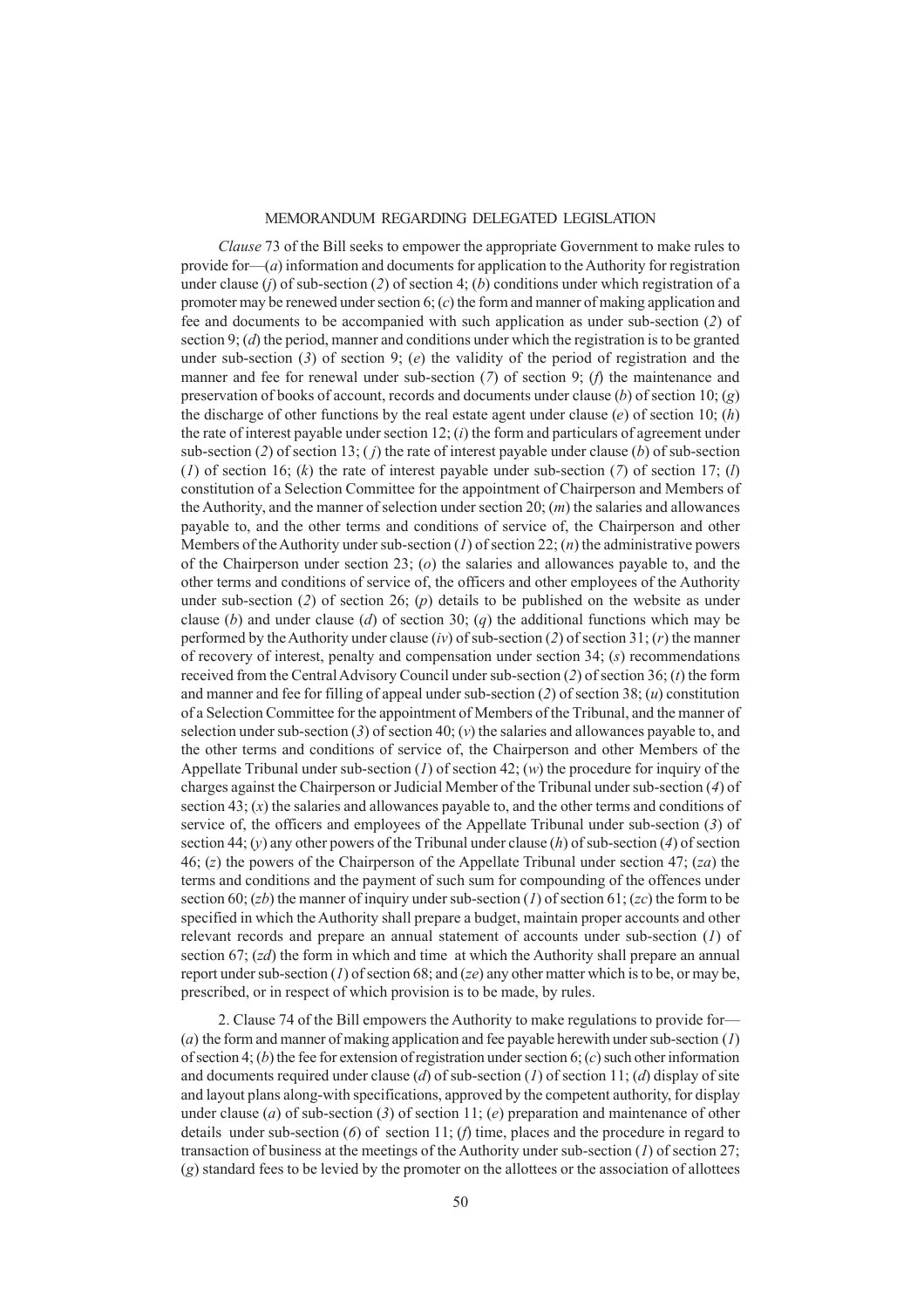under clause (*e*) of section 30; and (*h*) any other matter which is required to be, or may be, specified by regulation or in respect of which provision is to be made by regulations.

3. The matters in respect of which the said rules and regulations may be made are matters of procedure and administrative detail, and as such, it is not practicable to provide for them in the proposed Bill itself. The delegation of legislative power is, therefore, of a normal character.